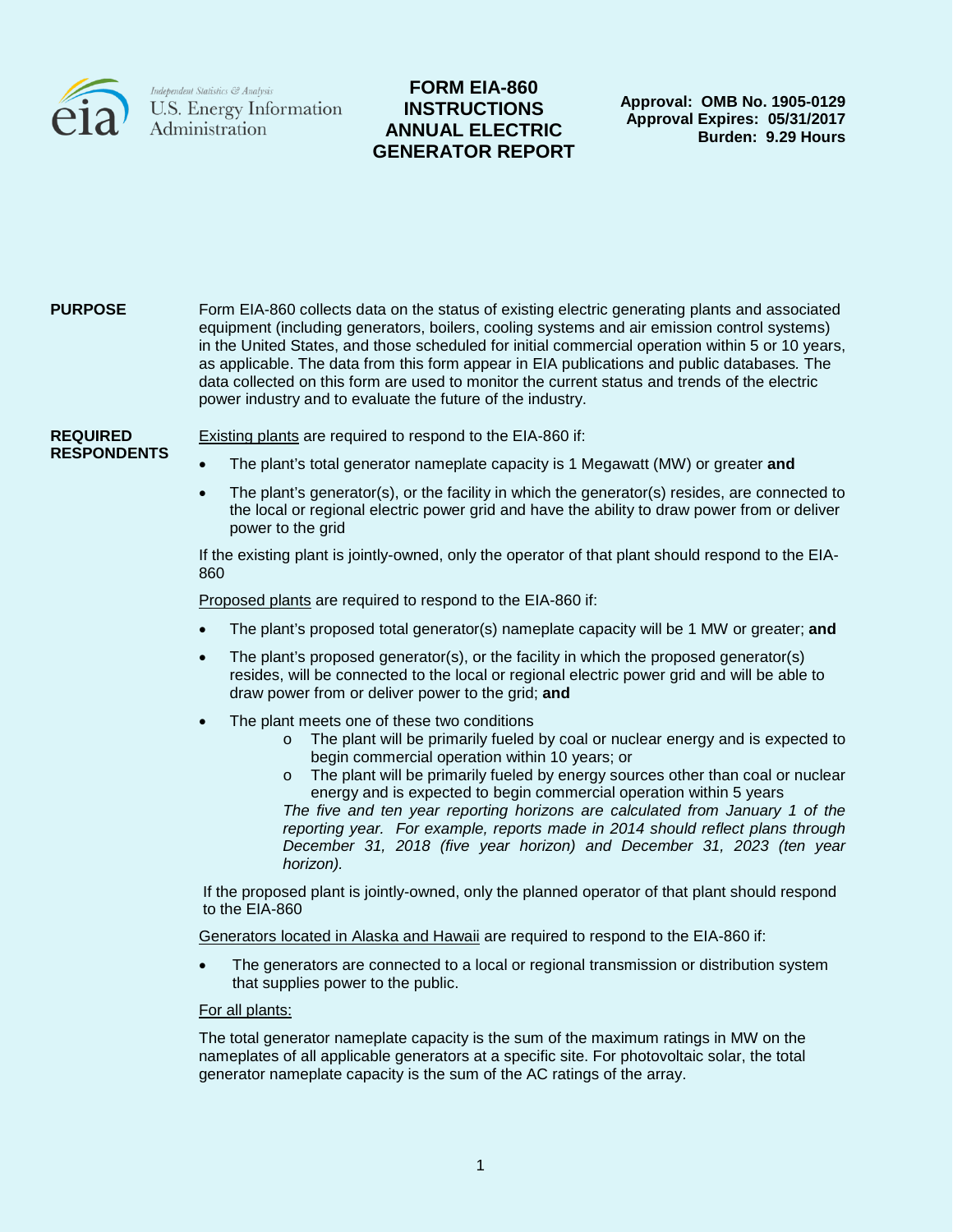

 $\begin{array}{l} \textit{Independent Statistics } \mathcal{C}\textit{Analysis} \\ \textbf{U.S. Energy Information} \\ \textbf{Administration} \end{array}$ 

# **FORM EIA-860 INSTRUCTIONS ANNUAL ELECTRIC GENERATOR REPORT**

**Approval: OMB No. 1905-0129 Approval Expires: 05/31/2017 Burden: 9.29 Hours**

| <b>RESPONSE DUE</b><br><b>DATE</b>                    |               | 1) Submit the completed Form EIA-860 directly to EIA annually between the first business<br>day of January and the last business day of February. For existing equipment the filing<br>should reflect the status of that equipment as of December 31 of the reporting year. For<br>proposed actions (e.g. planned retirements, planned additions, or planned modifications)<br>the filing should reflect the most up to date information available to the respondent at the<br>time the filing is made. Note: if EIA is late in opening its Internet Data Collection system<br>the filing deadline will be extended day for day (respondents will be notified by email). |             |                         |
|-------------------------------------------------------|---------------|--------------------------------------------------------------------------------------------------------------------------------------------------------------------------------------------------------------------------------------------------------------------------------------------------------------------------------------------------------------------------------------------------------------------------------------------------------------------------------------------------------------------------------------------------------------------------------------------------------------------------------------------------------------------------|-------------|-------------------------|
|                                                       | <sup>2)</sup> | If subsequent to the submission date for the annual filing a respondent either (a) takes an<br>action, not previously reported to EIA, to add, retire, or uprate/derate generating units or<br>environmental control equipment; or (b) makes a decision, not previously reported to EIA,<br>to add, retire, or uprate/derate generating units or environmental control equipment; then<br>the respondent should notify EIA as soon as practical by an email to EIA-860@eia.gov.<br>EIA staff will then assist the respondent in amending its filing or making a first-time filing.                                                                                       |             |                         |
| <b>METHODS OF</b><br><b>FILING</b><br><b>RESPONSE</b> |               | If this is your first time submitting a Form EIA-860, fill out all applicable portions of this form<br>and submit it to: EIA-860@eia.gov. All subsequent filings can be done electronically using<br>EIA's secure e-filing system. This system uses security protocols to protect information<br>against unauthorized access during transmission.                                                                                                                                                                                                                                                                                                                        |             |                         |
|                                                       |               | If you have any questions on filling out this form or have not registered with the e-file Single<br>Sign-On (SSO) system, send an email requesting assistance to: EIA-860@eia.gov.                                                                                                                                                                                                                                                                                                                                                                                                                                                                                       |             |                         |
|                                                       |               | If you have registered with SSO, log on at https://signon.eia.gov/ssoserver/login.                                                                                                                                                                                                                                                                                                                                                                                                                                                                                                                                                                                       |             |                         |
|                                                       |               | Please retain a completed copy of this form for your files.                                                                                                                                                                                                                                                                                                                                                                                                                                                                                                                                                                                                              |             |                         |
| <b>CONTACTS</b>                                       |               | If you have a question about the data requested on this form, email EIA-860@eia.gov<br>(preferred) or contact one of the survey managers listed below.                                                                                                                                                                                                                                                                                                                                                                                                                                                                                                                   |             |                         |
|                                                       |               | Jonathan DeVilbiss                                                                                                                                                                                                                                                                                                                                                                                                                                                                                                                                                                                                                                                       | Suparna Ray | <b>Tosha Richardson</b> |

[Jonathan.DeVilbiss@eia.gov](mailto:Jonathan.DeVilbiss@eia.gov) (202) 586-2992

[Suparna.Ray@eia.gov](mailto:Suparna.Ray@eia.gov) (202) 586-5077

[Tosha.Richardson@eia.g](mailto:Tosha.Richardson@eia.gov) (202) 287-6597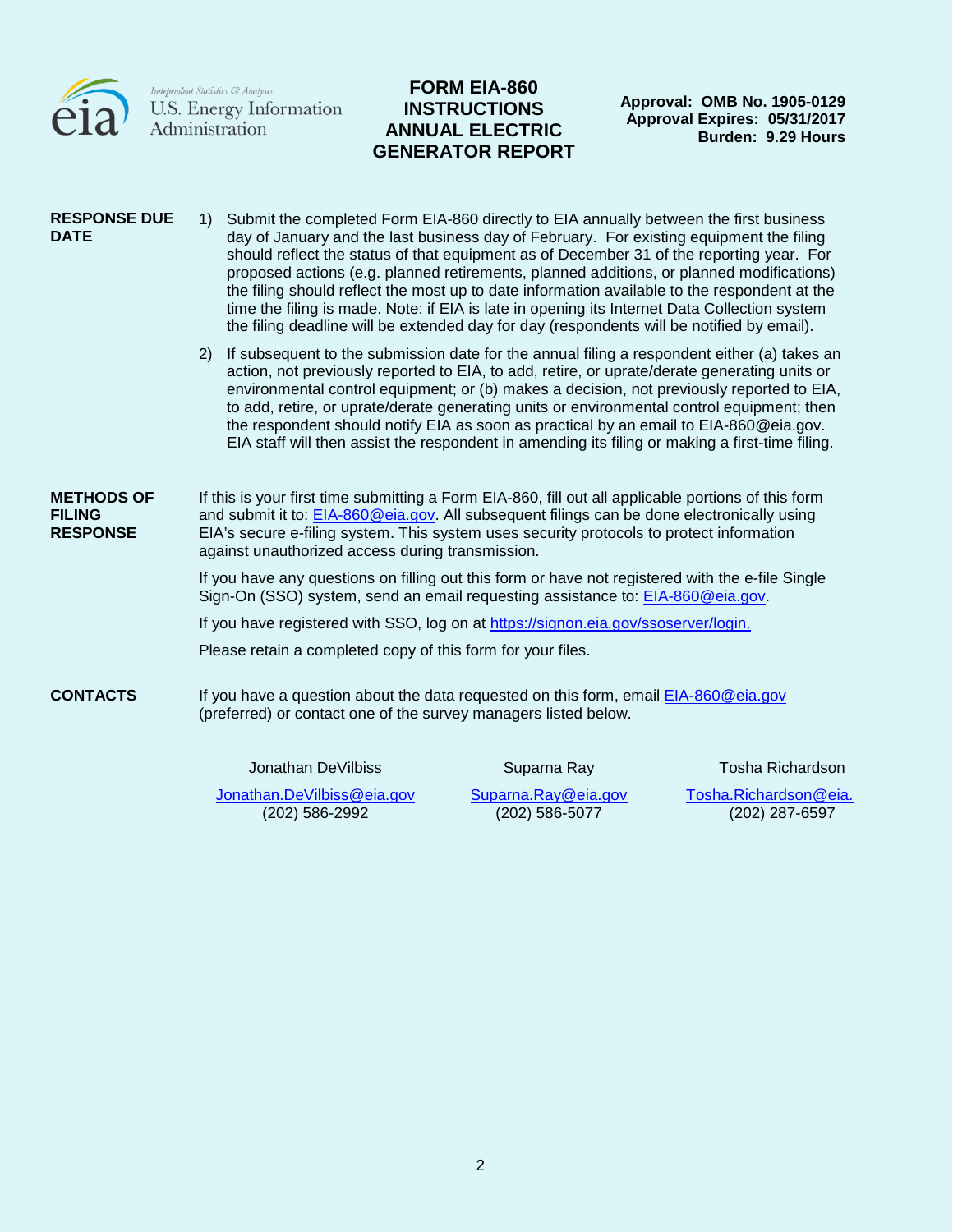

## **FORM EIA-860 INSTRUCTIONS ANNUAL ELECTRIC GENERATOR REPORT**

#### **GENERAL INSTRUCTIONS**

- 1. Verify all EIA-provided information. If incorrect, revise the incorrect entry and provide the correct information. Provide any missing information. If filing a paper copy of this form, typed or legible handwritten entries are acceptable.
	- 2. Check all data for consistency with the same or related data that appear in more than one schedule of this form or in other forms or reports submitted to EIA. Use SCHEDULE 7 to explain inconsistencies or anomalies with data or to provide any further details that are pertinent to the data.
	- 3. For planned power plants and/or planned equipment, use planning data to complete the form.
	- 4. Number formats:
		- a. Report in whole numbers (i.e., no decimal points), except where explicitly instructed to report otherwise.
		- b. Indicate negative amounts by using a minus sign before the number.
		- c. Report date information as a two-digit month and four-digit year, e.g., "11 1980."
	- 5. The reporting year is the calendar year that you are filing the survey for. For example, if you are **reporting** data as of December 31, 2013, then the reporting year is 2013.
	- 6. Furnish the requested information to reflect the status of your current or planned operations as of the end of the reporting year. If your company no longer operated a specific power plant as of December 31, report the name of the operator as of December 31 along with related contact information (including contact person's name, telephone number, and email address, if known) in SCHEDULE 7. Do not complete the form for that power plant.
	- 7. The blank hardcopy form can be downloaded from [www.eia.gov/cneaf/electricity/page/forms.html.](http://www.eia.gov/cneaf/electricity/page/forms.html)
	- 8. For definitions of terms, refer to the U.S. Energy Information Administration glossary at [www.eia.gov/glossary/index.html.](http://www.eia.gov/glossary/index.html)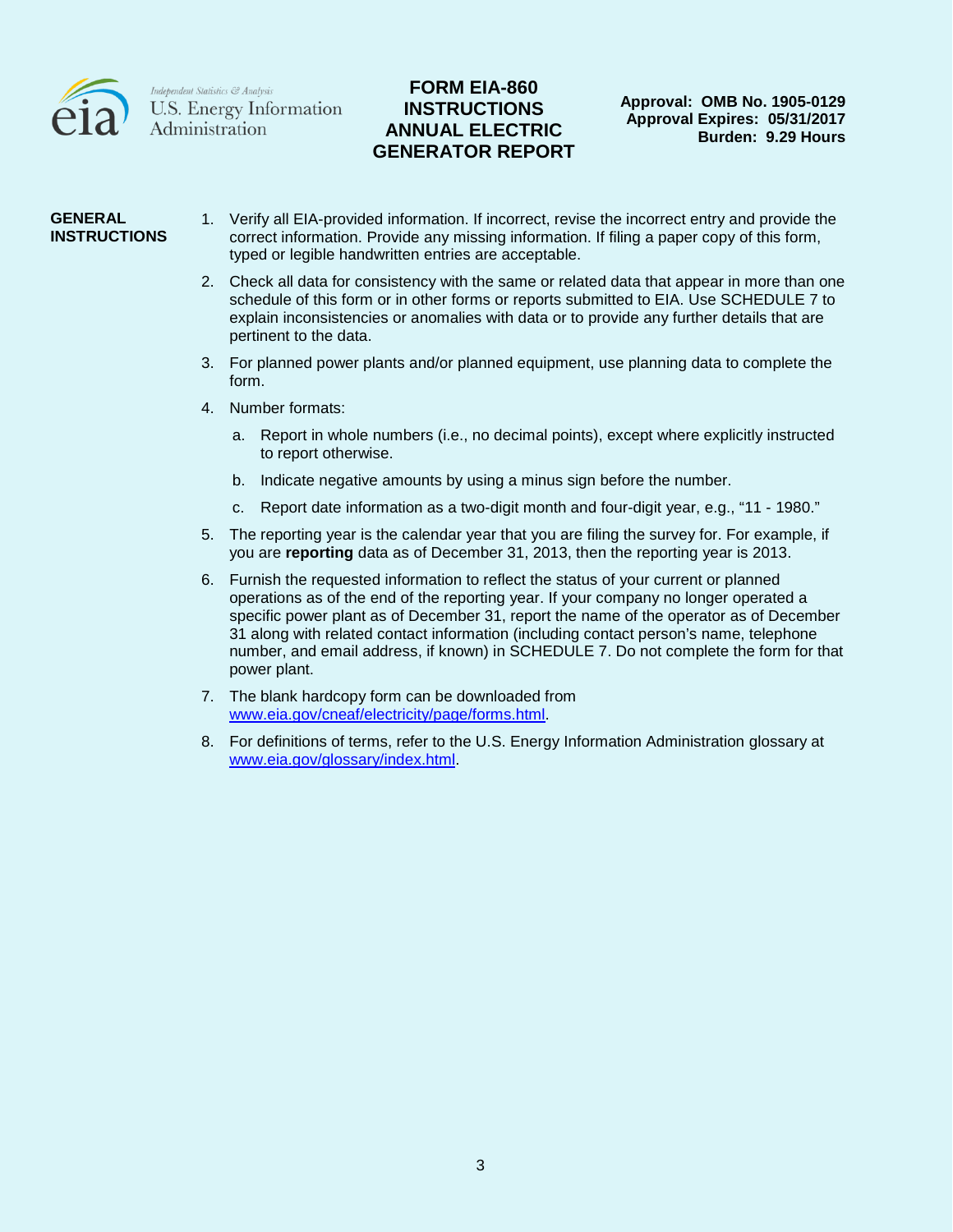

# **FORM EIA-860 INSTRUCTIONS ANNUAL ELECTRIC GENERATOR REPORT**

**Approval: OMB No. 1905-0129 Approval Expires: 05/31/2017 Burden: 9.29 Hours**

#### **ITEM-BY-ITEM INSTRUCTIONS**

#### **SCHEDULE 1. IDENTIFICATION**

- 1. **Survey Contact:** Provide the name, title, address, telephone number, cell phone number, and email address for the person that will be the primary contact for this form.
- 2. **Supervisor of Survey Contact:** Provide the name, title, address, telephone number, cell phone number and email address of the primary contact's supervisor.
- 3. **Entity Name and Address:** Provide the name and address of the entity that is reporting for the plants reported on this form.
- 4. **Entity Relationship:** Indicate the relationship between the reporting entity and the power plants reported on this form. Select all that apply: owner, operator, asset manager or other. If you select "Other," provide details in SCHEDULE 7.
- 5. **Entity Type:** Select the category that best describes the entity that owns and/or operates the plants reported on this form from the list below:
	-
	- Federally-Owned Utility  **Political Subdivision**
	- Investor-Owned Utility (IOU) **•** State-Owned Utility
	- Independent Power Producer (IPP) Industrial
	- Cooperative Cooperative Municipally-Owned Utility
		-
		-
		-
		- **Commercial**

#### **SCHEDULE 2. POWER PLANT DATA**

Complete one section for each power plant. A plant can consist of a single generator or of multiple generators at a single location. For the purpose of wind plants and solar plants, a plant can be defined based on phased expansions or other grouping methodologies used by the reporting entity. Include all plants that are (1) in commercial operation, (2) capable of commercial operation but currently inactive or on standby, or (3) expected to be in commercial operation within 10 years in the case of coal and nuclear units, or within 5 years for all other units.

1. For line 1**, What are the plant name and EIA Plant Code for this plant?** Enter the name of the power plant. When assigning a name to a plant, use its full name (i.e. do not shorten Alpha Generating Station to Alpha) and include as much detail as possible (e.g. Beta Paper Mill, Gamma Landfill Gas Plant, Delta Dam). The plant name may include additional details like owner name and business structure but "Corporation" should be shorted to "Corp" and "Incorporated" should be shortened to "Inc." Enter "NA 1," "NA 2," etc., for unnamed planned facilities.

The EIA Plant Code is generated and provided by EIA upon the initial submission of the Form EIA-860.

- 2. For line 2, **What is this plant's physical address?** Enter the physical address where the plant is located or will be located. Do not enter the plant's mailing address. Do not enter the address of the plant's operator, holding company or other corporate entity. If the plant does not have a single, permanent address, indicate it with a note in SCHEDULE 7.
- 3. For line 3, **What is this plant's latitude and longitude?** Enter the latitude and longitude of the plant in decimal format. The coordinates should relate to a central point within the plant's property such as a generator. Do not enter the coordinates of the plant's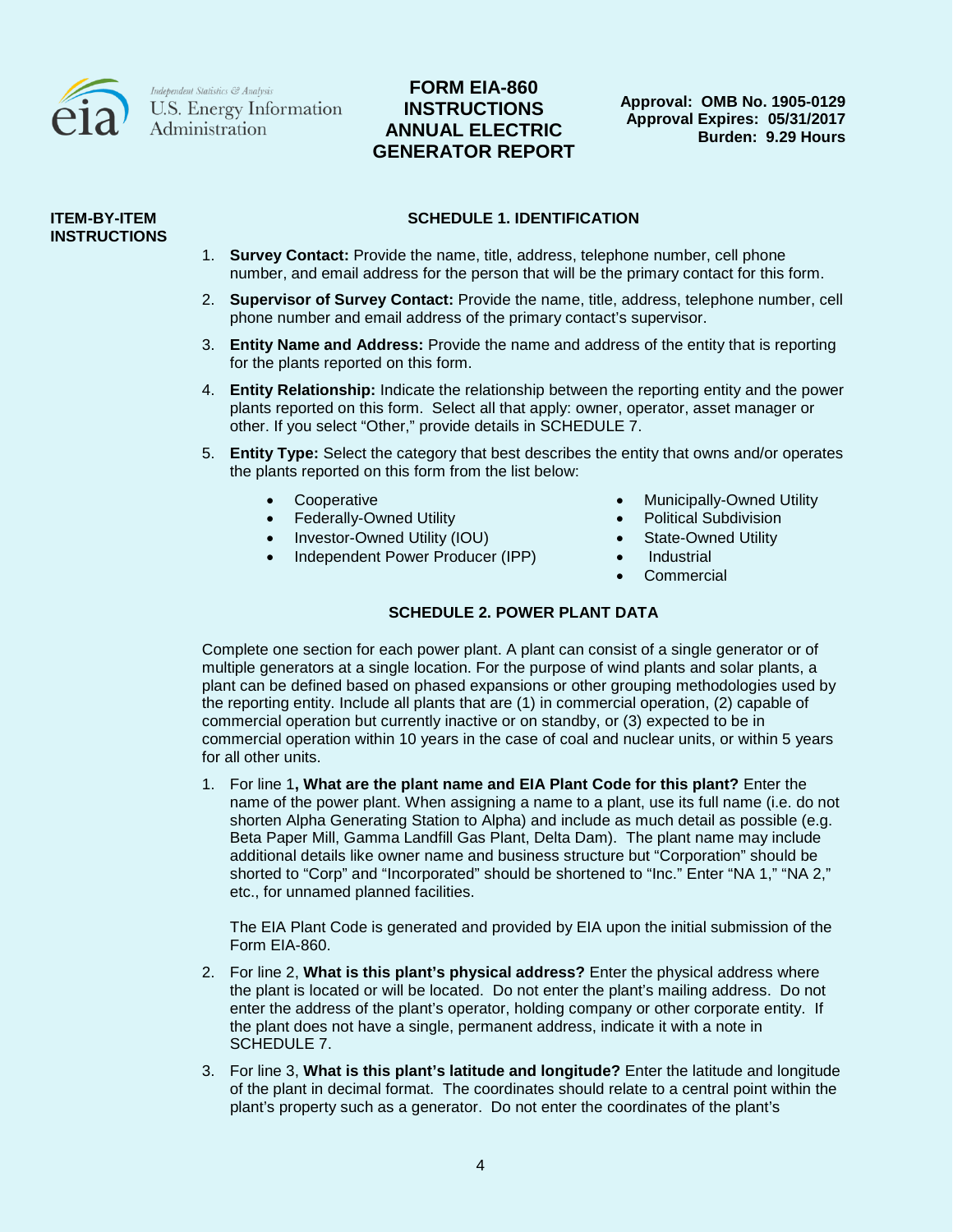

## **FORM EIA-860 INSTRUCTIONS ANNUAL ELECTRIC GENERATOR REPORT**

operator, holding company or other corporate entity.

- 4. For line 4, **Which North American Electric Reliability Corporation region does this plant operate in?** Select the North American Electric Reliability Corporation (NERC) region in which the plant operates.
- 5. For line 5, **What is this plant's balancing authority?** Select the plant's Balancing Authority. A balancing authority manages supply, demand, and interchanges within an electrically defined area. It may or may not be the same as the Owner of Transmission/Distribution Facilities, requested below. If you believe the plant is connected to more than one balancing authority, explain in SCHEDULE 7.
- 6. For line 6, **What is the name of the principle water source used by this plant for cooling or hydroelectric generation?** Enter the name of the principal source from which cooling water or water for generating power for hydroelectric plants is obtained. If water is from an underground aquifer, provide name of aquifer, if known. If name of aquifer is not known, enter "Wells." Enter "Municipality" if the water is from a municipality. Enter "UNK" for planned facilities for which the water source is not known. Enter "NA" for plants that do not use a water source for cooling or hydroelectric generation.
- 7. The response for line 7, **What is this plant's steam plant type?** is entered by EIA staff for all plants. If you are filling out this form on EIA's Internet Data Collection System and believe that the designation is not accurate, please contact the survey manager.
- 8. For line 8a, **Which North American Industry Classification System (NAICS) Code that best describes this plant's primary purpose?** Enter the North American Industry Classification System (NAICS) code found in Table 29 at the end of these instructions that best describes the primary purpose of the plant. Electric utility plants and independent power producers whose primary purpose is generating electricity for sale will generally use code 22. For generators whose primary business is an industrial or commercial process (e.g., paper mills, refineries, chemical plants, etc.) and for which generating electricity is a secondary purpose, use a code other than 22. For plants with multiple purposes, select the NAICS code corresponding to the line of business that generates - or where the chartered intent of the line of business is intended to generate the highest value for the company.

For line 8b **Did this plant have a net metering agreement in effect during the reporting year?** If any primary purpose other than 22 is selected on line 8a above, indicate whether the facility is net metered.

*Net metering* is defined as a tariff arrangement in which a qualifying customer, typically generating electricity from a renewable resource, sells excess power it generates over its load requirement back to a utility, typically at a rate equivalent to the retail price of electricity.

- 9. For lines 9a and 9b, **Does this plant have Federal Energy Regulatory Commission Qualifying Facility (QF) Cogenerator status?** Check "Yes" or "No"; if "Yes" provide all QF docket numbers granted to the facility. Please do not include the prefix (e.g. QF, EWG, etc.) when entering the docket numbers. Only include the numerical portion of the docket number, including dashes.
- 10. For lines 10a and 10b, **Does this plant have Federal Energy Regulatory Commission Qualifying Facility (QF) Small Power Producer status**? Check "Yes" or "No"; if "Yes" provide all QF docket numbers granted to the facility. Please do not include the prefix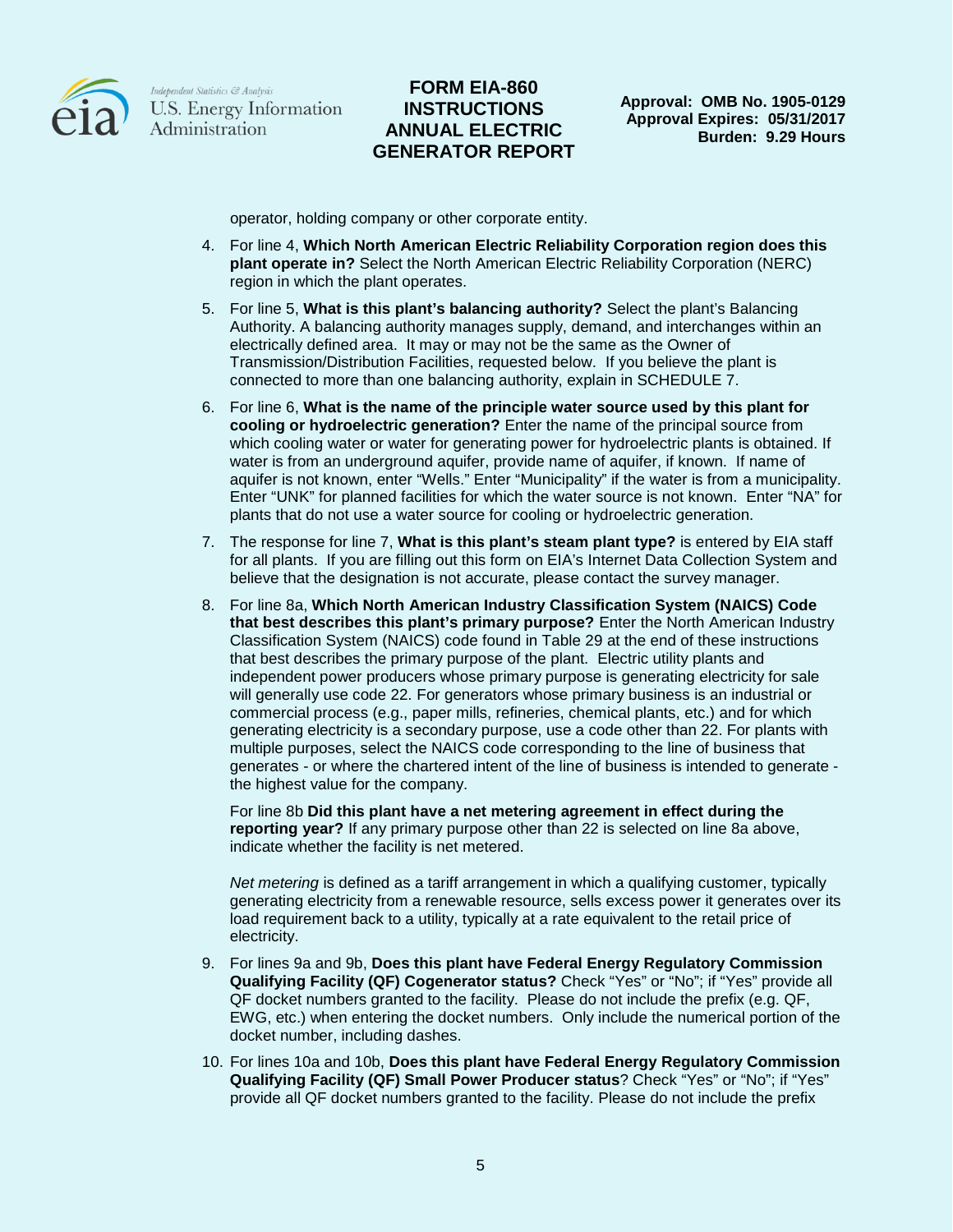

## **FORM EIA-860 INSTRUCTIONS ANNUAL ELECTRIC GENERATOR REPORT**

(e.g. QF, EWG, etc.) when entering the docket numbers. Only include the numerical portion of the docket number, including dashes.

- 11. For lines 11a and 11b, **Does this plant have Federal Energy Regulatory Commission Qualifying Facility (QF) Exempt Wholesale Generator status**? Check "Yes" or "No"; if "Yes," provide all QF docket numbers granted to the facility. Please do not include the prefix (e.g. QF, EWG, etc.) when entering the docket numbers. Only include the numerical portion of the docket number, including dashes.
- 12. For line 12a, **Is there an ash impoundment (e.g. pond, reservoir) at the plant?** Indicate whether there is an impoundment (e.g. pond, reservoir) at the plant where fly ash, bottom ash or other ash byproducts can be stored.

If you entered "yes" to Question 12a, for Question 12b, **Is this ash impoundment lined?** Indicate whether the impoundment is lined and, in Question 12c, **What was this ash impoundment's status as of December 31 of the reporting year?** select the impoundment's status from the list of codes in Table 1 below.

| <b>Ash Impoundment</b><br><b>Status Code</b> | Ash Impoundment Status Code Description                                                                                                             |
|----------------------------------------------|-----------------------------------------------------------------------------------------------------------------------------------------------------|
| ΟP                                           | Operating - in service (commercial operation)                                                                                                       |
| <b>SB</b>                                    | Standby/Backup - available for service but not normally used<br>for this reporting period                                                           |
| OA                                           | Out of service – was not used for some or all of the reporting<br>period but is expected to be returned to service in the next<br>calendar year     |
| OS                                           | Out of service – was not used for some or all of the reporting<br>period and is NOT expected to be returned to service in the<br>next calendar year |

#### **Table 1. Ash Impoundment Status Codes and Descriptions**

- 13. For line 13, **Who is the current owner of the transmission lines and/ or distribution facilities that this plant is interconnected to?** Enter the name of the current owner of the transmission or distribution facilities to which the plant is interconnected and which receives or may receive the plant's output. If the plant is interconnected to multiple owners, enter the name of the principal owner and list the other owners and their roles in SCHEDULE 7.
- 14. For line 14, **What is this plant's grid voltage at the point(s) of interconnection to transmission or distribution facilities?** Enter up to three grid voltages, in kilovolts, at the points of interconnection to the transmission/distribution facilities. If the plant is interconnected to more than three transmission/distribution facilities, enter the three highest grid voltages.
- 15. Line 15 is reserved for future use.
- 16. For line 16, **What is the name of the natural gas pipeline(s) that is connected to your facility?** Enter the name(s) of the natural gas pipeline(s) that provide natural gas to the plant.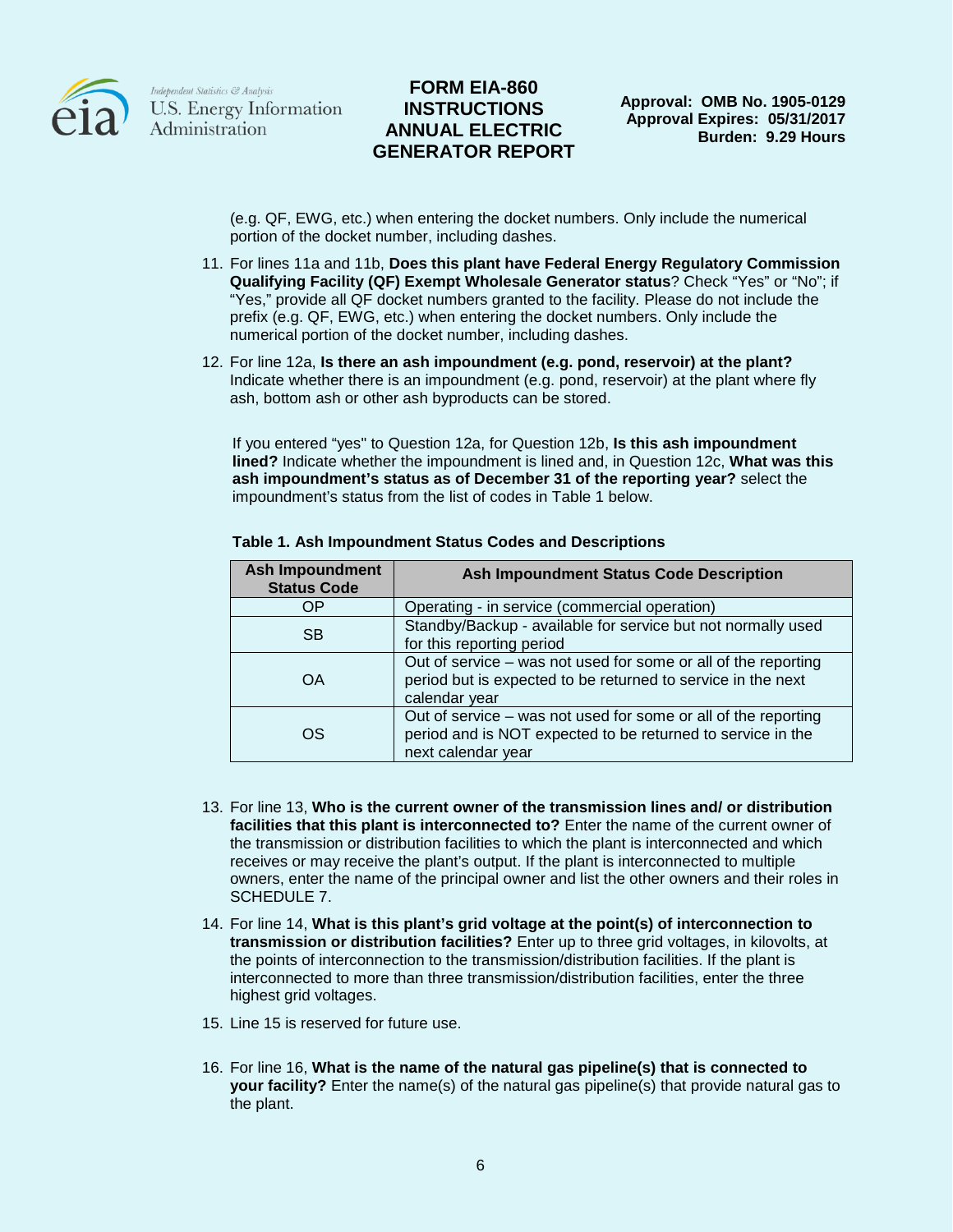

# **FORM EIA-860 INSTRUCTIONS ANNUAL ELECTRIC GENERATOR REPORT**

#### **SCHEDULE 3. GENERATOR INFORMATION**

Complete SCHEDULE 3 for each generator at this plant that is:

- In commercial operation;
- Capable of commercial operation but currently inactive or on standby;
- Retired;
- Expected to be in commercial operation within 10 years in the case of coal and nuclear generators; or
- Expected to be in commercial operation within 5 years for all generators other than coal and nuclear generators.
- 1. Do **not** report auxiliary generators that are typically used solely for blackstart or maintenance purposes.
- 2. For generators associated with wind and solar plants, a generator can be any grouping of photovoltaic panels or wind turbines with similar characteristics (e.g. manufacturer, technical parameters, location, commercial operating date, etc.).
- 3. Treat energy storage facilities as generators and provide all necessary data requested below.
- 4. Include generators with maximum capability of less than 1 MW if located at a plant with a total nameplate capacity of 1 MW or greater.
- 5. To report a new generator, use a separate and blank section of SCHEDULE 3.
- 6. To report a new generator that has replaced one that is no longer in service, update the status of the generator that has been replaced along with other related information (e.g., retirement date), then use a separate and blank section of SCHEDULE 3 to report all of the applicable data about the new generator.
- 7. Each generator must be uniquely identified within a plant. The EIA cannot use the same generator ID for the new generator that was used for the generator that was replaced.

#### **SCHEDULE 3. PART A. GENERATOR INFORMATION – GENERATORS**

- 1. For line 1, **What is the generator ID for this generator?** Enter the unique generator identification commonly used by plant management. Generator identification should be the same identification as reported on other EIA forms to be uniquely defined within a plant. This identification code is restricted to five characters and cannot be changed once provided to EIA.
- 2. For line 2, **What is this generator's prime mover?** Enter one of the prime mover codes in Table 2. For combined cycle units, a prime mover code must be entered for each generator.

#### **Table 2. Prime Mover Codes and Descriptions**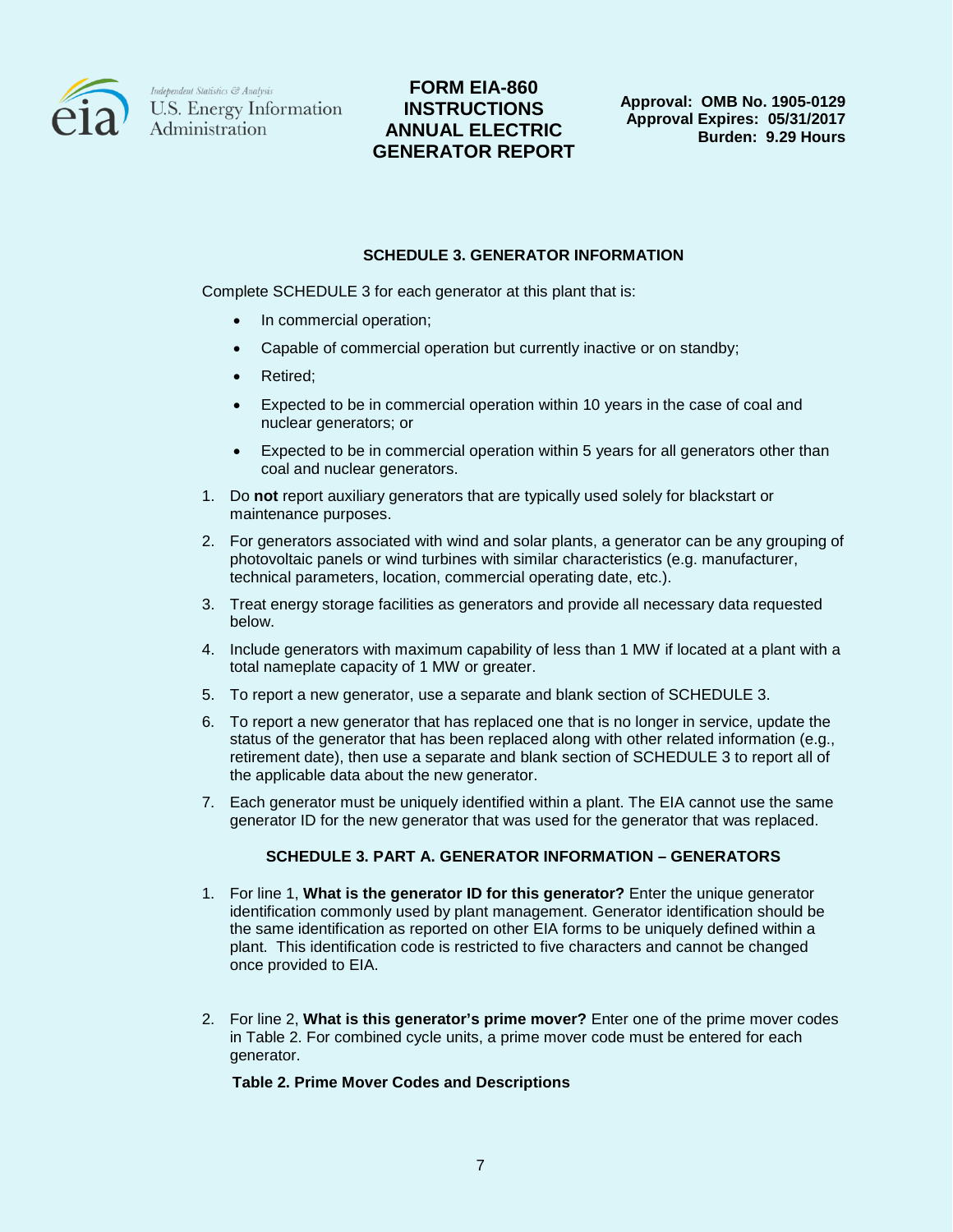

### **FORM EIA-860 INSTRUCTIONS ANNUAL ELECTRIC GENERATOR REPORT**

**Approval: OMB No. 1905-0129 Approval Expires: 05/31/2017 Burden: 9.29 Hours**

| <b>Prime Mover Code</b>           | <b>Prime Mover Description</b>                                                                                     |
|-----------------------------------|--------------------------------------------------------------------------------------------------------------------|
| BA                                | Energy Storage, Battery                                                                                            |
| $\overline{\overline{\text{CE}}}$ | Energy Storage, Compressed Air                                                                                     |
| CP                                | <b>Energy Storage, Concentrated Solar Power</b>                                                                    |
| <b>FW</b>                         | Energy Storage, Flywheel                                                                                           |
| <b>PS</b>                         | Energy Storage, Reversible Hydraulic Turbine (Pumped<br>Storage)                                                   |
| ES                                | Energy Storage, Other (specify in SCHEDULE 7)                                                                      |
| <b>ST</b>                         | Steam Turbine, including nuclear, geothermal and solar steam<br>(does not include combined cycle)                  |
| <b>GT</b>                         | Combustion (Gas) Turbine (does not include the combustion<br>turbine part of a combined cycle; see code CT, below) |
| $\overline{C}$                    | Internal Combustion Engine (diesel, piston, reciprocating)                                                         |
| CA                                | <b>Combined Cycle Steam Part</b>                                                                                   |
| $\overline{\text{CT}}$            | <b>Combined Cycle Combustion Turbine Part</b>                                                                      |
| <b>CS</b>                         | Combined Cycle Single Shaft (combustion turbine and steam                                                          |
|                                   | turbine share a single generator)                                                                                  |
| CC                                | Combined Cycle Total Unit (use only for plants/generators that                                                     |
|                                   | are in planning stage, for which specific generator details<br>cannot be provided)                                 |
| <b>HA</b>                         | Hydrokinetic, Axial Flow Turbine                                                                                   |
| <b>HB</b>                         | Hydrokinetic, Wave Buoy                                                                                            |
| <b>HK</b>                         | Hydrokinetic, Other (specify in SCHEDULE 7)                                                                        |
| <b>HY</b>                         | Hydroelectric Turbine (includes turbines associated with                                                           |
|                                   | delivery of water by pipeline)                                                                                     |
| <b>BT</b>                         | Turbines Used in a Binary Cycle (including those used for                                                          |
|                                   | geothermal applications)                                                                                           |
| PV                                | Photovoltaic                                                                                                       |
| <b>WT</b>                         | Wind Turbine, Onshore                                                                                              |
| WS                                | Wind Turbine, Offshore                                                                                             |
| <b>FC</b>                         | <b>Fuel Cell</b>                                                                                                   |
| <b>OT</b>                         | Other (specify in SCHEDULE 7)                                                                                      |

Combined heat and power systems often generate steam with multiple sources and generate electric power with multiple prime movers. For reporting purposes, a simple cycle prime mover should be distinguished from a combined cycle prime mover by determining whether the power generation part of the steam system can operate independently of the rest of the steam system. If these system components cannot be operated independently, then the prime movers should be reported as combined cycle types.

- 3. For line 3, **What is this generator's unit or multi-generator code? I**f this generator operates as a single unit with another generator (including as a combined cycle unit), enter a unique 4-character code for the unit. All generators that operate as a unit must have the same unit code. Leave blank if this generator does not operate as a single unit with another generator.
- 4. For line 4, **What is this generator's ownership code?** Identify the ownership for each generator using the following codes: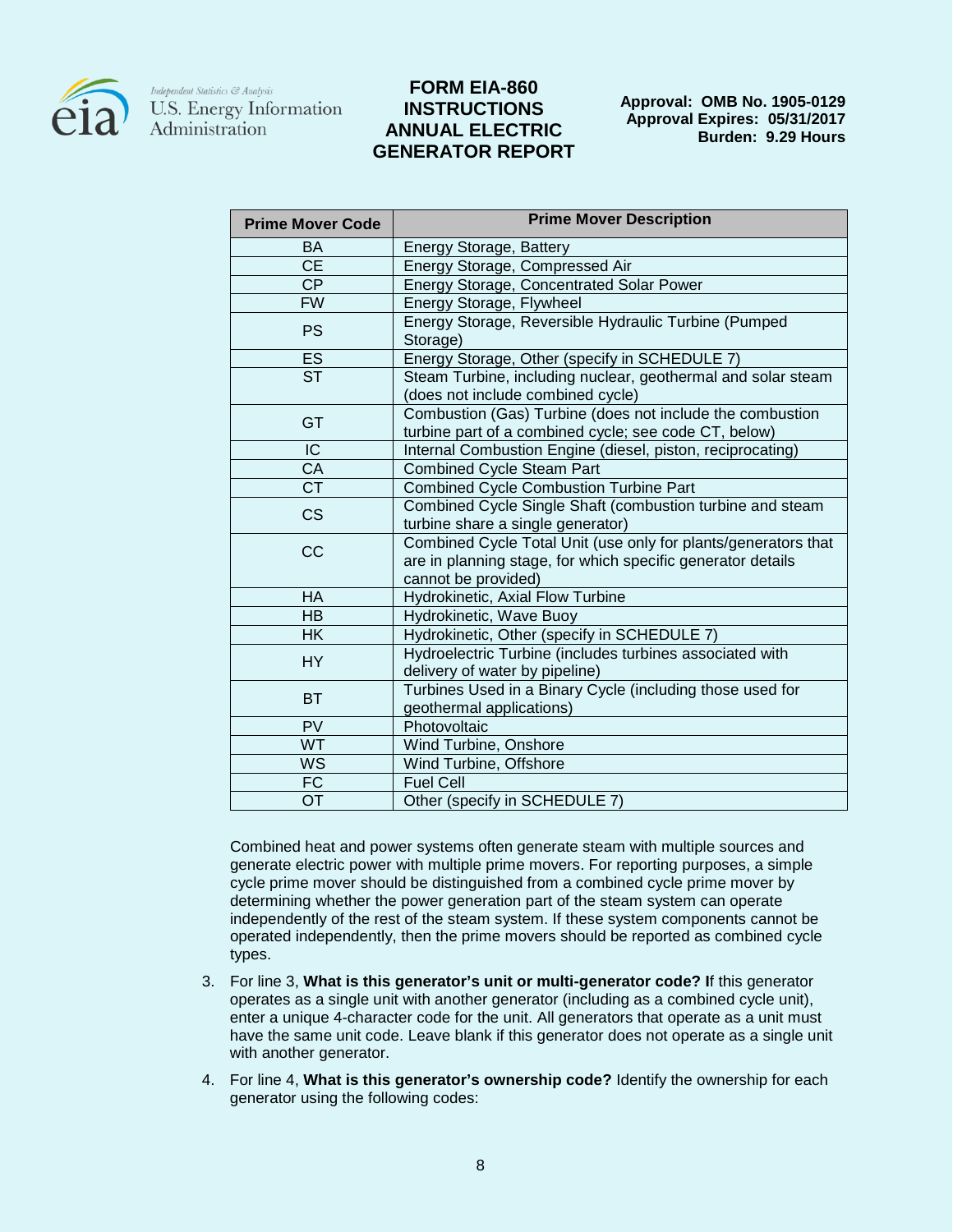

## **FORM EIA-860 INSTRUCTIONS ANNUAL ELECTRIC GENERATOR REPORT**

**Approval: OMB No. 1905-0129 Approval Expires: 05/31/2017 Burden: 9.29 Hours**

**Table 3: Generator Ownership Codes and Descriptions**

| Ownership<br>Code | <b>Ownership Code Description</b>               |
|-------------------|-------------------------------------------------|
|                   | Single ownership by respondent                  |
|                   | Jointly owned with another entity               |
| W                 | Wholly owned by an entity other than respondent |

- 5. For line 5, **Does this generator have duct burners for the supplementary firing of the turbine exhaust gas?** Check "Yes" if 1) the generator has a combined cycle prime mover code of "Combined Cycle Steam Part (CA)" "Combined Cycle Single Shaft (CS)," or "Combined Cycle Total Unit (CC,)" and 2) if the unit has duct-burners for supplementary firing of the turbine exhaust gas. Otherwise, check "No."
- 6. For line 6, **Can this generator operate while bypassing the heat recovery steam generator?** Check "Yes" if 1) the generator has a combined cycle prime mover code of "Combined Cycle Combustion Turbine Part (CT)" or "Combined Cycle Total Unit (CC)" and 2) the combustion turbine can operate while bypassing the heat recovery steam generator. Otherwise, check "No."
- 7. For line 7a, **For this generator what is the RTO/ISO LMP price node designation?** If this generator operates in an electric system operated by a Regional Transmission Organization (RTO) or Independent System Operator (ISO) and the RTO/ISO calculates a nodal Locational Marginal Price (LMP) at the generator location, then provide the nodal designation used to identify the price node in RTO/ISO LMP price reports.

For line 7b, **For this generator what is the RTO/ISO location designation for reporting wholesale sales data to FERC?** If this generator operates in an electric system operated by a Regional Transmission Organization (RTO) or Independent System Operator (ISO) and the generator's wholesale sales transaction data is reported to FERC for the Electric Quarterly Report, then provide the designation used to report the specific location of the wholesale sales transactions to FERC. In many cases the RTO/ISO location designation may be the same as the RTO/ISO LMP price node designation submitted in line 7a. In these cases enter the same response in both line 7a and line 7b.

### **SCHEDULE 3, PART B. GENERATOR INFORMATION – EXISTING GENERATORS**

Complete one SCHEDULE 3, Part B for each generator at this plant that is in commercial operation.

1. For line 1a, **What is the nameplate capacity for this generator?** Report the highest value on the generator nameplate in MW rounded to the nearest tenth, as measured in alternating current (AC). If the nameplate capacity is expressed in kilovolt amperes (kVA), first convert the nameplate capacity to kilowatts by multiplying the corresponding power factor by the kVA and then convert to megawatts by dividing by 1,000. Round this value to the nearest tenth. If generator nameplate capacity is less than net summer capacity, provide the reason(s) in SCHEDULE 7.

For line 1b, **What is the nameplate power factor for this generator?** Enter the power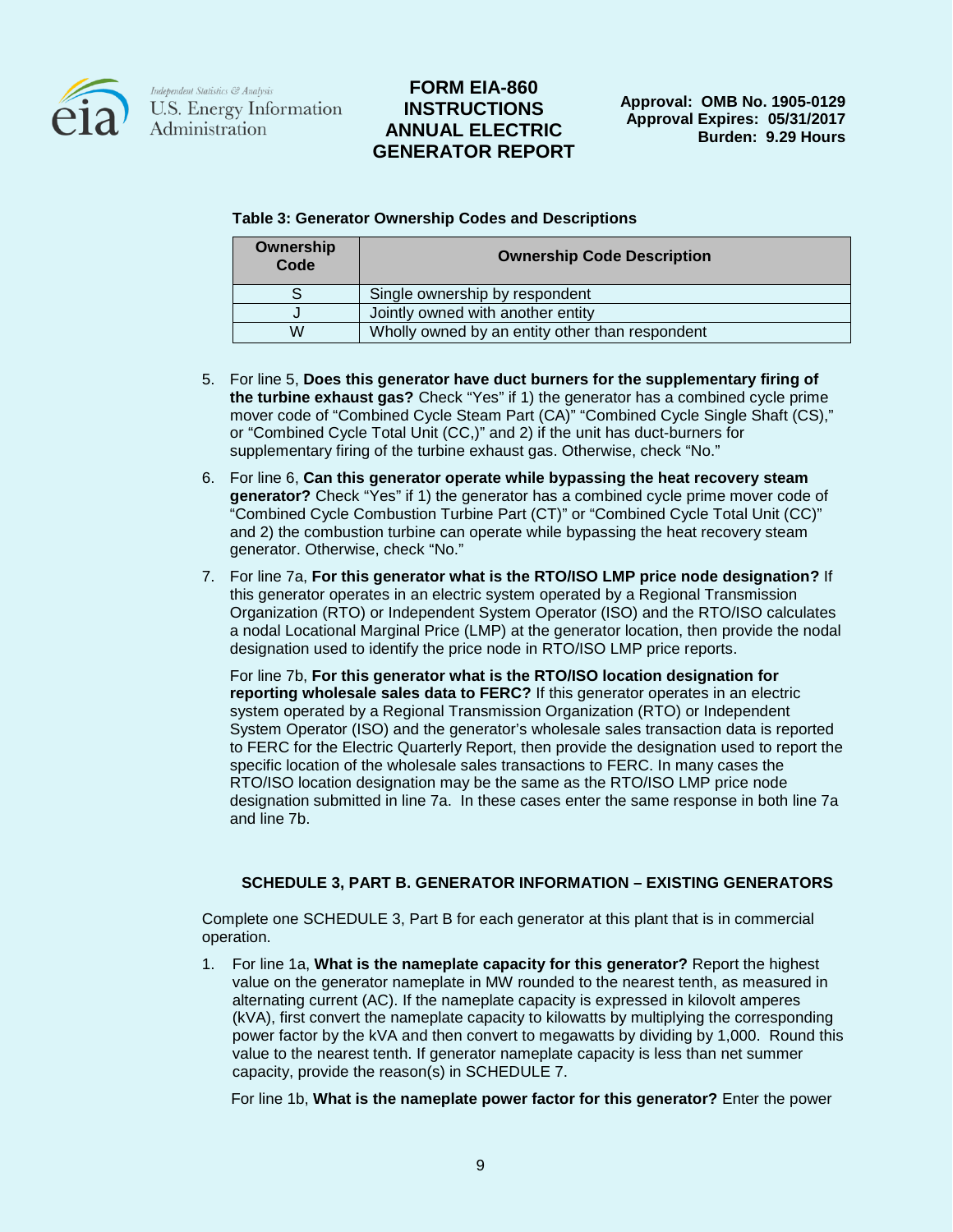

## **FORM EIA-860 INSTRUCTIONS ANNUAL ELECTRIC GENERATOR REPORT**

**Approval: OMB No. 1905-0129 Approval Expires: 05/31/2017 Burden: 9.29 Hours**

factor stamped on the generator nameplate. This should be the same power factor used to convert the generator's kilovolt-ampere rating (kVA) to megawatts (MW) as directed for line 1a above. Solar photovoltaic systems, wind turbines, batteries, fuel cells, and flywheels may skip this question.

- 2. For line 2, **What is this generator's net capacity?** Enter the generator's net summer and net winter capacities for the primary energy source. Report in MW rounded to the nearest tenth, as measured in alternating current (AC). For generators that are out of service for an extended period or on standby, report the estimated capacities based on historical performance. For generators that are tested as a unit, report a single aggregate net summer capacity and a single aggregate net winter capacity. For hydroelectric generators, report the instantaneous capacity at maximum water flow. For solar photovoltaic generators report the peak net capacity during the day for the generator assuming clear sky conditions on June 21 for summer capacity and on December 21 for winter capacity; assume average seasonal temperatures and average wind speeds for June 21 and December 21, respectively. If net capacity is only available as direct current (DC), estimate the effective AC output and explain in SCHEDULE 7.
- 3. For line 3, **What minimum load can this generator operate at continuously?** Enter the minimum load (MW) at which the unit can operate continuously. Solar-powered generators are not required to answer this question. For generators operating as a single unit that entered a Unit Code (Multi-Generator Code) on SCHEDULE 3, Part A, Line 3, provide the load when all generators are operating at their minimum load.
- 4. For line 4a, **Was an uprate or derate project completed on this generator during the reporting year?** Check "Yes" if an uprate or derate project was implemented during the reporting year. Check "No" if it was not. If both an uprate and derate were implemented during the reporting year, check "Yes" and explain in SCHEDULE 7.

For line 4b, **When was this uprate or derate project completed?** Enter the date when the uprate or derate project identified in line 4a was completed.

5. For line 5a, **What was the status of this generator as of December 31 of the reporting year?** Enter one of the following status codes:

| <b>Status Code</b> | <b>Status Code Description</b>                                                                                                                                            |
|--------------------|---------------------------------------------------------------------------------------------------------------------------------------------------------------------------|
| OP                 | Operating - in service (commercial operation) and producing some<br>electricity. Includes peaking units that are run on an as needed<br>(intermittent or seasonal) basis. |
| <b>SB</b>          | Standby/Backup - available for service but not normally used (has<br>little or no generation during the year) for this reporting period.                                  |
| OS                 | Out of service $-$ was not used for some or all of the reporting<br>period and is NOT expected to be returned to service in the next<br>calendar year.                    |

#### **Table 4. Generator Status Codes and Descriptions**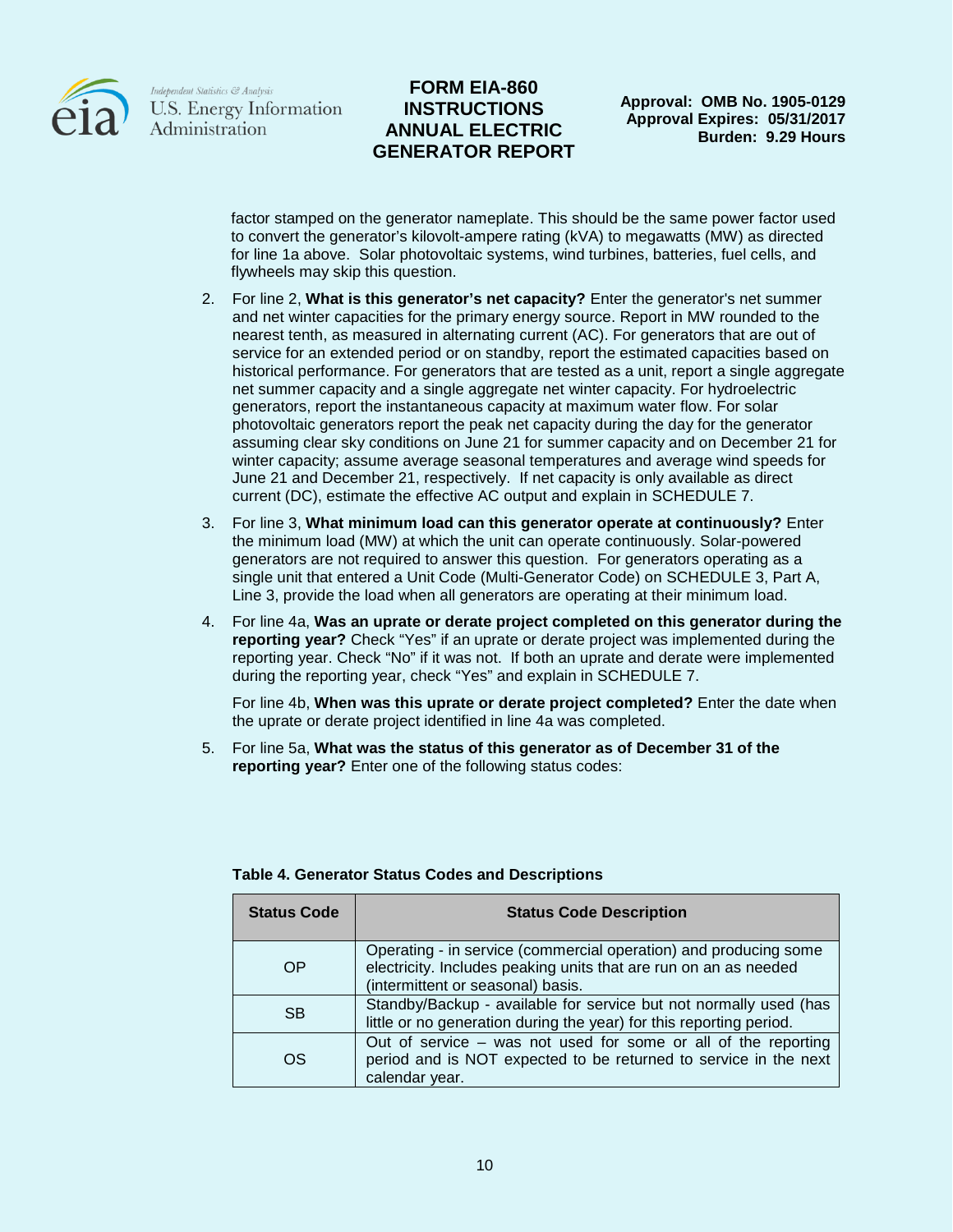

### **FORM EIA-860 INSTRUCTIONS ANNUAL ELECTRIC GENERATOR REPORT**

| OA        | Out of service $-$ was not used for some or all of the reporting<br>period but is expected to be returned to service in the next<br>calendar year. |
|-----------|----------------------------------------------------------------------------------------------------------------------------------------------------|
| <b>RE</b> | Retired - no longer in service and not expected to be returned to<br>service.                                                                      |

For line 5b, **If Is this generator equipped to be synchronized to the grid?** If the status code entered on line 5a is standby (SB), check "Yes" if the generator is currently equipped to be synchronized to the grid when operating. Check "No" if it is not.

- 6. For line 6, **When did this generator begin commercial operation?** Enter the month and year of initial commercial operation in the format MM-YYYY.
- 7. For line 7, **When was this generator retired?** Enter the month and year that the generator was retired in the format (MM-YYYY).
- 8. For line 8, **If this generator will be retired in the next ten years, what is its estimated retirement date?** If you expect this generator to be retired in the next 10 years, enter your best estimate for this planned retirement date in the format MM-YYYY.
- 9. For line 9 **Is this generator associated with a combined heat and power system?** Check "Yes" if this generator is associated with a combined heat and power system. Check "No" if it is not.
- 10. For line 10, **Is this generator part of a topping or bottoming cycle?** If you checked "Yes" on line 9, check "Topping" if this generator is part of a topping cycle. In a topping cycle system, electricity is produced first and any waste heat from that production is used in a manufacturing or commercial application. Check "Bottoming" if this generator is part of a bottoming cycle. In a bottoming cycle system, thermal output is used in a process other than electricity production and any waste heat is then used to produce electricity.
- 11. For line 11, **What is this generator's predominant energy source?** Enter the energy source code for the fuel used in the largest quantity (Btus) during the reporting year to power the generator. For generators that are out of service for an extended period of time or on standby, report the energy sources based on the generator's latest operating experience. For generators driven by turbines using steam that is produced from waste heat or reject heat, report the original energy source used to produce the waste heat (reject heat). Do not include fuels expected to be used only for start-up or flame stabilization. Select the appropriate energy source code from Table 28 in these instructions.
- 12. For line 12, **What are the energy sources used by this generator's combustion units for start-up and flame stabilization?** If the prime mover is steam turbine (ST), report the energy sources used by the combustion unit(s) associated with this generator for start-up and flame stabilization; otherwise leave blank. Select the appropriate energy source code from Table 28 in these instructions.
- 13. For line 13, **What is this generator's second most predominant energy source?** Enter the energy source code for the energy source used in the second largest quantity (Btus) during the reporting year to power the generator. DO NOT include a fuel used only for start-up or flame stabilization. For generators driven by turbines using steam that is produced from waste heat or reject heat, report the original energy source used to produce the waste heat or reject heat. Select the appropriate energy source code from Table 28 in these instructions.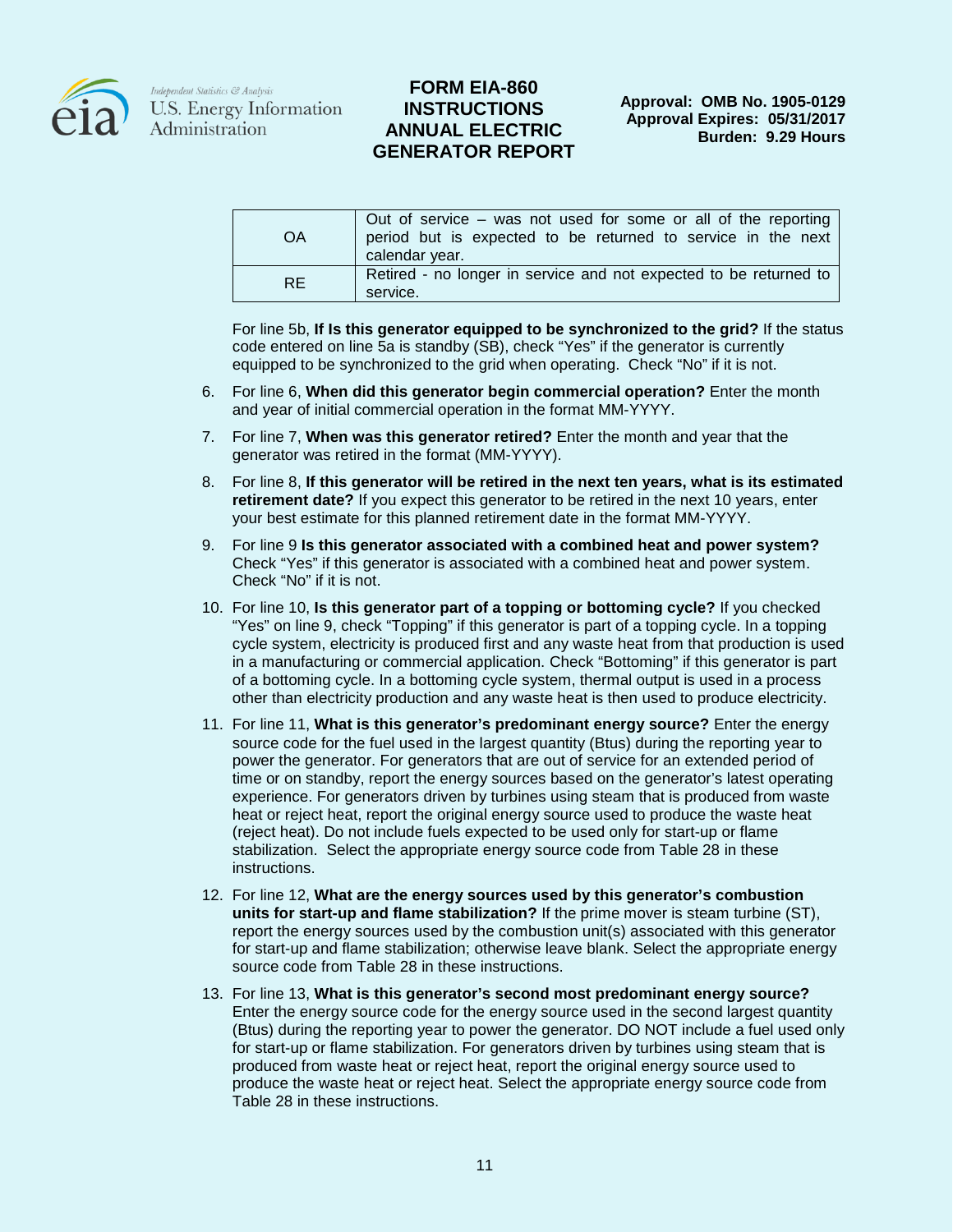

## **FORM EIA-860 INSTRUCTIONS ANNUAL ELECTRIC GENERATOR REPORT**

**Approval: OMB No. 1905-0129 Approval Expires: 05/31/2017 Burden: 9.29 Hours**

- 14. For line 14, **What other energy sources are used by the generator?** Enter the codes for other energy sources that can be used by the generator to generate electricity: first, list the energy sources actually used in order of predominance (based on quantity of Btus), then list ones that the generator was capable of using but was not used to generate electricity during the last 12 months. For generators that are out of service for an extended period of time or on standby, report the energy sources based on the generator's latest operating experience. For generators driven by turbines using steam that is produced from waste heat or reject heat, report the original energy source used to produce the waste heat or reject heat. Select the appropriate energy source codes from Table 28 in these instructions.
- 15. For line 15, **Is this generator part of a solid fuel gasification system?** Check "Yes" if this generator is part of a solid fuel gasification system. Check "No" if it is not.
- 16. For line 16, **What is the tested heat rate for this generator?** Enter the tested heat rate under full load conditions for all combustible-fueled generators and nuclear-fueled generators. The tested heat rate is the amount of fuel, measured in British thermal units (Btus) necessary to generate one net kilowatt-hour of electric energy. Do not report the actual heat rate, which is the quotient of the total Btu(s), consumed and total net generation. If generators are tested as a unit (not tested individually), report the same test result for each generator. For generators that are out of service for an extended period or on standby, report the heat rate based on the unit's latest test. If the generator is associated with a combined heat and power (CHP) system, and no tested heat rate data are available, report either the manufacturer's specification for heat rate or an estimated heat rate. DO NOT report a heat rate that includes the fuel used for the production of useful thermal output. For Internal Combustion units, a manufacturer's specification or estimated heat rate should be reported, if no tested heat rate is available. If the reported value is not a tested heat rate, specify in SCHEDULE 7.

This information will be protected and not disclosed to the extent that it satisfies the criteria for exemption under the Freedom of Information Act (FOIA), 5 U.S.C. §552, the Department of Energy (DOE) regulations, 10 C.F.R. §1004.11, implementing the FOIA, and the Trade Secrets Act, 18 U.S.C. §1905

- 17. For line 17, **What fuel was used to determine this generator's tested heat rate?** Enter the fuel code for the fuel used to determine the heat rate reported in line 16. Enter "M" if multiple fuels were used to calculate the heat rate reported in line 16. For generators driven by turbines using steam that is produced from waste heat or reject heat, report the original energy source used to produce the waste or reject heat). Select appropriate energy source codes from Table 28 in these instructions.
- 18. For line 18, **Is the generator associated with a carbon dioxide capture process?** Check "Yes" if this generator is associated with carbon dioxide capture. Check "No" if it is not.
- 19. For line 19, **How many wind turbines, inverters, or hydrokinetic buoys are there at this generator?** Wind generators should enter the number of wind turbines, solar photovoltaic generators should enter the number of inverters, and hydrokinetic generators should enter the number of hydrokinetic buoys. All other generators should enter 0.
- 20. Line 20 is reserved for future use.
- 21. For line 21, **What is the minimum amount of time required to bring this generator**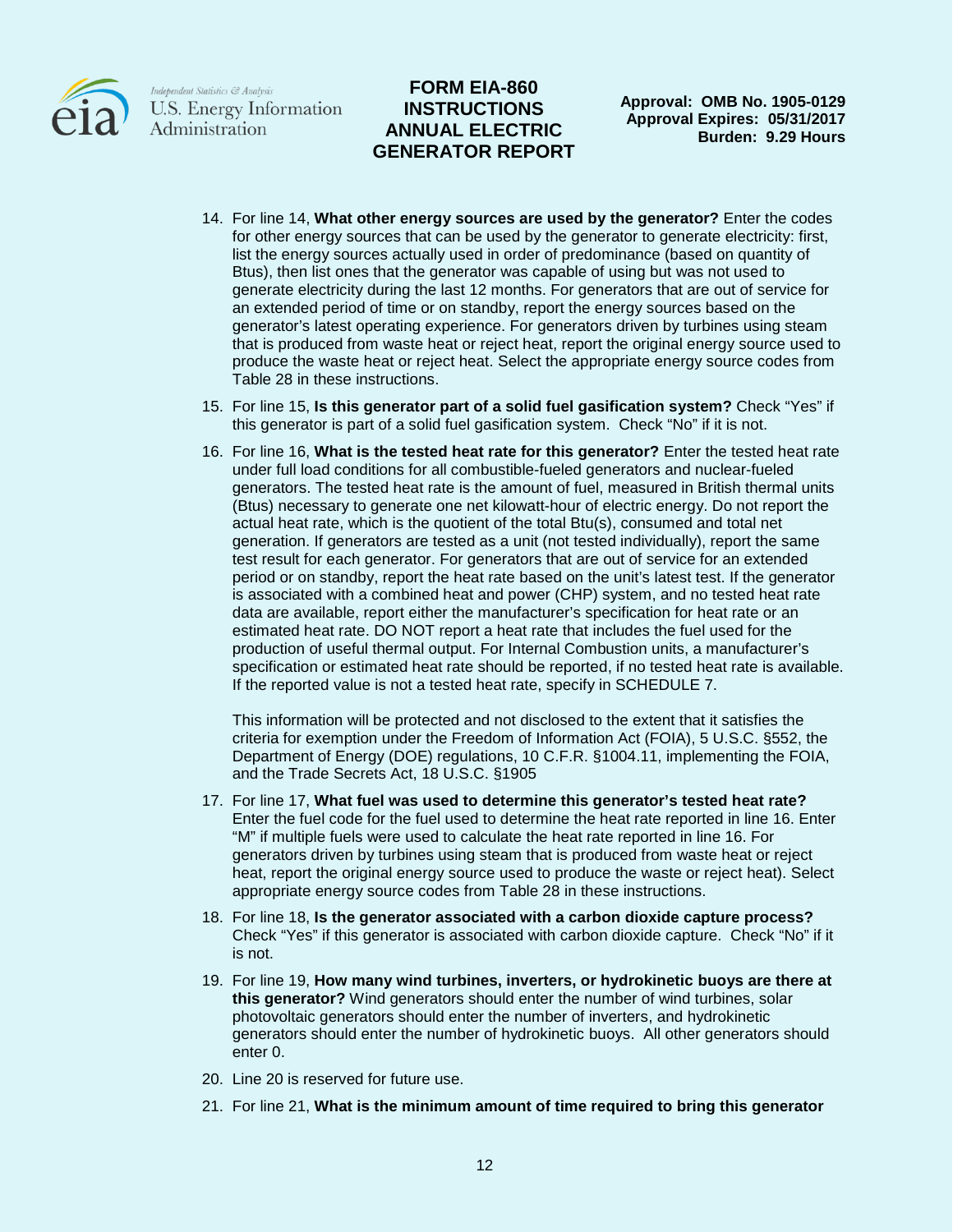

## **FORM EIA-860 INSTRUCTIONS ANNUAL ELECTRIC GENERATOR REPORT**

**from cold shut down to full load?** Select the minimum amount of time required to bring the unit to full load from cold shutdown. Wind and solar-powered generators should not answer this question.

22. For line 22, **What is the minimum amount of time required to bring this generator from a non-spinning reserve status to full load?** Select the minimum amount of time required to bring the unit to full load from a non-spinning reserve status. Wind and solarpowered generators should not answer this question.

Answer questions on lines 23 and 24 only if generator is fueled by coal or petroleum coke

- 23. For line 23, **What combustion technology applies to this generator?** Select the appropriate combustion technology that applies to the generator.
- 24. For line 24, **What steam conditions apply to this generator?** Select the appropriate steam conditions that apply to the unit.

Answer questions on lines 25 through 29 only if generator is wind-powered

- 25. For line 25, **What is the predominant manufacturer of the turbines at this generator?** Enter the predominant manufacturer of the turbines at the generator. If the predominant manufacturer is not known, enter "UNKNOWN."
- 26. For line 26, **What is the predominant turbine model number at this generator?** Enter the predominant model number. If the predominant model number is not known, enter "UNKNOWN."
- 27. On line 27a, **What is the design average annual wind speed at this generator?** Enter the design average annual wind speed in miles per hour for the turbines included in the generator. If more than one value exists, select the one that best represents the turbines.

On line 27b, **What is the wind quality class for turbines included in this generator?** Select the wind quality class for the turbines included in the generator, as defined by the International Electrotechnical Commission (IEC 61400-1 ed. 2) and Table 5 below. If more than one wind class exists, select the one that best represents the turbines.

| <b>Class</b>               | <b>Annual Average</b><br><b>Wind Speed</b> | <b>Extreme 50-Year</b><br>Gust | <b>Turbulence</b><br><b>Intensity</b> |
|----------------------------|--------------------------------------------|--------------------------------|---------------------------------------|
| Class $1 -$ High Wind      | $10 \text{ m/s}$                           | $70 \text{ m/s}$               | A: 0.210<br>B: 0.180                  |
| Class 2 - Medium Wind      | $8.5 \text{ m/s}$                          | 59.6 $m/s$                     | A: 0.226<br>B: 0.191                  |
| Class 3 - Low Wind         | $7.5 \text{ m/s}$                          | 52.5 $m/s$                     | A: 0.240<br>B: 0.200                  |
| Class 4 - Very Low<br>Wind | $6 \text{ m/s}$                            | $42 \text{ m/s}$               | A: 0.270<br>B: 0.220                  |

#### **Table 5. Wind Quality Class and Descriptions**

28. On line 28, **What is the hub height for the turbines in this generator?** Enter the hub height in feet for the turbines at the generator. If this generator consists of turbines with multiple hub heights, select the one that best represents all of the turbines.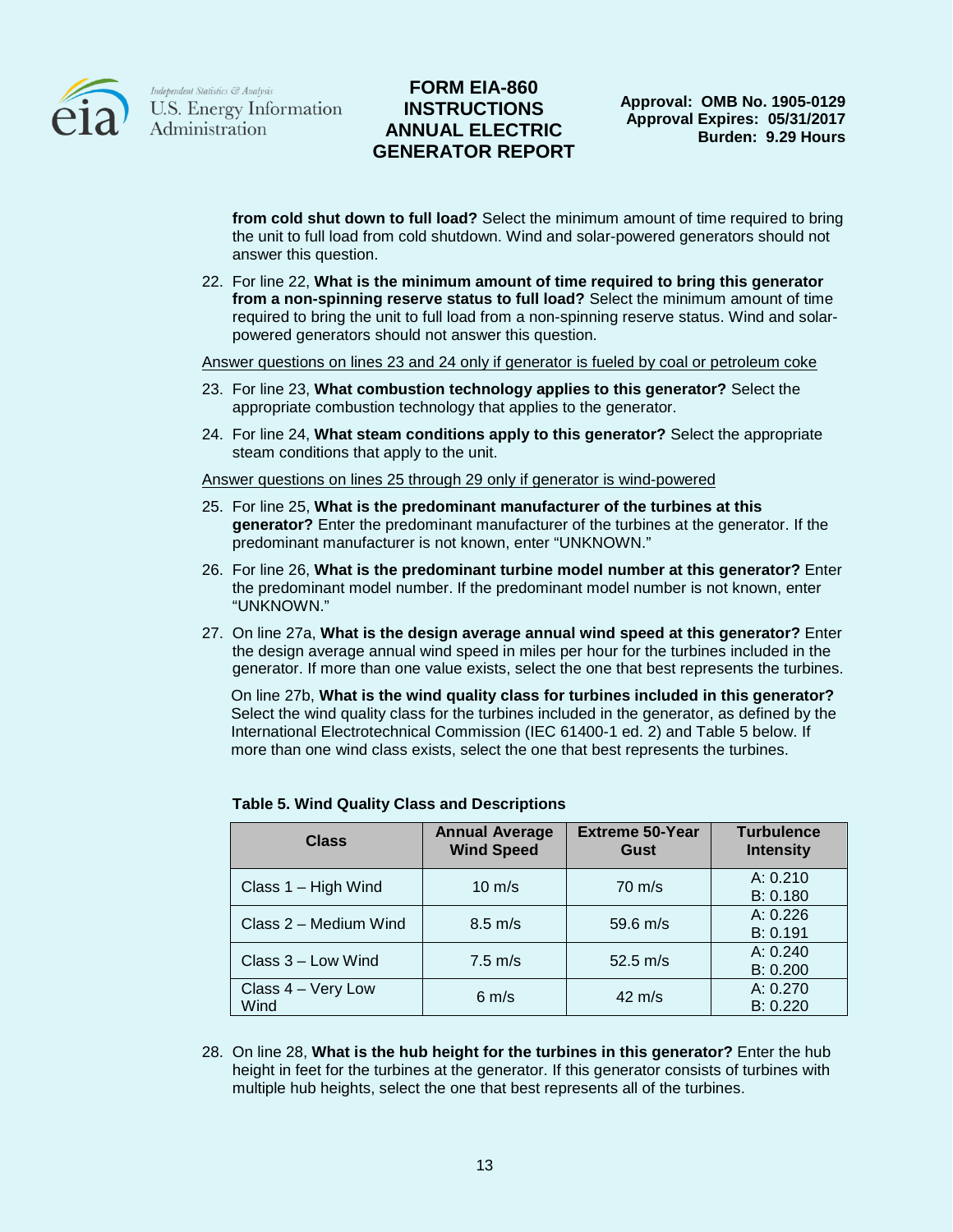

## **FORM EIA-860 INSTRUCTIONS ANNUAL ELECTRIC GENERATOR REPORT**

29. On line 29, **What is the FAA Obstacle Number assigned to turbines at this generator?** Enter the Obstacle Number assigned by the Federal Aviation Administration. When the generator consists of turbines with multiple Obstacle Numbers, select the Obstacle Number that best represents the turbines.

#### Answer questions on lines 30 through 32 only if generator is powered by photovoltaic or concentrated solar thermal technology

- 30. On line 30, **What are the solar tracking, concentrating and collector technologies used at this generator?** Select all applicable solar tracking, concentrating or collector technologies used at the unit. If you select "Other," provide details in SCHEDULE 7.
- 31. On line 31, **What is the net capacity of this photovoltaic generator in direct current (DC) under standard test conditions (STC) of 1000 W/m<sup>2</sup> solar irradiance and 25 degrees Celsius PV module temperature?** Enter the sum of the DC capacity ratings of the photovoltaic modules associated with this generator.
- 32. On line 32, **What materials are the photovoltaic panels included in this generator made of?** Select the material of the Photovoltaic panels. If the panels included in the "generator" are made of different materials, select all materials used. If you select "Other," provide details on the material in SCHEDULE 7.

#### Lines 33-37 apply to proposed changes to existing generators

33. If a capacity uprate is planned within the next 10 years, answer Questions 33a – 33c.

For line 33a, **What is the expected incremental increase in the net summer capacity?** If an uprate is planned within the next 10 years enter the incremental amount by which the net summer capacity is expected to increase. If no uprate is planned in the next ten years, leave this blank.

For line 33b, **What is the expected incremental increase in the net winter capacity?** If an uprate is planned within the next 10 years, enter the incremental amount by which the net winter capacity is expected to increase. If no uprate is planned in the next ten years, leave this blank.

For line 33c, **What is the planned effective date for this capacity uprate?** If an uprate is planned within the next 10 years, enter the date on which the generator is scheduled to re-enter commercial operation after the planned uprate. Enter the date in the format MM-YYYY. If no uprate is planned in the next 10 years, leave this blank.

34. If a capacity derate is planned within the next 10 years, answer Questions 34a – 34c.

For line 34a, **What is the expected incremental decrease in the net summer capacity?** If a derate is planned within the next 10 years, enter the incremental amount by which the net summer capacity is expected to decrease. If no derate is planned in the next 10 years, leave this blank.

For line 34b, **What is the expected incremental decrease in the net winter capacity?** If a derate is planned within the next 10 years, enter the incremental amount by which the net winter capacity is expected to decrease. If no derate is planned in the next ten years, leave this blank.

For line 34c, **What is the planned effective date for this capacity derate?** If a derate is planned in the next 10 years, enter the date on which the generator is scheduled to reenter commercial operation after the planned derate. Enter the date in the format MM-YYYY. If no derate is planned in the next 10 years, leave this blank.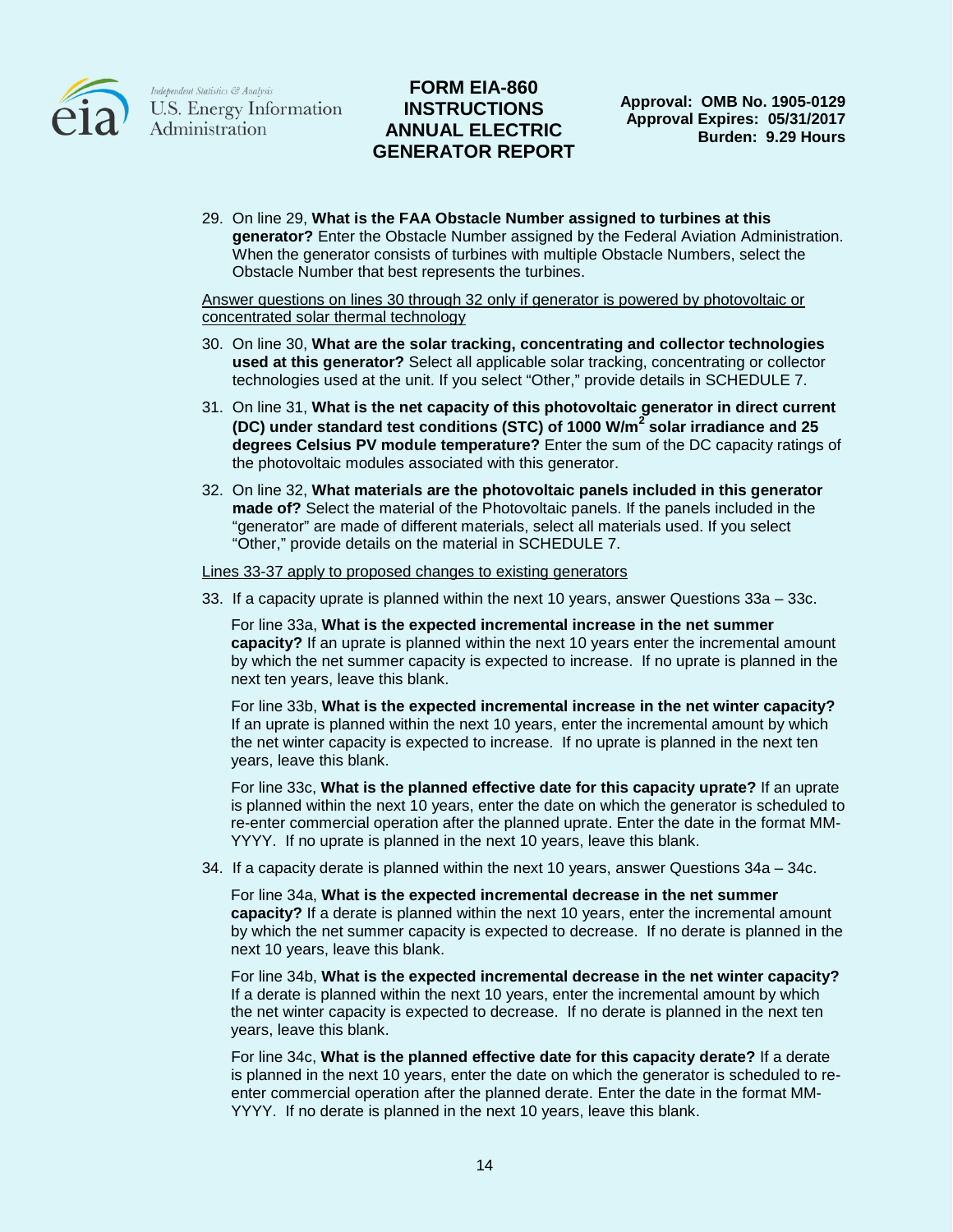

## **FORM EIA-860 INSTRUCTIONS ANNUAL ELECTRIC GENERATOR REPORT**

35. For line 35a, **What is the expected new prime mover for this generator?** If a repowering is planned within the next 10 years, enter the new prime mover for this generator. Select the prime mover code from those listed in the instructions for SCHEDULE 3 Part A, Table 2. If no repowering is planned within the next 10 years, leave this blank.

For line 35b, **What is the expected new energy source for this generator?** If a repowering is planned within the next 10 years, enter the new energy source for this generator. Select the energy source code from Table 28 in these instructions. If no repowering is planned in the next ten years, leave this blank.

For line 35c, **What is the expected new nameplate capacity for this generator?** If a repowering is planned for within the next 10 years, enter the new nameplate capacity for this generator.

For line 35d, **What is the planned effective date for this repowering?** Enter the date on which this generator is scheduled to re-enter operation after the repowering. Enter the date in the format MM-YYYY. If no repowering is planned, leave this blank.

36. On line 36a, **Are any other modifications planned within the next 10 years?** Check "Yes" if any other significant modifications are planned for this generator in the next 10 years. Explain these modifications on SCHEDULE 7 of this form. Check "No" If no other significant modifications are planned within the next 10 years.

On line 36b, **What is the planned date of these other modifications?** If you checked "Yes" on line 36a, enter the date on which this generator will reenter service after the modification. Enter the date in the format MM-YYYY. If you selected "No," leave this blank.

- 37. On line 37a, **Can this generator co-fire fuels?** Indicate yes if the combustion system that powers each generator has both:
	- The regulatory permits necessary to co-fire fuels, and
	- The equipment, including fuel storage facilities in working order, necessary to either co-fire fuels or fuel switch.

Note: *Co-firing* means the simultaneous use of two or more fuels by a single combustion system to meet load. Co-firing excludes the limited use of a secondary fuel for start-up or flame stabilization.

Line37b applies only if the generator can co-fire fuels

For line 37b, **What are the fuel options for co-firing**? Indicate up to six fuels that can be co-fired. Select appropriate energy source codes from Table 28 in these instructions.

Note: fuel options listed for co-firing must also be included under either "Predominant Energy Source," Second Most Predominant Energy Source," or "Other Energy Sources."

- 38. For line 38a, **Can this generator switch between oil and natural gas?** Check "Yes" if:
	- the primary energy source of the unit is oil or natural gas;
	- the combustion system that powers the generator has, in working order, the equipment (including fuel oil storage tanks) necessary to switch between natural gas and oil; and
	- this combustion system has the regulatory permits necessary to switch between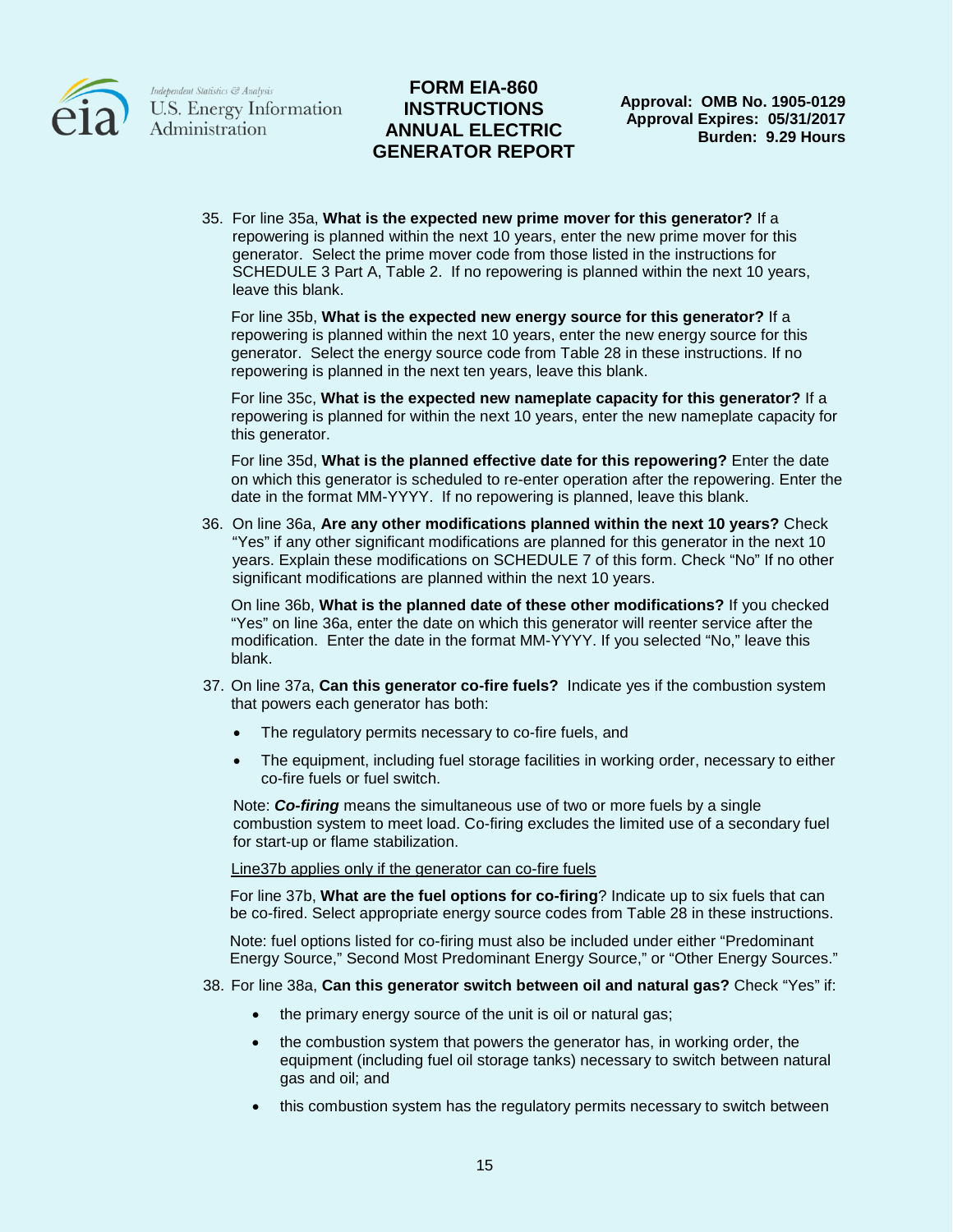

### **FORM EIA-860 INSTRUCTIONS ANNUAL ELECTRIC GENERATOR REPORT**

natural gas and oil.

Note: *Fuel switching* means the ability of a combustion system running on one fuel to replace that fuel in its entirety with a substitute fuel. Fuel switching excludes the limited use of a secondary fuel for start-up or flame stabilization.

Answer questions on lines 38b through 42 only if generator can fuel switch between oil and natural gas

For line 38b, **Can this generator switch between oil and natural gas while operating?** Check "Yes," if 1) you checked "Yes" for line 38a, and 2) if the combustion system that powers this generator is able to switch between natural gas and oil while operating.

39. For line 39a, **What is the maximum net summer output achievable when running on natural gas?** Enter the maximum net summer output in MW that the unit can achieve when running on natural gas, taking into account all applicable legal, regulatory, and technical limits.

For line 39b, **What is the maximum net winter output achievable when running on natural gas?** Enter the maximum net winter output in MW that the unit can achieve when running on natural gas, taking into account all applicable legal, regulatory, and technical limits.

40. For line 40a, **What is the maximum net summer output achievable when running on oil?** Enter the maximum net summer output in MW that the unit can achieve when running on fuel oil, taking into account all applicable legal, regulatory, and technical limits.

For line 40b, **What is the maximum net winter output achievable when running on oil?** Enter the maximum net winter output in MW that the unit can achieve when running on fuel oil, taking into account all applicable legal, regulatory, and technical limits.

41. For lines 41a, **How much time is required to switch the generator from using 100 percent natural gas to 100 percent oil?** Enter the amount of time that it takes to switch the generator from using 100 percent natural gas to 100 percent oil.

For line 41b, **How much time is required to switch this generator from using 100 percent oil to using 100 percent natural gas?** Enter the amount of time that it takes to switch the generator from using 100 percent oil to 100 percent natural gas.

42. For line 42a, **Are there factors that limit this generator's ability to switch between natural gas and oil?** These factors may include limits on maximum output, limits on annual operating hours, or other limitations.

For line 42b, **Which factors limit this generator's ability to switch between natural gas and oil?** If you selected "Yes" on line 42a, select all of the factors that limit the ability to switch fuels. If you select "Other" provide explanation in SCHEDULE 7.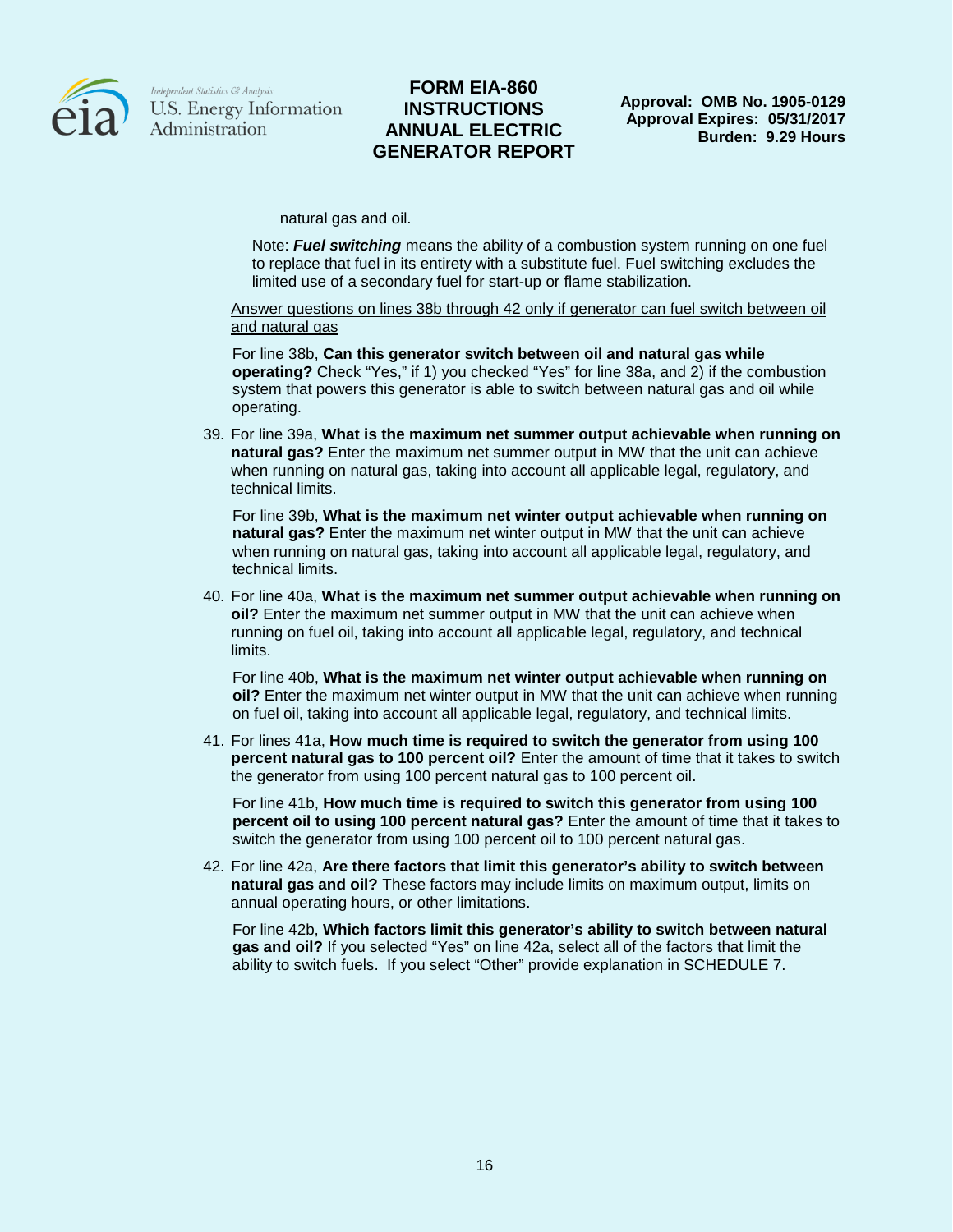

# **FORM EIA-860 INSTRUCTIONS ANNUAL ELECTRIC GENERATOR REPORT**

### **SCHEDULE 3, PART C. GENERATOR INFORMATION – PROPOSED GENERATORS**

Complete this Schedule for all generators at this plant that are:

- Expected to be in commercial operation within 10 years in the case of coal and nuclear generators; or
- Expected to be in commercial operation within 5 years for all generators other than coal and nuclear generators.
- 1. For line 1a, **What is the expected nameplate capacity for this generator?** Enter the expected nameplate capacity in MW rounded to the nearest tenth, as measured in alternating current (AC). If the expected nameplate capacity is expressed in kilovolt amperes (kVA), first convert the expected nameplate capacity to kilowatts by multiplying the corresponding power factor by the kVA and then convert to megawatts by dividing by 1,000. Round this value to the nearest tenth.

For line 1b, **What is the expected nameplate power factor for this generator?** Enter the expected power factor. This should be the same power factor used to convert the generator's kilovolt-ampere rating (kVA) to megawatts (MW) as directed for line 1a above.

- 2. For line 2, **What is the expected net capacity for this generator?** Enter the generator's net summer and net winter capacities for the primary energy source that are expected when the generator goes into commercial operation. Report these values in MW rounded to the nearest tenth, as measured in alternating current (AC).
- 3. For line 3, **What was the status of this proposed generator as of December 31 of the reporting year?** Enter one of the following status codes:

| <b>Proposed</b><br><b>Generator Status</b><br>Code | <b>Proposed Generator Status Code Descriptions</b>                                                                 |
|----------------------------------------------------|--------------------------------------------------------------------------------------------------------------------|
| IP                                                 | Planned new generator canceled, indefinitely postponed, or no<br>longer in resource plan                           |
| TS                                                 | Construction complete, but not yet in commercial operation<br>(including low power testing of nuclear units)       |
| P                                                  | Planned for installation but regulatory approvals not initiated;<br>Not under construction                         |
|                                                    | Regulatory approvals pending. Not under construction but site<br>preparation could be underway                     |
| т                                                  | Regulatory approvals received. Not under construction but site<br>preparation could be underway                    |
| U                                                  | Under construction, less than or equal to 50 percent complete<br>(based on construction time to date of operation) |
| V                                                  | Under construction, more than 50 percent complete (based on<br>construction time to date of operation)             |
|                                                    | Other (specify in SCHEDULE 7)                                                                                      |

#### **Table 6. Proposed Generator Status Codes and Descriptions**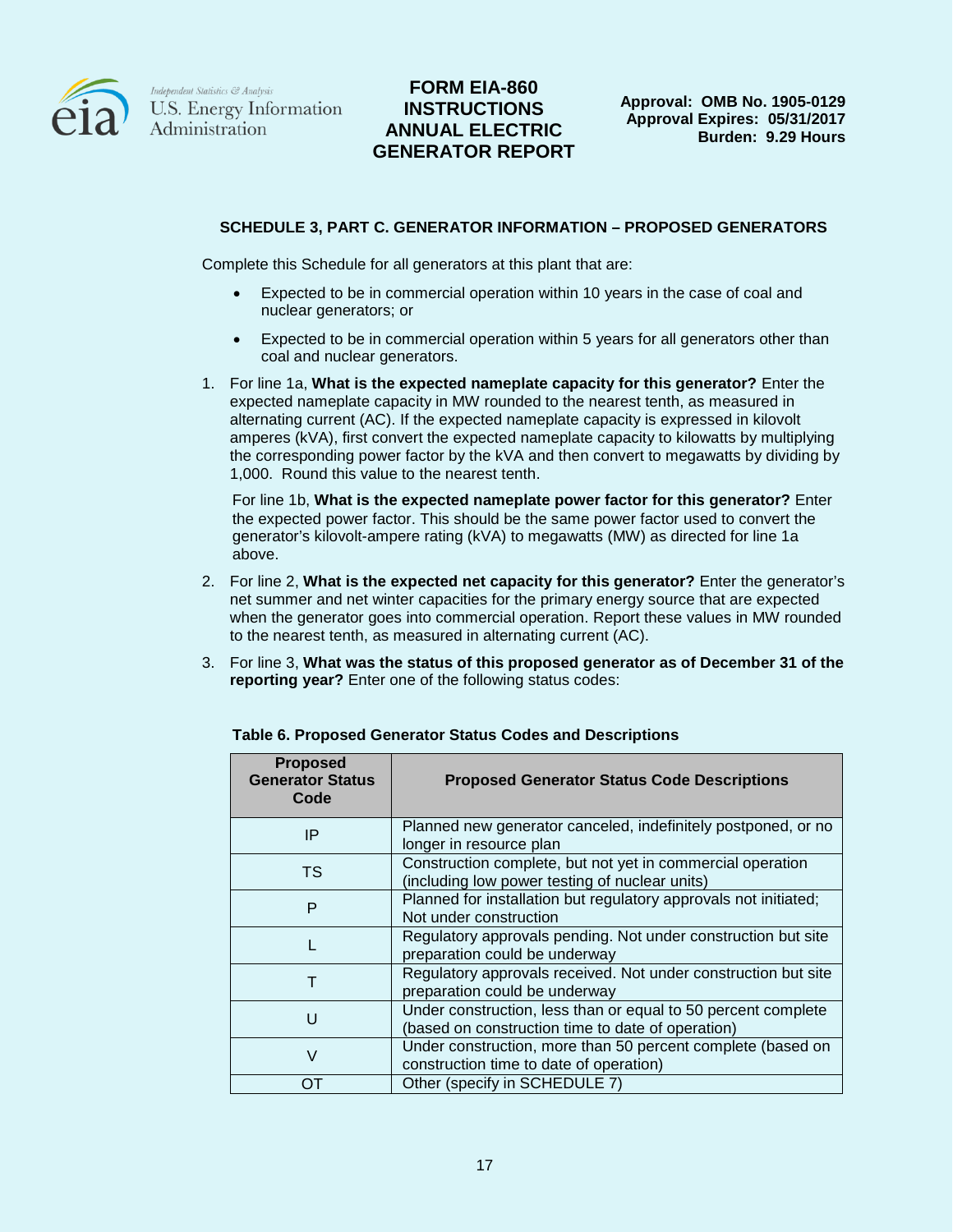

## **FORM EIA-860 INSTRUCTIONS ANNUAL ELECTRIC GENERATOR REPORT**

**Approval: OMB No. 1905-0129 Approval Expires: 05/31/2017 Burden: 9.29 Hours**

- 4. For line 4, **What is the planned original effective date for this generator?** Enter the date on which the generator is scheduled to start commercial operation. Enter the date in the format MM-YYYY. This date will not change after it has been reported the first time.
- 5. For line 5, **What is the planned current effective date for this generator?** If a Planned Original Effective Date was submitted an earlier filing and is no longer accurate, enter the updated date on which the generator is scheduled to start commercial operation. Enter the date in the format MM-YYYY. Leave blank if this is your first time filling out this form.
- 6. For line 6, **Will this generator be associated with a combined heat and power system?** Check "Yes" if this generator will be associated with combined heat and power system. If it will not, check "No."
- 7. For line 7, **Is this generator part of a site that was previously reported as indefinitely postponed or cancelled?** Check "Yes" if this generator is part of a site that was previously reported by either your company or a previous owner as an indefinitely postponed or cancelled plant. Check "No" if it is not. Check "Unknown" if this history is not known.
- 8. For line 8, **What is the predominant expected energy source for this generator?** Enter the energy source code for the energy source expected to be used in the largest quantity, as measured in Btus, when the generator starts commercial operation. Select appropriate energy source codes from Table 28 in these instructions.
- 9. For line 9, **What is the second most predominant expected energy source for this generator?** Enter the energy source code for the energy sources expected to be used in the second largest quantity, as measured in Btus, when the generator starts commercial operation. Do not include fuels expected to be used only for start-up or flame stabilization. Select the appropriate energy source code from Table 28 in these instructions.
- 10. For line 10, **What other energy sources do you expect to use for this generator?** Enter the codes for other energy sources that will be used at the plant to power the generator. Enter up to four codes. Enter these codes in order of their expected predominance as measured in Btus. Select appropriate energy source codes from Table 28 in these instructions.
- 11. For line 11, **How many turbines, inverters, or buoys is this generator expected to have?** Wind generators should enter the number of turbines, solar generators should enter the number of inverters, and hydroelectric generators should enter the number of buoys.
- 12. For line 12, **What combustion technology will apply to this generator?** If the generator will be fired by coal or petroleum coke, select the appropriate combustion technology. If you select "Other" provide explanation in SCHEDULE 7.
- 13. For line 13 **What steam conditions will apply to this generator?** If the generator will be fired by coal or petroleum coke, select the appropriate steam conditions.
- 14. For line 14, **Will this generator be part of a solid fuel gasification system?** Check "Yes" if this generator will be part of a solid fuel gasification system. Check "No" if it will not be.
- 15. For line 15, **Will this generator be associated with a carbon dioxide capture process?** Check "Yes" if this generator will be associated with a carbon capture process. Check "No" if it will not be associated with carbon capture.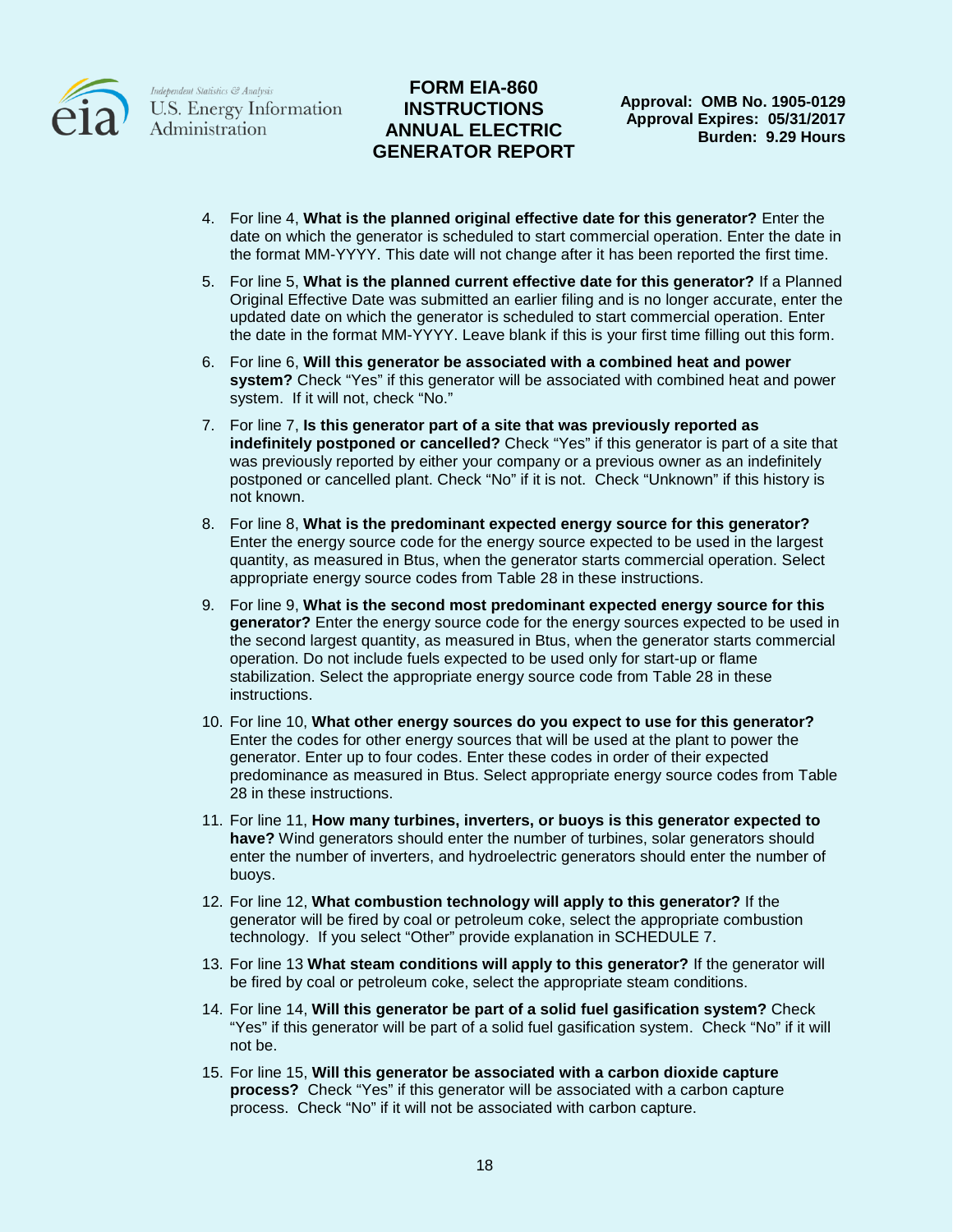

## **FORM EIA-860 INSTRUCTIONS ANNUAL ELECTRIC GENERATOR REPORT**

**Approval: OMB No. 1905-0129 Approval Expires: 05/31/2017 Burden: 9.29 Hours**

Line 16 applies only if the generator will be able to fuel switch.

Lines 17a and 17b apply only if the generator will be able to co-fire fuels.

Note: *Co-firing* means the simultaneous use of two or more fuels by a single combustion system to meet load. *Fuel switching* means the ability of a combustion system running on one fuel to replace that fuel in its entirety with a substitute fuel. Co-firing and fuel switching exclude the limited use of a secondary fuel for start-up or flame stabilization

- 16. For line 16, **Will the combustion system that powers this generator be able to switch between natural gas and oil?** Check "Yes" if 1) the primary energy source of the generator will be natural gas or oil and 2) the combustion system that will power the generator will have the ability and equipment necessary (including fuel oil storage tanks) to switch between natural gas and oil. Check "No" if it will not. Check "Undetermined" if a determination on switching between natural gas and oil has not yet been made.
- 17. For line 17a, **Will the combustion system that powers this generator be able to cofire fuels?** Indicate whether or not the combustion system that will power the generator will have the necessary equipment and regulatory permits to co-fire fuels.

For line 17b, **What are the fuel options for co-firing?** Indicate up to six fuels that the generator will be designed to co-fire. Select the energy source codes from Table 28 in these instructions. Note: fuel options listed for co-firing must also be included under "Predominant Energy Source," Second Most Predominant Energy Source," and/or "Other Energy Sources."

### **SCHEDULE 4. OWNERSHIP OF GENERATORS OWNED JOINTLY OR BY OTHERS**

- 1. Complete SCHEDULE 4 for each operable or planned generator that is or will be either jointly owned with another entity or wholly owned by an entity other than the reporting entity as entered on SCHEDULE 1, Line 3.
- 2. For each generator that is either jointly owned with another entity or wholly owned by another specify the Plant Name, EIA Plant Code, and Generator Identification Code, as listed on SCHEDULE 3, PART A.
- 3. For each owner of either a jointly owned generator or wholly owned by an entity other than the reporting entity generator, enter the name, address and percentage owned. The total percentage of reported ownership must equal 100 percent.
- 4. If known, enter the **EIA Owner Code** for the owner, otherwise leave blank. The EIA Owner Code is the same as the EIA Utility Identification Code and EIA Entity Identification Code.
- 5. Enter the **Percent Owned** to two decimal places, i.e., 12.5 percent as "12.50." Include any notes or comments in SCHEDULE 7.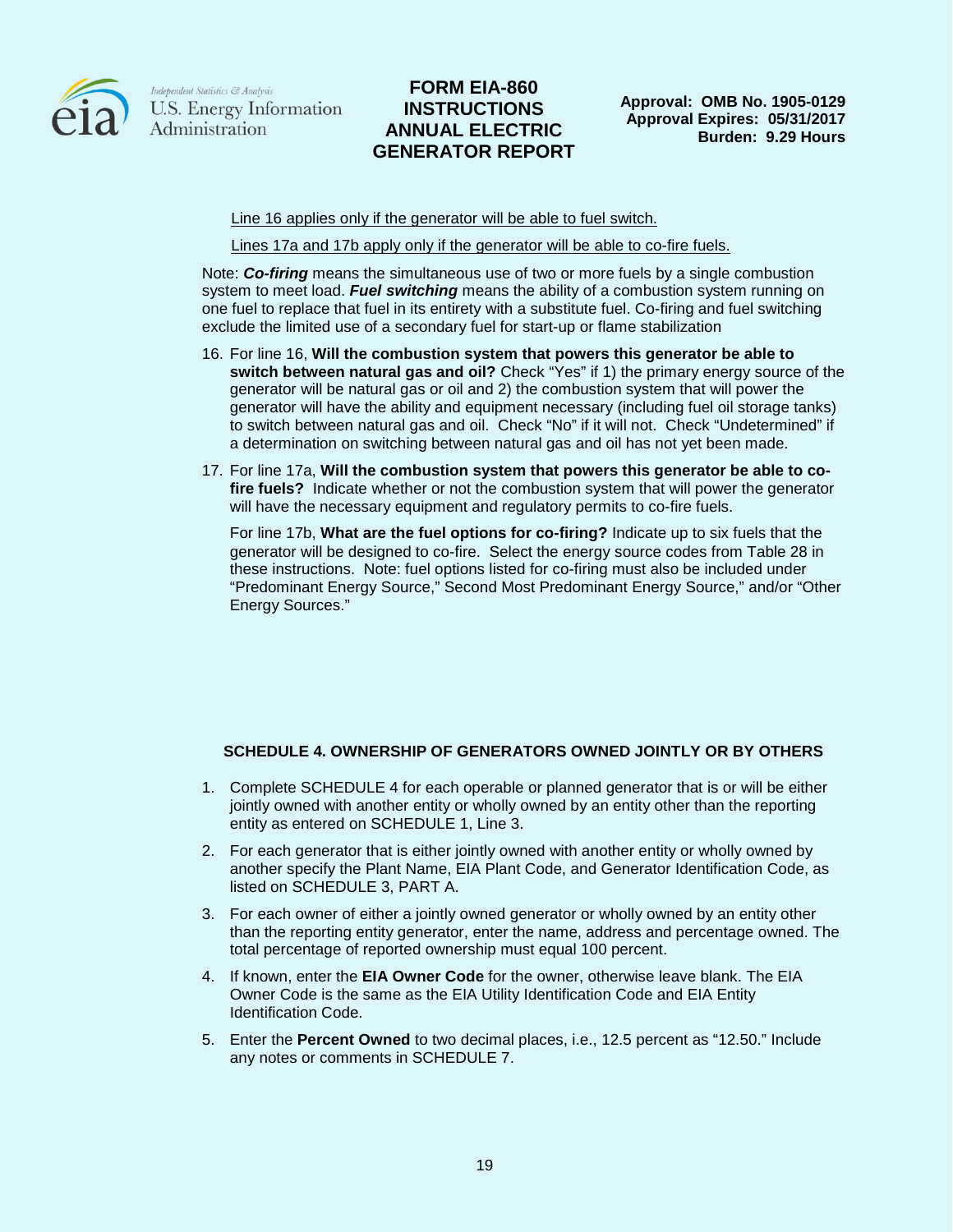

# **FORM EIA-860 INSTRUCTIONS ANNUAL ELECTRIC GENERATOR REPORT**

#### **SCHEDULE 5. GENERATOR CONSTRUCTION COST INFORMATION**

- 1. The reporting year is the calendar year that you are filing the survey for. For example, if you are **reporting** data as of December 31, 2013, then the reporting year is 2013.
- 2. Include all construction costs in SCHEDULE 5 regardless of which party is ultimately responsible for those costs. All disputed costs must be included in the reported estimated or final project costs. If disputed costs are included in the reported estimated or final project costs, you can note this in SCHEDULE 7.

#### **SCHEDULE 5, PART A. GENERATOR CONSTRUCTION COST INFORMATION - COAL AND NUCLEAR GENERATORS**

Complete a separate SCHEDULE 5, PART A for each coal or nuclear generator that, during the reporting year:

- Began commercial operation; **or**
- Was under construction, in final testing or in the process of receiving permits and regulatory approvals; **or**
- Was a nuclear generator that has applied for a combined operating license (COL) from the Nuclear Regulatory Commission.

Enter the **Plant Name**, **EIA Plant Code**, and **Generator ID** as previously reported in SCHEDULE 3, PART A.

- 1. For line 1, **What is the total construction cost for this generator (in thousands of dollars)?** If the generator did not enter commercial operation during the reporting year, provide the best available projection of the total construction cost to completion. If the project entered commercial operation during the reporting year, provide the best available estimate of total construction costs. Total Construction Costs should be provided in nominal dollars (do not discount future costs to reflect the time value of money and do not adjust past costs to reflect inflation) and typically include the following items:
	- **Civil and structural costs** allowance for site preparation, drainage, installation of underground utilities, structural steel supply, and construction of buildings on the site. Exclude land acquisition or leasing costs.
	- **Mechanical equipment supply and installation** major equipment, including but not limited to, boilers, flue gas desulfurization scrubbers, cooling towers, steam turbine generators, condensers, and other auxiliary equipment.
	- **Electrical and instrumentation control –** electrical transformers, switchgear, motor control centers, switchyards, distributed control systems, and other electrical commodities.
	- **Project indirect costs –** engineering, distributable labor and materials, craft labor overtime and incentives, scaffolding costs, construction management start up and commissioning, and fees for contingency (including contractor overhead costs, fees,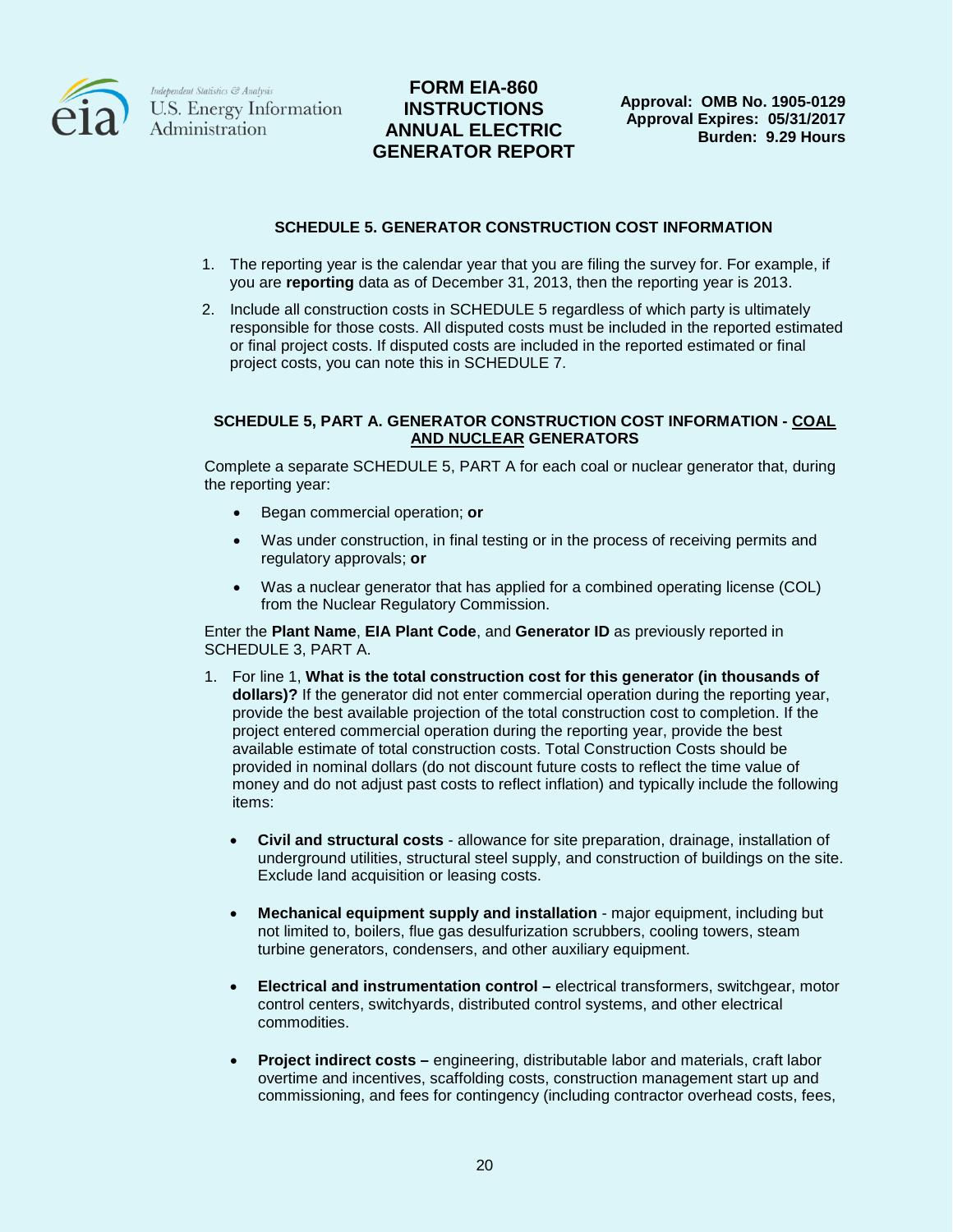

## **FORM EIA-860 INSTRUCTIONS ANNUAL ELECTRIC GENERATOR REPORT**

profits, and construction).

• **Owner Costs –** development costs, preliminary feasibility and engineering studies, environmental studies and permitting, legal fees, insurance costs, property taxes during construction, and the electrical interconnection costs, including a tie-in to a nearby electrical transmission system.

Exclude financing, government grants, tax benefits, or other incentives from this number.

- 2. For line 2, **What are the total financing costs for construction of this generator (in thousands of dollars)?** Enter the total financing costs including (1) the interest cost of debt financing, (2) any imputed cost of equity financing, and (3) funds recovered to maintain a debt service coverage ratio for the project. In the cast of investor-owned utilities, financing costs include any allowance for funds used during construction (AFUDC). For example, the net cost for the period of construction of borrowed funds used for construction purposes and a reasonable rate on other funds when so used.
- 3. For line 3, **What is the total cost to construct this generator including financing costs (in thousands of dollars)?** Enter the total cost to construct the generator including both construction costs and financing. This value should be the sum of the answers to the two previous questions.

#### **SCHEDULE 5, PART B. GENERATOR CONSTRUCTION COST INFORMATION - OTHER THAN COAL AND NUCLEAR GENERATORS**

Complete a separate SCHEDULE 5, PART B for each generator other than coal or nuclear generators that, during the reporting year:

• Began commercial operation

Do **not** report for any units reported on SCHEDULE 5, PART A.

Enter the **Plant Name**, **EIA Plant Code**, and **Generator ID** as previously reported in SCHEDULE 3, PART A.

1. For line 1, **What is the total construction cost for this generator (in thousands of dollars)?** Enter the total construction cost to completion. Total Construction Costs should be provided in nominal dollars (do not discount future costs to reflect the time value of money and do not adjust past costs to reflect inflation) and typically include the following items: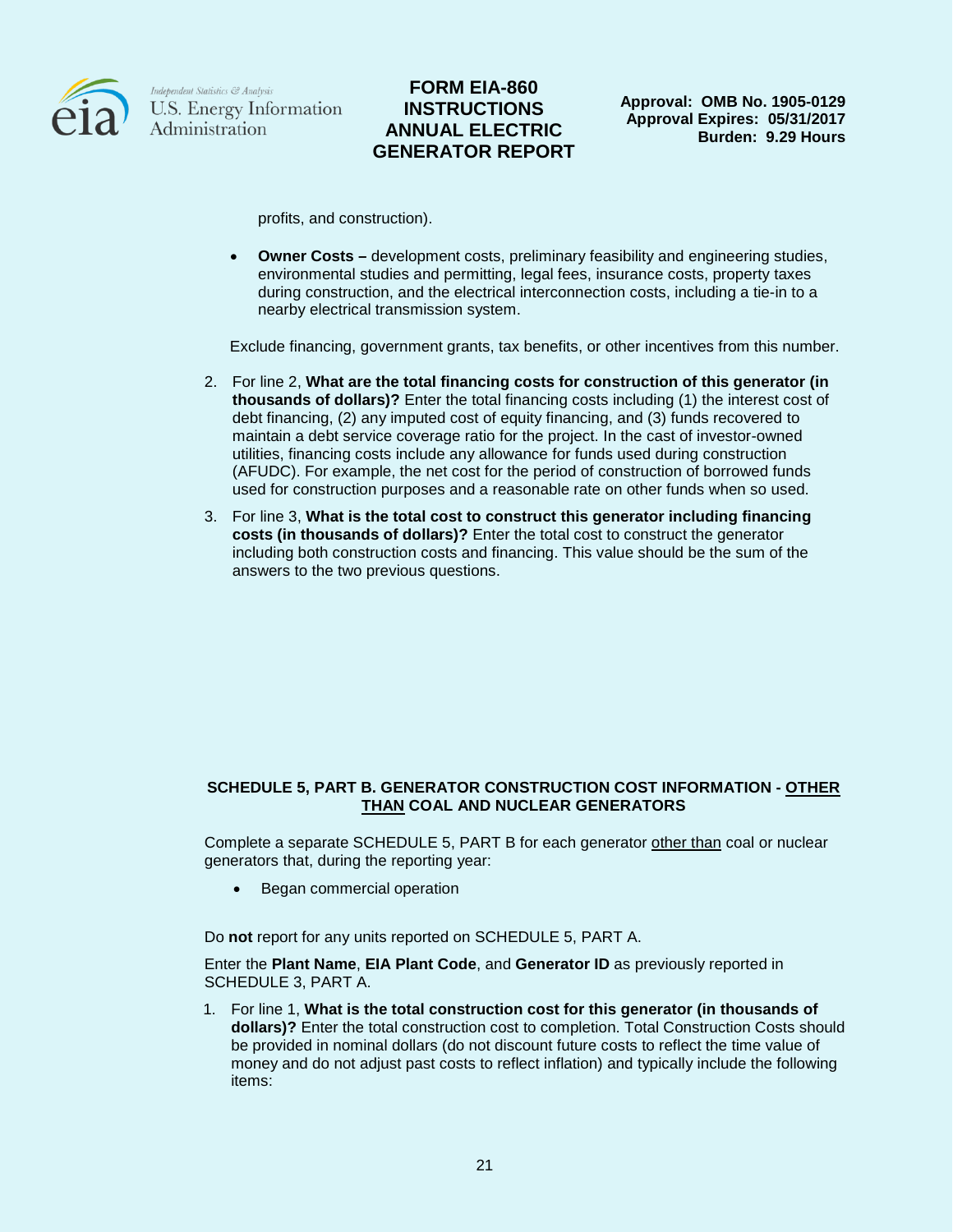

# **FORM EIA-860 INSTRUCTIONS ANNUAL ELECTRIC GENERATOR REPORT**

**Approval: OMB No. 1905-0129 Approval Expires: 05/31/2017 Burden: 9.29 Hours**

- **Civil and structural costs** allowance for site preparation, drainage, installation of underground utilities, structural steel supply, and construction of buildings on the site. Exclude land acquisition or leasing costs.
- **Mechanical equipment supply and installation** major equipment, including but not limited to, boilers, flue gas desulfurization scrubbers, cooling towers, steam turbine generators, condensers, photovoltaic modules, combustion turbines, and other auxiliary equipment.
- **Electrical and instrumentation control –** electrical transformers, switchgear, motor control centers, switchyards, distributed control systems, and other electrical commodities.
- **Project indirect costs –** engineering, distributable labor and materials, craft labor overtime and incentives, scaffolding costs, construction management start up and commissioning, and fees for contingency (including contractor overhead costs, fees, profits, and construction).
- **Owner Costs –** development costs, preliminary feasibility and engineering studies, environmental studies and permitting, legal fees, insurance costs, property taxes during construction, and the electrical interconnection costs, including a tie-in to a nearby electrical transmission system.

Exclude financing, government grants, tax benefits, or other incentives from this number.

- 2. For line 2, **What are the total financing costs for construction of this generator (in thousands of dollars)?** Enter the total financing costs including (1) the interest cost of debt financing, (2) any imputed cost of equity financing, and (3) funds recovered to maintain a debt service coverage ratio for the project. In the cast of investor-owned utilities, financing costs include any allowance for funds used during construction (AFUDC). For example, the net cost for the period of construction of borrowed funds used for construction purposes and a reasonable rate on other funds when so used.
- 3. For line 3, **What is the total cost to construct this generator including financing costs (in thousands of dollars)?** Enter the total cost to construct the generator including both construction costs and financing. This value should be the sum of the answers to the two previous questions.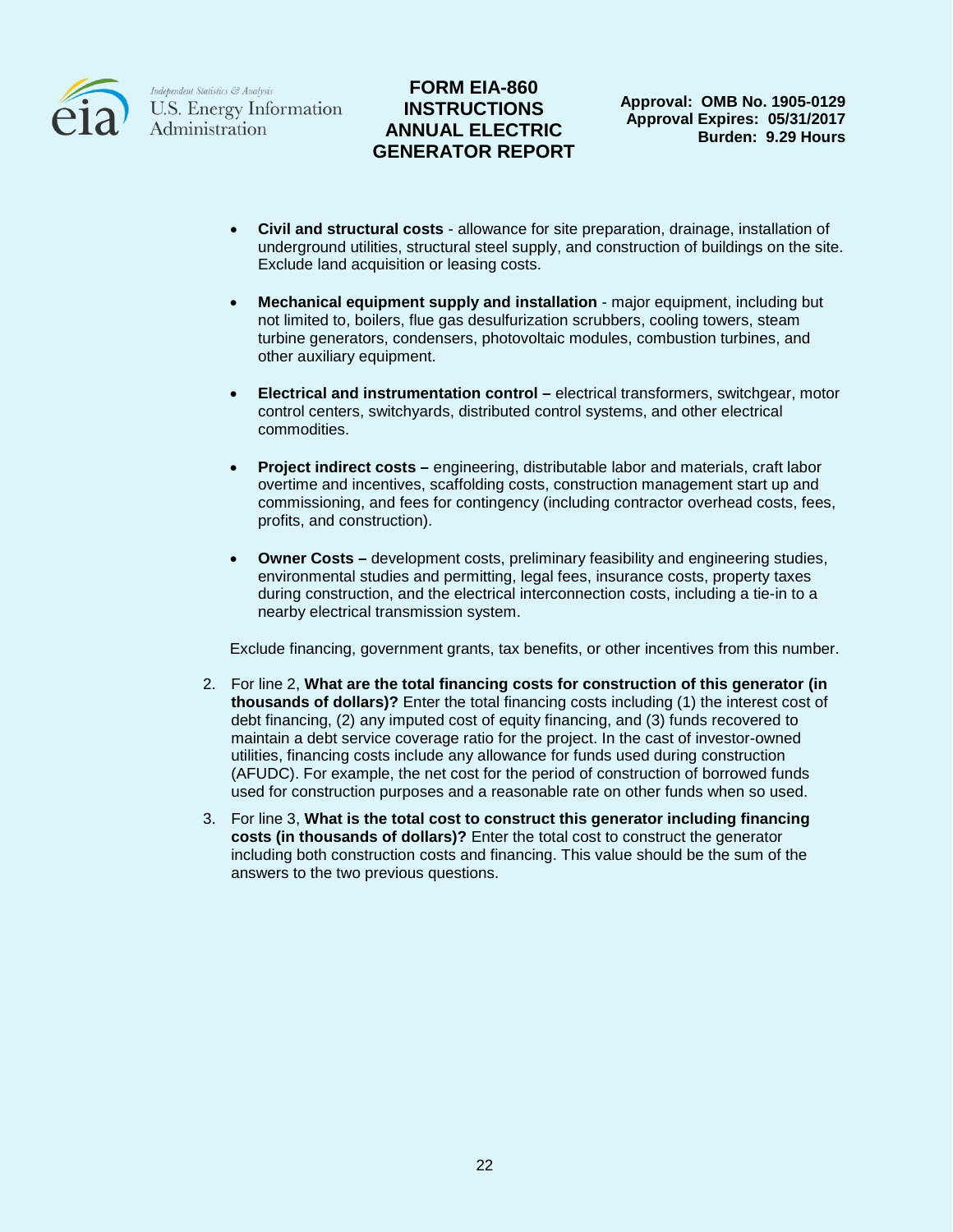

## **FORM EIA-860 INSTRUCTIONS ANNUAL ELECTRIC GENERATOR REPORT**

#### **SCHEDULE 6. INFORMATION ON BOILERS AND ASSOCIATED EQUIPMENT**

SCHEDULE 6 collects information on existing and planned boilers and associated equipment serving steam electric generators, including units burning combustible fuels, nuclear units, and solar thermal units. Complete for EACH boiler.

Complete SCHEDULE 6 as follows:

| <b>Required Respondents</b>                                                                                                                                                                                    | <b>Schedule 6 Parts</b><br>to be Completed                                                                                |
|----------------------------------------------------------------------------------------------------------------------------------------------------------------------------------------------------------------|---------------------------------------------------------------------------------------------------------------------------|
| Plants where the sum of the nameplate capacity of the steam-<br>electric generators, including duct fired steam components of<br>combined cycle units, sum to 100 MW or more.                                  | Parts A - G                                                                                                               |
| All nuclear plants, solar thermal plants and steam components<br>of combined cycle units without duct firing where the sum of the<br>nameplate capacity of the steam-electric generators is 100 MW<br>or more. | Part A<br>Part D                                                                                                          |
| Plants where the sum of the nameplate capacity of the steam-<br>electric generators, including duct fired steam components of<br>combined cycle units, sum to 10 MW or more, but less than 100<br>$MW_{-}$     | Part A<br>Part B, Lines 6 to 8 and<br>11 to 14 (NOx and<br>Mercury questions)<br>Part C, Lines 1 to 3<br>Part E<br>Part F |

#### **SCHEDULE 6, PART A. PLANT CONFIGURATION AND ENVIRONMENTAL EQUIPMENT INFORMATION**

Complete SCHEDULE 6, Part A, if you are reporting for a plant where the sum of the nameplate capacity of the steam-electric generators, including duct-fired steam components of combined cycle units, sum to 10 MW or more.

#### 1. For line 1, **What equipment is associated with each boiler at this plant?**

Enter the unique identification codes commonly used by plant management to identify the boiler and all associated equipment: generators, cooling systems, particulate matter control systems, sulfur dioxide control systems, NOx control, mercury control and stacks.

These identification codes are generally restricted to six characters and cannot be changed once provided to EIA. However, the identification codes for generators are restricted to five characters.

Include all equipment that:

• Was operable in the past calendar year; **or**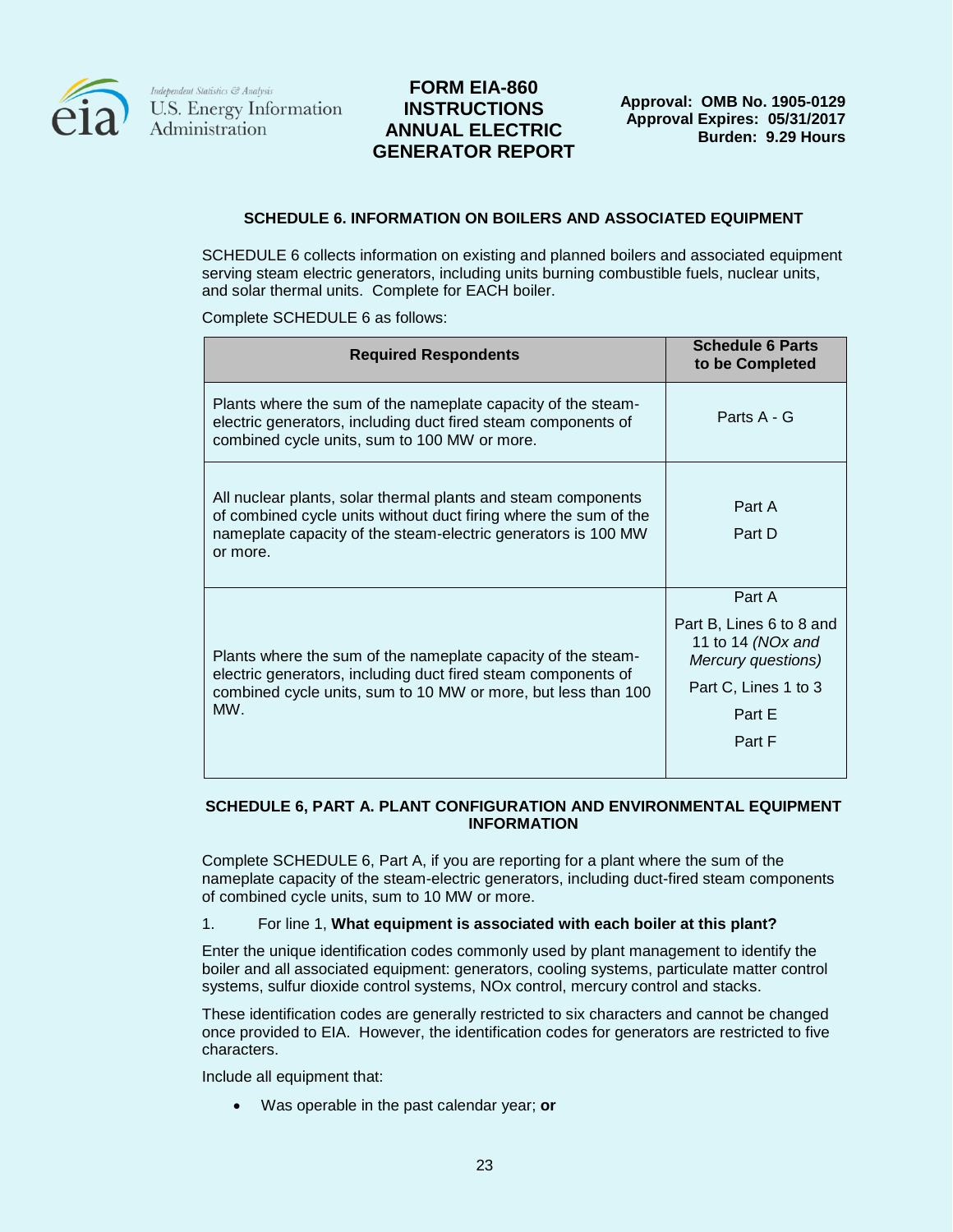

## **FORM EIA-860 INSTRUCTIONS ANNUAL ELECTRIC GENERATOR REPORT**

- Is expected to be in commercial operation within 10 years in the case of equipment associated with coal and nuclear generators; **or**
- Is expected to be in commercial operation within 5 in the case of equipment not associated with coal and nuclear generators

If two or more pieces of equipment (e.g., two generators) are associated with a single boiler, report each identification code separated by commas under the appropriate boiler.

If any equipment is associated with multiple boilers, repeat the equipment identification code under each boiler. Do not change prepopulated equipment identification codes.

Note equipment such as selective catalytic reduction, activated carbon injection, and dry sorbent injection into a fluidized bed boiler will require an identification code entry as these were not collected in past reporting years.

- Row 1 Enter boiler ID
- Row  $2$  Enter all generator ID(s) associated with the boiler (Generator ID must match those entered on SCHEDULE 3 PART A.
- Row  $3$  Enter associated cooling system ID(s)
- Row 4 Enter associated particulate matter control system ID(s)
- Row 5 Enter associated sulfur dioxide control system ID(s) including dry sorbent injection (DSI) in a fluidized bed combustion boiler
- Row 6 Enter associated nitrogen oxide (NOx) control equipment ID(s) (assign an ID to each selective catalytic reduction and selective noncatalytic reduction device).
- Row  $7$  Enter associated mercury control ID(s), including activated carbon injection (assign an ID to each mercury control system).
- Row  $8$  Enter associated stack (or flue) ID(s)

#### 2. For Line 2, **What are the characteristics of each piece of emissions control equipment?**

Enter in Column A, the Equipment Type code from Table 7.

| <b>Table 7. Equipment Type Code and Description</b> |  |
|-----------------------------------------------------|--|
|-----------------------------------------------------|--|

| <b>Equipment Type</b><br>Code | <b>Equipment Type Description</b>      |
|-------------------------------|----------------------------------------|
| JB                            | Jet bubbling reactor (wet) scrubber    |
| MA                            | Mechanically aided type (wet) scrubber |
| <b>PA</b>                     | Packed type (wet) scrubber             |
| <b>SP</b>                     | Spray type (wet) scrubber              |
| ТR                            | Tray type (wet) scrubber               |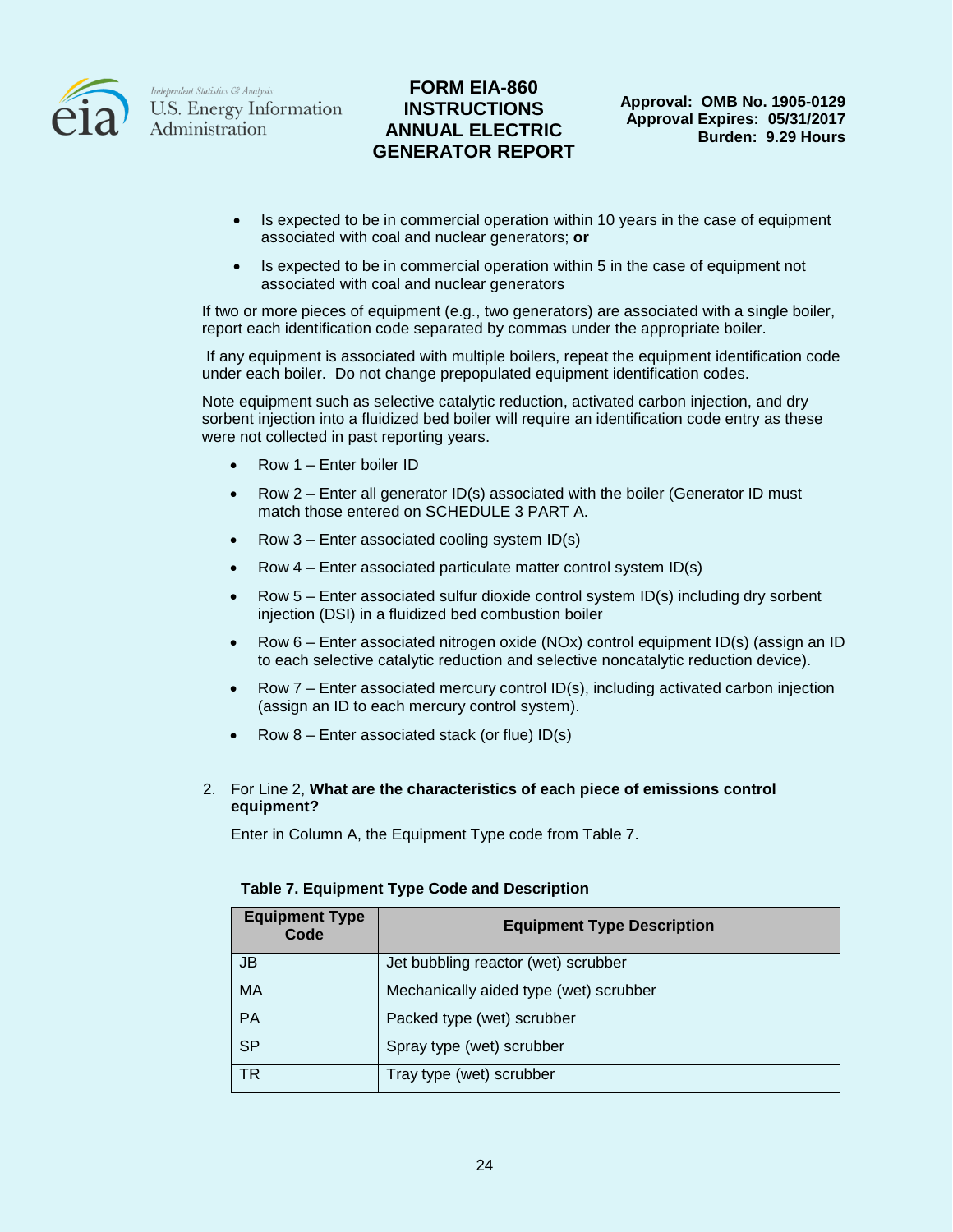

## **FORM EIA-860 INSTRUCTIONS ANNUAL ELECTRIC GENERATOR REPORT**

| <b>VE</b>  | Venturi type (wet) scrubber                                          |
|------------|----------------------------------------------------------------------|
| <b>BS</b>  | Baghouse (fabric filter), shake and deflate                          |
| <b>BP</b>  | Baghouse (fabric filter), pulse                                      |
| <b>BR</b>  | Baghouse (fabric filter), reverse air                                |
| EC         | Electrostatic precipitator, cold side, with flue gas conditioning    |
| EH         | Electrostatic precipitator, hot side, with flue gas conditioning     |
| EK         | Electrostatic precipitator, cold side, without flue gas conditioning |
| EW         | Electrostatic precipitator, hot side, without flue gas conditioning  |
| <b>MC</b>  | Multiple cyclone                                                     |
| <b>SC</b>  | Single cyclone                                                       |
| <b>CD</b>  | Circulating dry scrubber                                             |
| <b>SD</b>  | Spray dryer type / dry FGD / semi-dry FGD                            |
| <b>DSI</b> | Dry sorbent (powder) injection type (DSI)                            |
| <b>ACI</b> | Activated carbon injection system                                    |
| LIJ        | Lime injection                                                       |
| SN         | Selective noncatalytic reduction                                     |
| <b>SR</b>  | Selective catalytic reduction                                        |
| OT         | Other equipment (Specify in SCHEDULE 7)                              |

For Columns B to I:

Enter the identification codes from the above table in the appropriate columns for emissions controls. If a piece of equipment controls multiple air emissions, enter the appropriate code in multiple columns (for example, if a wet scrubber controls for both sulfur dioxide, particulate matter and mercury, enter the associated identification code from the table above in Columns B, C and E).

- For Particulate Control (PM) equipment, enter identification code(s) in Column B
- For Sulfur Dioxide Control (SO2) equipment, enter the identification code(s) in Column C
- For Nitrogen Oxide Control (NOx) equipment, enter the identification code(s) in Column D
- For Mercury Control (Hg) equipment, enter the identification code(s) in Column E
- For HCI gas control, enter an X in Column F (no identification codes are required).
- For Column G, enter the status for the equipment as of December 31 of the reporting year from Table 8 in the instructions.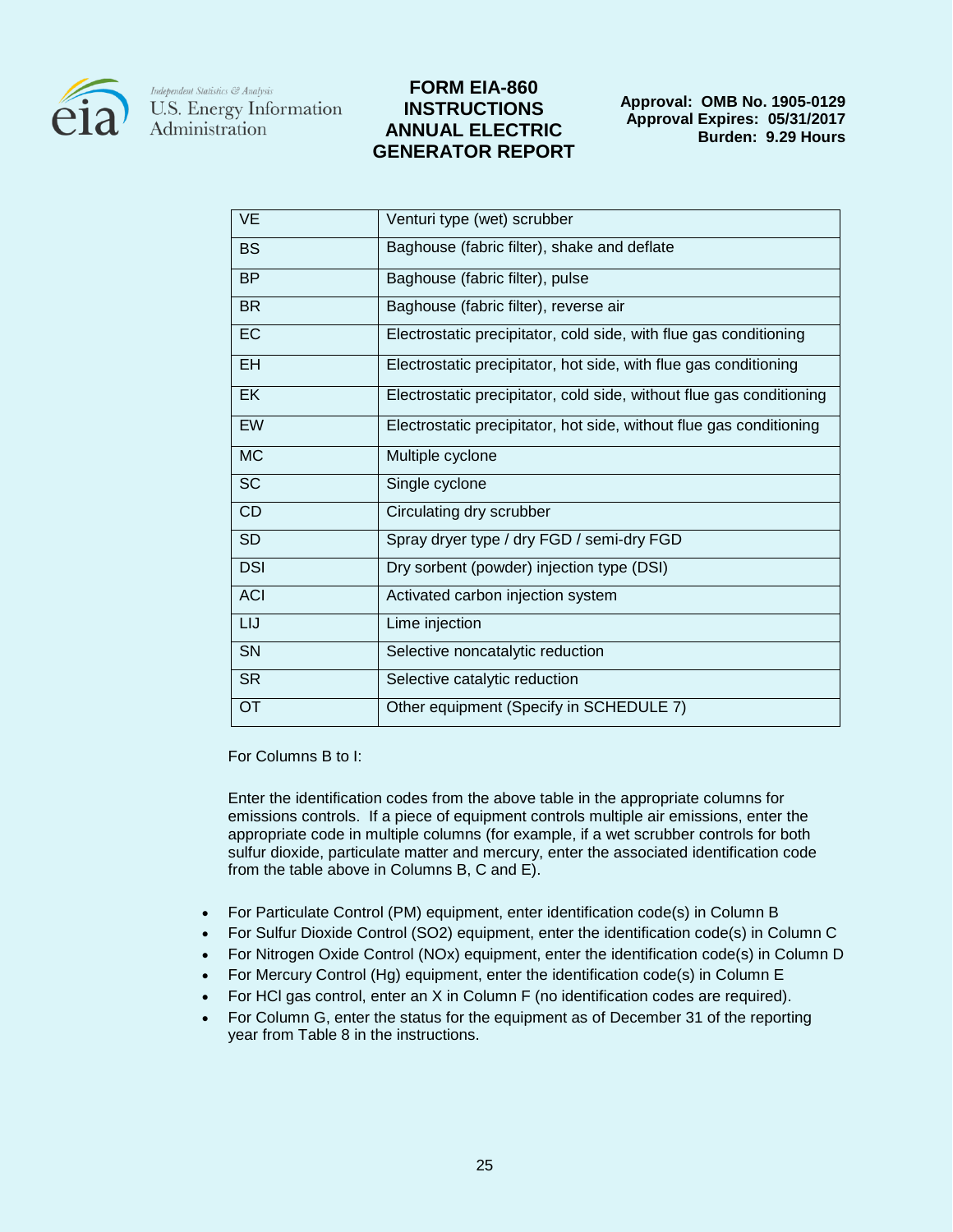

### **FORM EIA-860 INSTRUCTIONS ANNUAL ELECTRIC GENERATOR REPORT**

| <b>Status Code</b> | <b>Status Description</b>                                                             |
|--------------------|---------------------------------------------------------------------------------------|
| <b>CN</b>          | Cancelled (previously reported as "planned")                                          |
| CO.                | New unit under construction                                                           |
| <b>OP</b>          | Operating (in commercial service or out of service less than 365<br>days)             |
| OS.                | Out of service (365 days or longer)                                                   |
| OZ                 | Operated only during the ozone season (May through September)                         |
| <b>PL</b>          | Planned (expected to go into commercial service within 10 years)                      |
| <b>RE</b>          | Retired (no longer in service and not expected to be returned to<br>service)          |
| <b>SB</b>          | Standby (or inactive reserve); i.e., not normally used, but available<br>for service  |
| <b>SC</b>          | Cold Standby (Reserve); deactivated (usually requires 3 to 6 months<br>to reactivate) |
| <b>TS</b>          | Operating under test conditions (not in commercial service)                           |

#### **Table 8. Equipment Status Codes and Descriptions**

In Column H**, In-service Date,** enter the date on which the equipment began commercial operation or the date on which it is expected to begin commercial operation (MM/YYYY).

In Column I, **Total Costs (Thousand Dollars),** enter the nominal installed cost for the existing system or the anticipated cost to bring a planned piece of equipment into commercial operation (in thousands of dollars). Installed cost should include the cost of all major modifications. A major modification is any physical change which results in a change in the amount of air emissions or pollutants or which results in a different pollutant being emitted. Costs should be provided in nominal dollars (do not discount future costs to reflect the time value of money and do not adjust past costs to reflect inflation)

#### **SCHEDULE 6, PART B. BOILER INFORMATION – AIR EMISSION STANDARDS AND CONTROL STRATEGIES**

For plants with a total steam-electric nameplate capacity of 10 MW or greater but less than 100 MW:

Complete ONLY questions 1, 6a to 6d, 7, 8a, 8b, 11,12, 13 and 14 (NOx and Mercury questions) SCHEDULE 6, Part B for each boiler and its associated equipment that serve or are expected to serve combustible-fueled steam electric generators or combined cycle steam generators with duct firing.

For plants with a total steam-electric nameplate capacity of 100 MW or greater:

Complete one SCHEDULE 6, Part B in its entirety for each boiler and its associated equipment that serve or are expected to serve combustible-fueled steam electric generators and combined cycle steam generators with duct firing.

Include all boilers that:

- Were operable in the past calendar year; or
- Are expected to be in commercial operation within 10 years in the case of coal plans;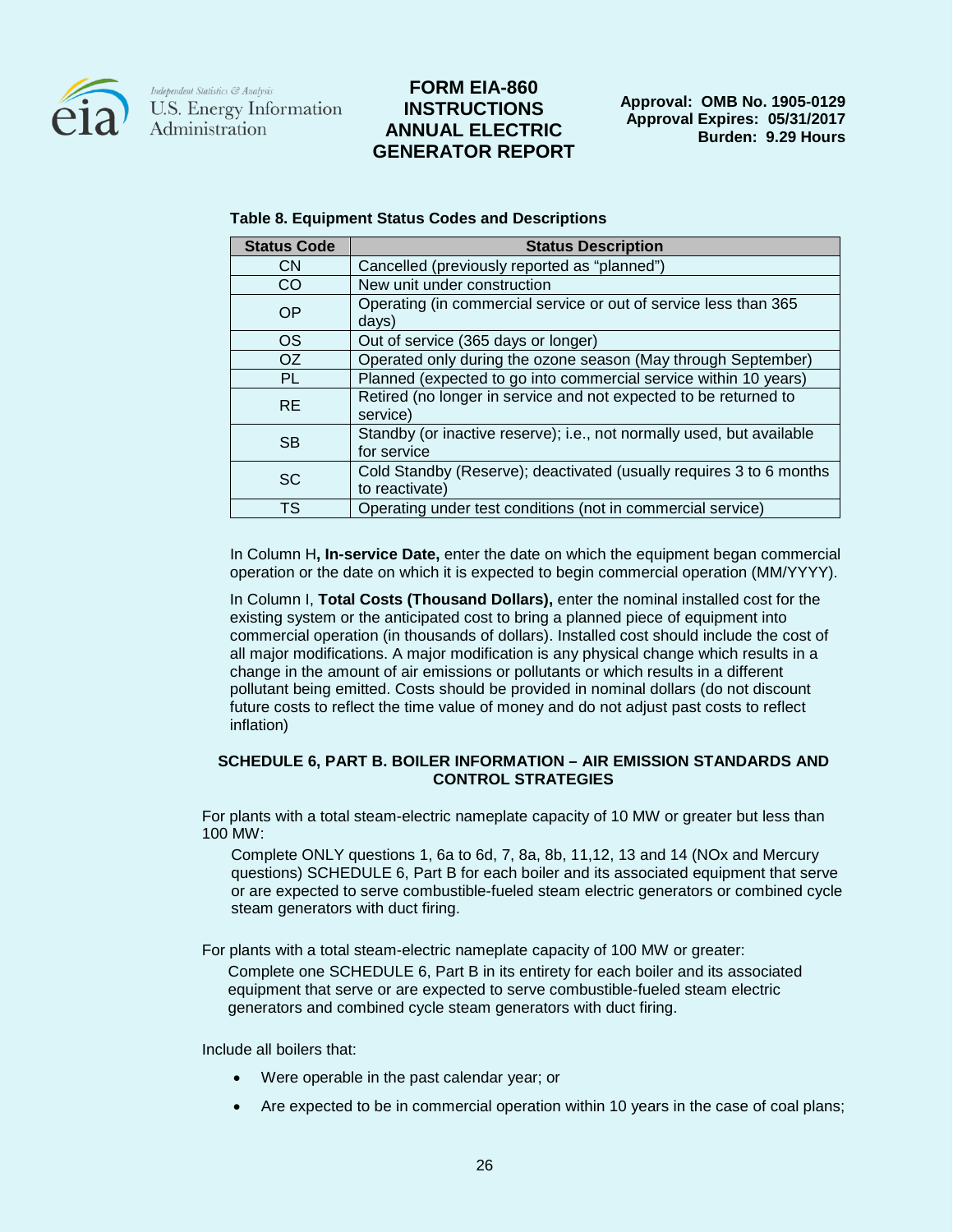

## **FORM EIA-860 INSTRUCTIONS ANNUAL ELECTRIC GENERATOR REPORT**

or

- Are expected to be in commercial operation within 5 years in the case of non-coal plants
- 1. For line 1, **What is this boiler's identification code?** Enter the boiler identification number corresponding to each boiler listed on SCHEDULE 6, PART A.
- 2. For Line 2a, **Type of Boiler Standards under Which the Boiler is Operating,** indicate the standards as described in the U. S. Environmental Protection Agency regulation under 40 CFR. Select from the codes in Table 9 of the New Source Performance Standards (NSPS):

| <b>Standards</b><br>Code | <b>Standards Description</b>                                                                                          |
|--------------------------|-----------------------------------------------------------------------------------------------------------------------|
| D                        | Standards of Performance for fossil-fuel fired steam boilers for which<br>construction began after August 17, 1971.   |
| Da                       | Standards of Performance for fossil-fuel fired steam boilers for which<br>construction began after September 18, 1978 |
| Db                       | Standards of Performance for fossil-fuel fired steam boilers for which<br>construction began after June 19, 1984.     |
| Dc.                      | Standards of Performance for small industrial-commercial-institutional<br>steam generating units                      |
| N                        | Not covered under New Source Performance Standards.                                                                   |

**Table 9**. Boiler Standards Codes and Descriptions

For line 2b, **Is this boiler operating under a new Source Review (NSR) permit?**, indicate whether the boiler is operating under a new source review permit

For line 2c, if the boiler is operating under a NSR permit, provide the **NSR Permit List Date and NSR Permit identification** number.

#### Lines 3-5 apply to sulfur dioxide compliance

3. For line 3a, **What is the regulatory level of the most stringent regulation that this boiler is operating under to meet sulfur dioxide control standards?** Select the *most stringent* regulation that the boiler operates under to meet sulfur dioxide control standards.

For line 3b, **What is the emission rate specified by the most stringent sulfur dioxide regulation?** Enter the emission rate corresponding to the most stringent sulfur dioxide regulation. Pounds of sulfur dioxide per million Btu in fuel is the preferred measurement or use Units of Measurement in Table 10.

For line 3c, **What is the percent of sulfur to be scrubbed specified by the most**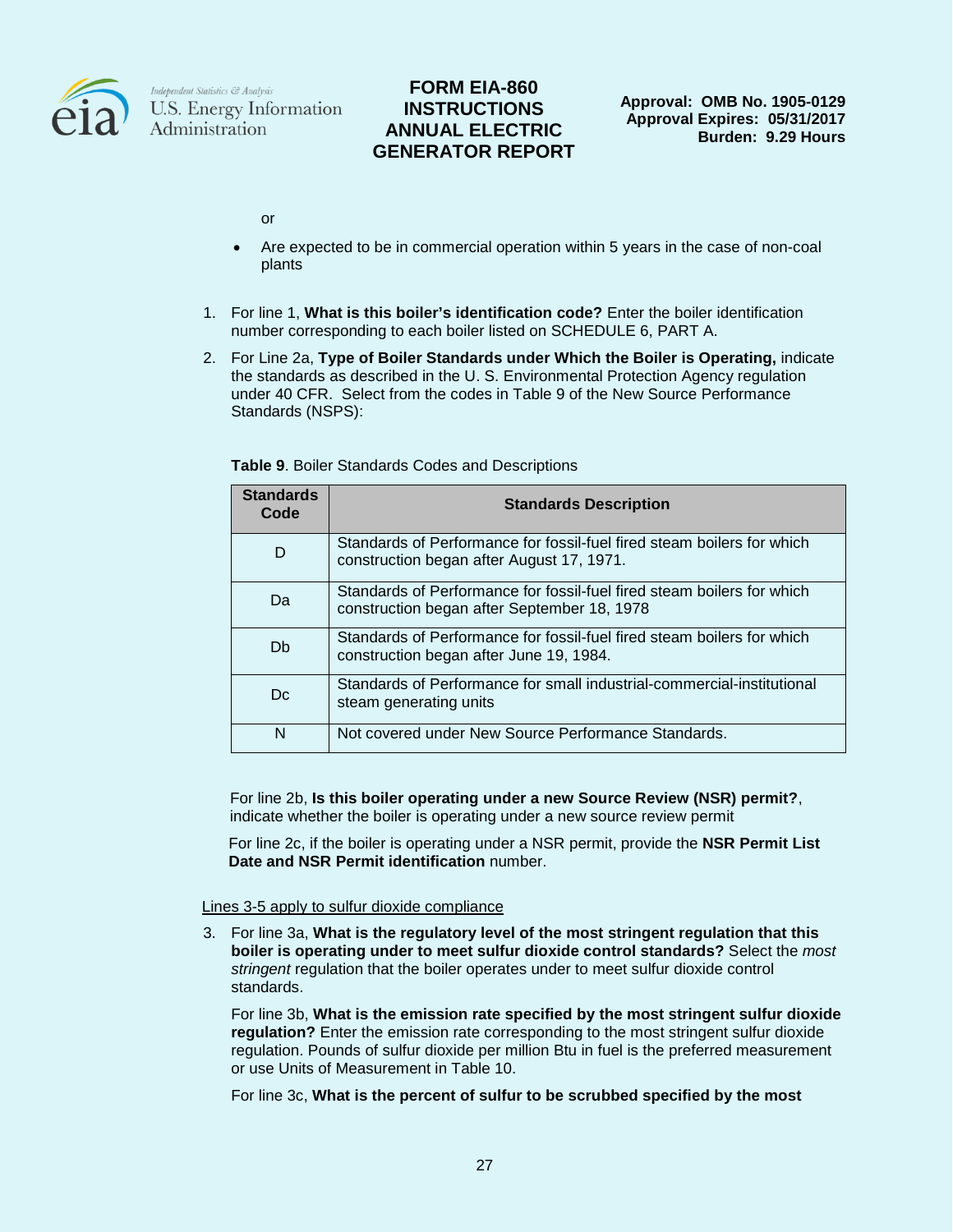

## **FORM EIA-860 INSTRUCTIONS ANNUAL ELECTRIC GENERATOR REPORT**

**stringent sulfur dioxide regulation?** If the most stringent regulation specifies a percent (by weight) of sulfur to be scrubbed enter the percent.

For line 3d, **What is the unit of measurement specified by the most stringent sulfur dioxide regulation?** Select the unit of measure corresponding to the emission rate entered in line 3b from the values in Table 10. Note that DP\*, "Pounds of sulfur dioxide per million Btu in fuel" is the preferred measurement.

#### **Table 10. Sulfur Dioxide Unit of Measurement Codes**

| <b>Sulfur Dioxide Unit</b><br>of Measurement<br>Code | <b>Sulfur Dioxide Unit of Measurement Code Description</b>                   |
|------------------------------------------------------|------------------------------------------------------------------------------|
| DC.                                                  | Ambient air quality concentration of sulfur dioxide (parts per<br>million)   |
| <b>DH</b>                                            | Pounds of sulfur dioxide emitted per hour                                    |
| <b>DL</b>                                            | Annual sulfur dioxide emission level less than a level in a<br>previous year |
| <b>DM</b>                                            | Parts per million of sulfur dioxide in stack gas                             |
| $DP^*$                                               | Pounds of sulfur dioxide per million Btu in fuel                             |
| <b>SB</b>                                            | Pounds of sulfur per million Btu in fuel                                     |
| <b>SR</b>                                            | Percent sulfur removal efficiency (by weight)                                |
| <b>SU</b>                                            | Percent sulfur content of fuel (by weight)                                   |
| OТ                                                   | Other (specify in SCHEDULE 7)                                                |

For line 3e, **What is the time period specified by the most stringent sulfur dioxide regulation?** Enter the time period corresponding to the emission rate entered in line 3b from the values in Table 11.

#### **Table 11. Time Period Codes**

| <b>Time Period Code</b> | <b>Time Period Code Description</b> |
|-------------------------|-------------------------------------|
| <b>NV</b>               | Never to exceed                     |
| <b>FM</b>               | 5 minutes                           |
| <b>SM</b>               | 6 minutes                           |
| FT.                     | 15 minutes                          |
| OН                      | 1 hour                              |
| <b>WO</b>               | 2 hours                             |
| TH                      | 3 hours                             |
| EH                      | 8 hours                             |
| DA                      | 24 hours                            |
| <b>WA</b>               | 1 week                              |
| <b>MO</b>               | 30 days                             |
| <b>ND</b>               | 90 days                             |
| YR.                     | Annual                              |
| <b>PS</b>               | Periodic stack testing              |
| DТ                      | Defined by testing                  |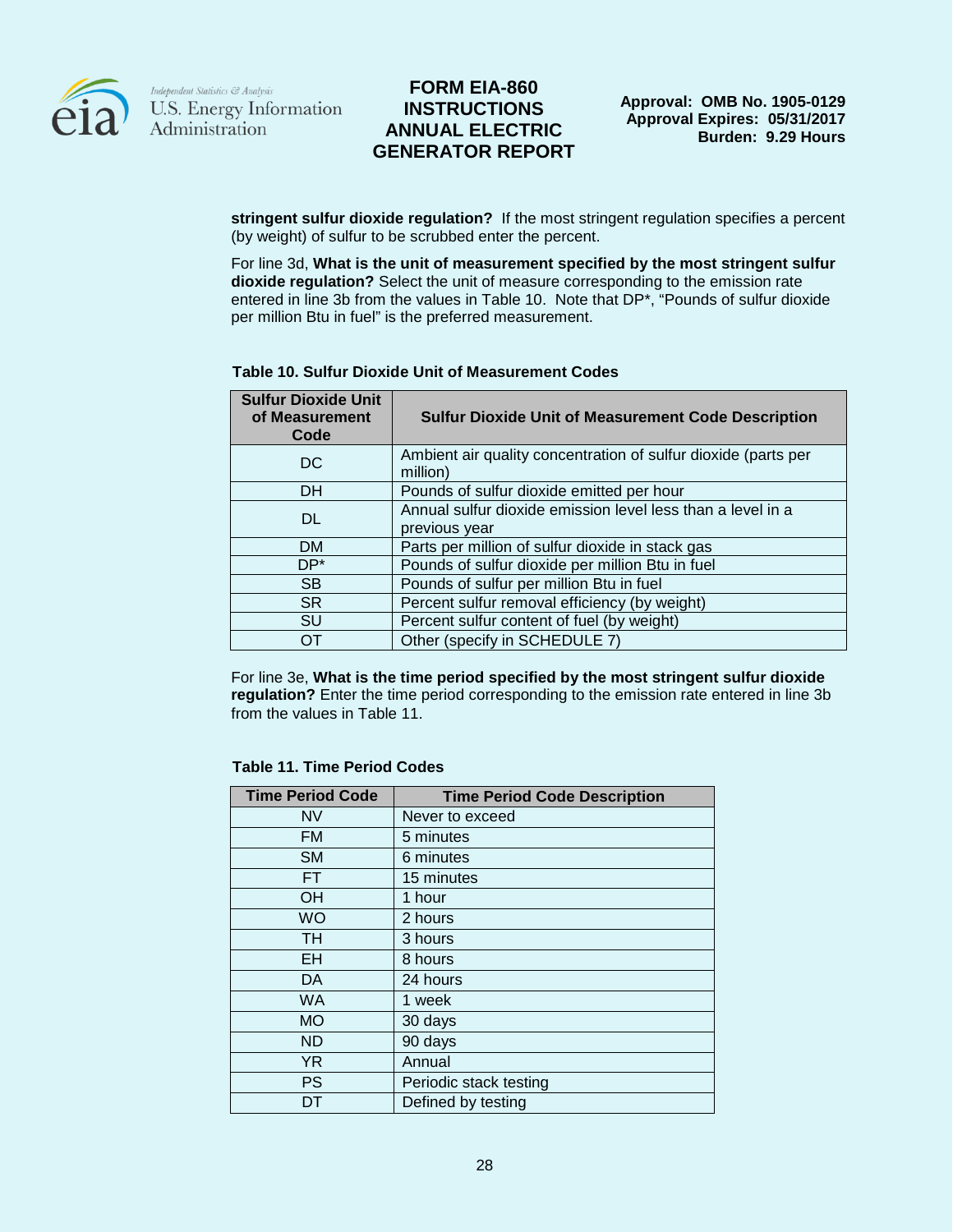

# **FORM EIA-860 INSTRUCTIONS ANNUAL ELECTRIC GENERATOR REPORT**

| ΝS | Not specified                 |
|----|-------------------------------|
|    | Other (specify in SCHEDULE 7) |

- 4. For line 4, **In what year did the boiler became compliant or is expected to become compliant with the most stringent sulfur dioxide regulation?** Indicate the year in which the boiler came into compliance or is expected to come into compliance with Federal, State and Local Regulations as they relate to sulfur dioxide control.
- 5. For line 5a, **What is your existing strategy for complying with the most stringent sulfur dioxide regulation?** If the boiler is already in compliance with Federal, State and local regulations as they relate to sulfur dioxide control, select up to three compliance strategies from table 12 below.

| <b>Sulfur Dioxide</b><br><b>Compliance Codes</b> | <b>Sulfur Dioxide Compliance Code Descriptions</b>                                                        |
|--------------------------------------------------|-----------------------------------------------------------------------------------------------------------|
| CF.                                              | <b>Fluidized Bed Combustor</b>                                                                            |
| CU                                               | Control unit under Phase I extension plan                                                                 |
| IF.                                              | Install flue gas desulfurization unit or other SO2 control<br>process (other than Phase I extension plan) |
| <b>NC</b>                                        | No change in historic operation of unit anticipated                                                       |
| <b>ND</b>                                        | Not determined at this time                                                                               |
| <b>RP</b>                                        | Repower Unit                                                                                              |
| <b>SS</b>                                        | Switch to lower sulfur fuel                                                                               |
| SU                                               | Designate Phase II unit(s) as substitution unit(s)                                                        |
| TU                                               | Transfer unit under Phase I extension plan                                                                |
| <b>UC</b>                                        | Decrease utilization - designate Phase II unit(s) as<br>compensating unit(s)                              |
| UE                                               | Decrease utilization - rely on energy conservation and/or<br>improved efficiency                          |
| US                                               | Decrease utilization - designate sulfur-free generators to<br>compensate                                  |
| UP                                               | Decrease utilization - purchase power                                                                     |
| <b>WA</b>                                        | Allocated allowances and purchase allowances                                                              |
| ОT                                               | Other (specify in SCHEDULE 7)                                                                             |

**Table 12. Sulfur Dioxide Compliance Strategies**

For line 5b, **What is your proposed strategy for complying with the most stringent sulfur dioxide regulation?** If the boiler is not in compliance with Federal, State and local regulations as they relate to sulfur dioxide control, select up to three proposed compliance strategies from table 12 above.

Lines 6-8 apply to nitrogen oxide compliance

6. For line 6a, **What is the regulatory level of the most stringent regulation that this boiler is operating under to meet nitrogen oxide control standards?** Select the *most stringent* regulation that the boiler operates under to meet nitrogen oxide control standards.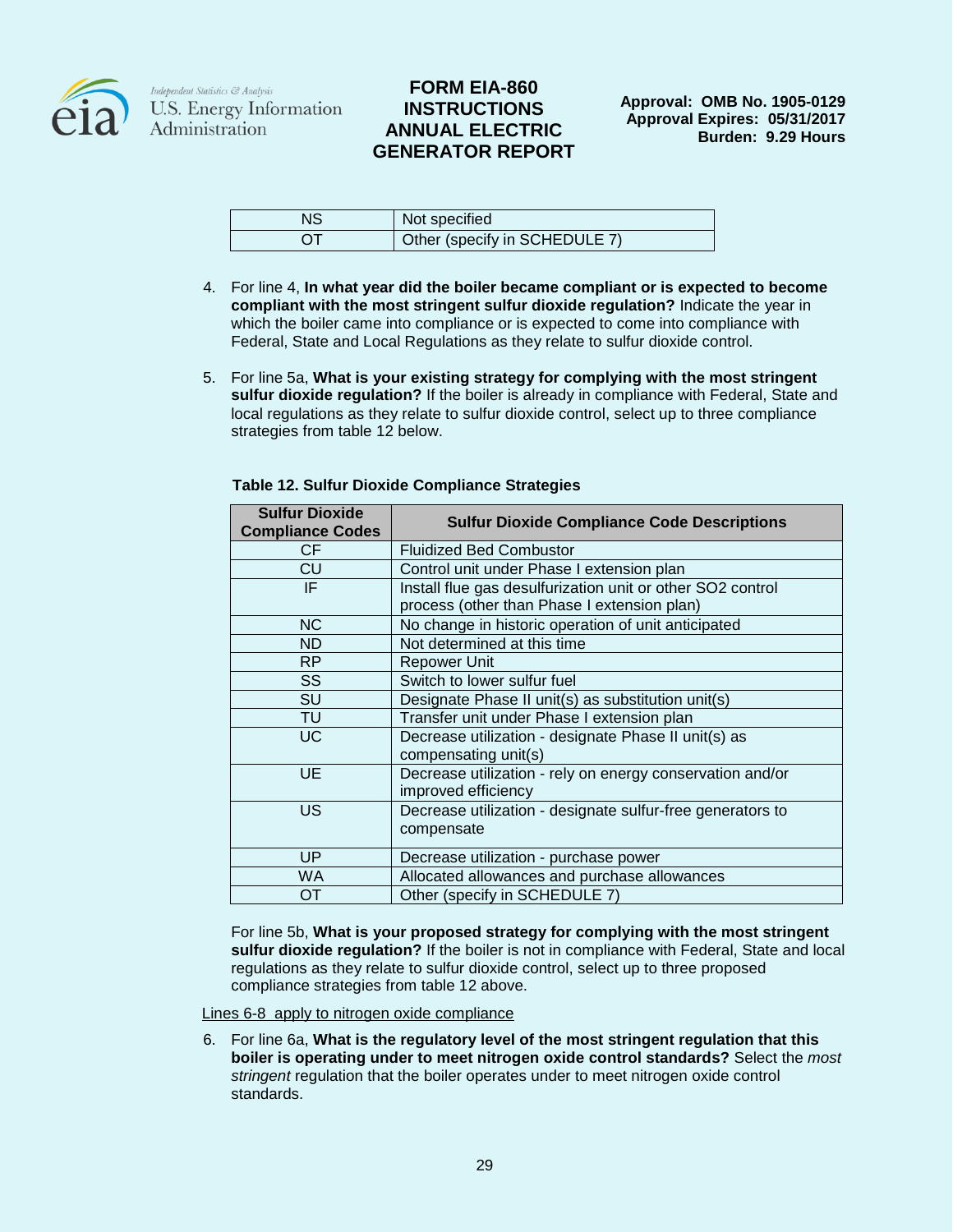

## **FORM EIA-860 INSTRUCTIONS ANNUAL ELECTRIC GENERATOR REPORT**

For line 6b, **What is the emission rate specified by the most stringent nitrogen oxide regulation?** Enter the emission rate corresponding to the most stringent nitrogen oxide regulation. Pounds of nitrogen oxides per million Btu in fuel is the preferred measurement or use Units of Measurement in Table 13.

For line 6c, **What is the unit of measurement specified by the most stringent nitrogen oxide regulation?** Select the unit of measure corresponding to the emission rate entered in line 6b from the values in Table 13. Note that "Pounds of nitrogen oxides per million Btu in fuel" is the preferred measurement.

| <b>Table 13. Nitrogen Oxide Unit of Measurement Codes</b> |  |
|-----------------------------------------------------------|--|
|                                                           |  |

| <b>Nitrogen Oxide</b><br>Unit of<br><b>Measurement Code</b> | <b>Nitrogen Oxide Unit of Measurement Code Description</b>                    |
|-------------------------------------------------------------|-------------------------------------------------------------------------------|
| <b>NH</b>                                                   | Pounds of nitrogen oxides emitted per hour                                    |
| NL.                                                         | Annual nitrogen oxides emission level less than a level in a<br>previous year |
| ΝM                                                          | Parts per million of nitrogen oxides in stack gas                             |
| <b>NO</b>                                                   | Ambient air quality concentration of nitrogen oxides (parts per<br>million)   |
| $NP*$                                                       | Pounds of nitrogen oxides per million Btu in fuel                             |
| OΤ                                                          | Other (specify in SCHEDULE 7)                                                 |

For line 6d, **What is the time period specified by the most stringent nitrogen oxide regulation?** Enter the time period corresponding to the emission rate entered in line 6b from the values in Table 11.

- 7. For line 7, **In what year did the boiler became compliant or is expected to become compliant with the most stringent nitrogen oxide regulation?** Indicate the year in which the boiler came into compliance or is expected to come into compliance with Federal, State and Local Regulations as they relate to nitrogen oxide control.
- 8. For line 8a, **What is your existing strategy for complying with the most stringent nitrogen oxide regulation?** If the boiler is already in compliance with Federal, State and local regulations as they relate to nitrogen oxide control, select up to three compliance strategies from Table 14 below.

| <b>Nitrogen Oxide</b><br><b>Compliance Codes</b> | <b>Nitrogen Oxide Compliance Strategies</b> |
|--------------------------------------------------|---------------------------------------------|
| AA                                               | Advanced overfire air                       |
| BF.                                              | Biased firing (alternative burners)         |
| <b>CF</b>                                        | Fluidized bed combustor                     |
| FR.                                              | Flue gas recirculation                      |
| <b>FU</b>                                        | Fuel reburning                              |
| H <sub>2</sub> O                                 | Water injection                             |
| LA                                               | Low excess air                              |
| LN                                               | Low NO <sub>x</sub> burner                  |
| NH <sub>3</sub>                                  | Ammonia injection                           |

#### **Table 14. Nitrogen Oxide Compliance Codes and Strategies**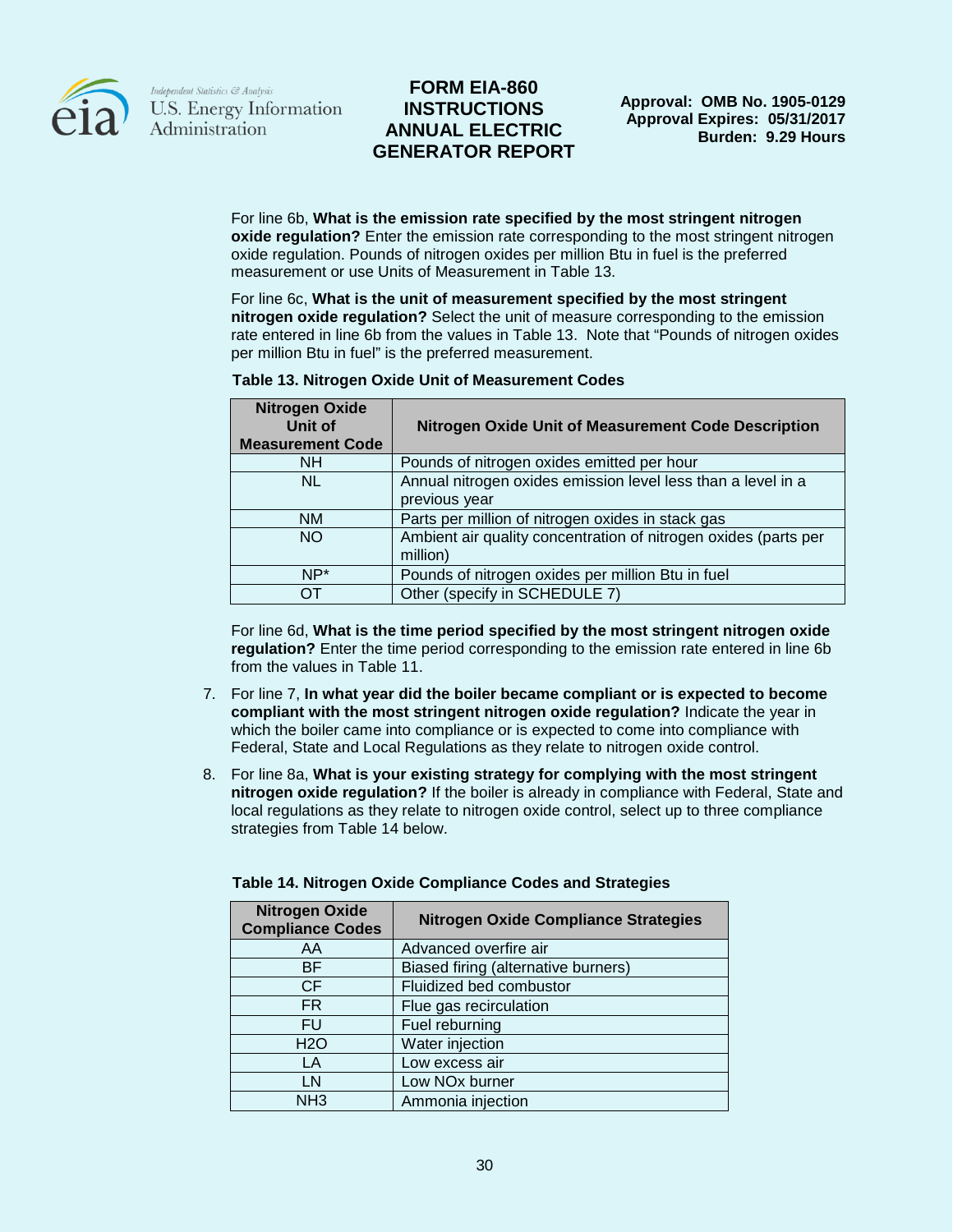

# **FORM EIA-860 INSTRUCTIONS ANNUAL ELECTRIC GENERATOR REPORT**

**Approval: OMB No. 1905-0129 Approval Expires: 05/31/2017 Burden: 9.29 Hours**

| <b>NC</b>  | No change in historic operation of unit<br>anticipated                           |
|------------|----------------------------------------------------------------------------------|
| ND         | Not determined at this time                                                      |
| OV         | Overfire air                                                                     |
| <b>RP</b>  | Repower unit                                                                     |
| <b>SC</b>  | Slagging                                                                         |
| SN         | Selective noncatalytic reduction                                                 |
| <b>SR</b>  | Selective catalytic reduction                                                    |
| <b>STM</b> | Steam injection                                                                  |
| UE         | Decrease utilization - rely on energy<br>conservation and/or improved efficiency |
| <b>NA</b>  | Not applicable                                                                   |
| <b>OT</b>  | Other (specify in SCHEDULE 7)                                                    |
| <b>BO</b>  | Burner out of service                                                            |
| <b>MS</b>  | Currently meeting standard                                                       |
| <b>NP</b>  | No plans to control                                                              |
| <b>SE</b>  | Seeking revision of government regulation                                        |
|            |                                                                                  |

For line 8b, **What is your proposed strategy for complying with the most stringent nitrogen oxide regulation?** If the boiler is not in compliance with Federal, State and local regulations as they relate to nitrogen oxide control, select up to three proposed compliance strategies from Table 14 above.

Lines 9-10 apply to particulate matter compliance

9. For line 9a, **What is the regulatory level of the most stringent regulation that this boiler is operating under to meet particulate matter control standards?** Select the *most stringent* regulation that the boiler operates under to meet particulate matter control standards.

For line 9b, **What is the emission rate specified by the most stringent particulate matter regulation?** Enter the emission rate corresponding to the most stringent particulate matter regulation. Pounds of particulate matter per million Btu in fuel is the preferred measurement or use Units of Measurement in Table 15.

For line 9c, **What is the unit of measurement specified by the most stringent particulate matter regulation?** Select the unit of measure corresponding to the emission rate entered in line 9b from the values in Table 15. Note that "Pounds of Particulate matter per million Btu in fuel" is the preferred measurement.

| Table 15. Particulate Matter Unit of Measurement Codes |  |  |
|--------------------------------------------------------|--|--|
|                                                        |  |  |

| <b>Particulate Matter</b><br>Unit of<br><b>Measurement Code</b> | <b>Particulate Matter Unit of Measurement Code Description</b>    |
|-----------------------------------------------------------------|-------------------------------------------------------------------|
| OΡ                                                              | Percent of opacity                                                |
| PB <sup>*</sup>                                                 | Pounds of Particulate matter per million Btu in fuel              |
| PC.                                                             | Grains of particulate matter per standard cubic foot of stack gas |
| <b>PG</b>                                                       | Pounds of particulate matter per thousand pounds of stack gas     |
| PH.                                                             | Pounds of particulate matter emitted per hour                     |
| UG                                                              | Micrograms of particulate matter per cubic meter                  |
| OТ                                                              | Other (specify in SCHEDULE 7)                                     |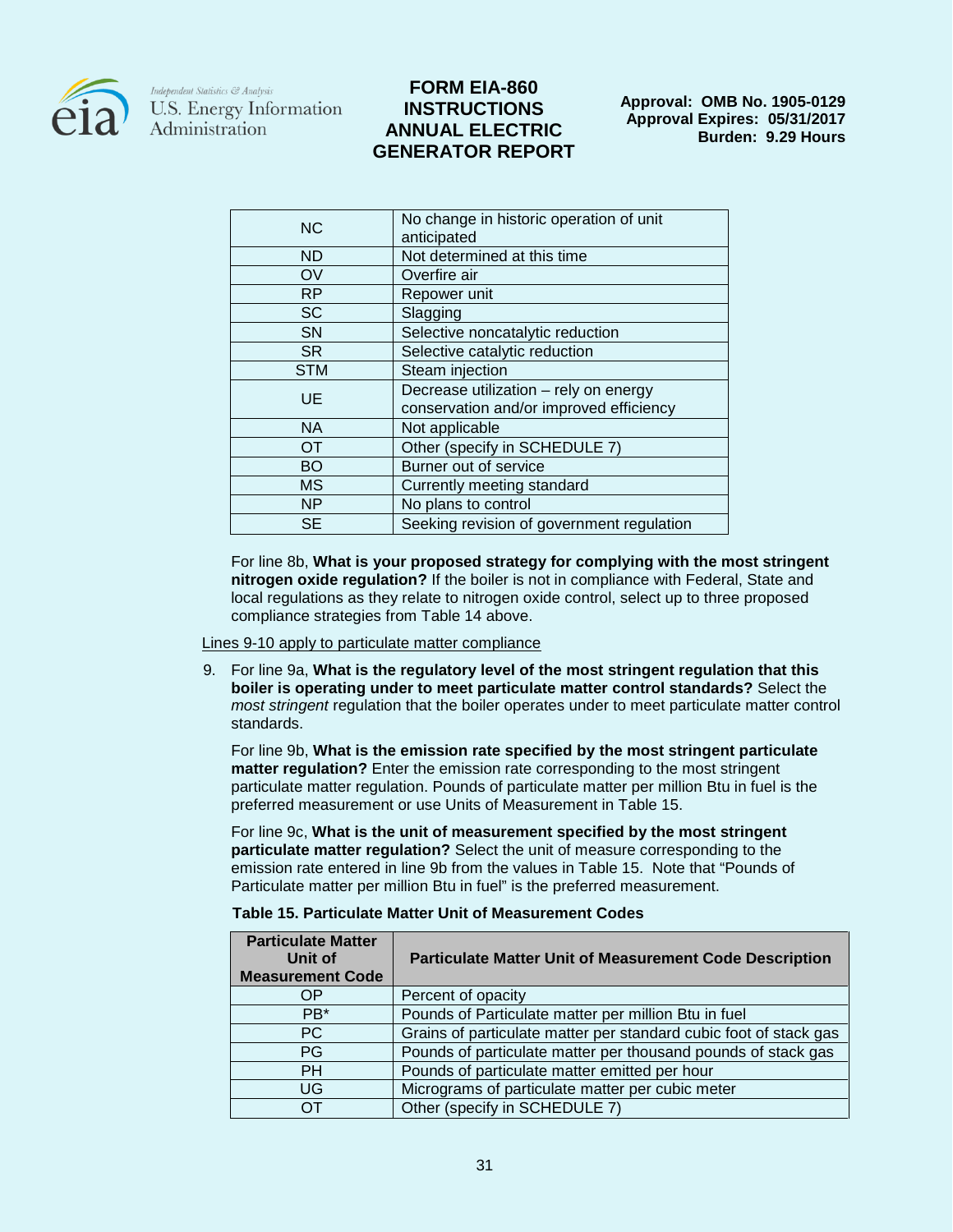

# **FORM EIA-860 INSTRUCTIONS ANNUAL ELECTRIC GENERATOR REPORT**

**Approval: OMB No. 1905-0129 Approval Expires: 05/31/2017 Burden: 9.29 Hours**

For line 9d, **What is the time period specified by the most stringent particulate matter regulation?** Enter the time period corresponding to the emission rate entered in line 9b from the values in Table 11.

10. For line 10, **In what year did the boiler became compliant or is expected to become compliant with the most stringent particulate matter regulation?** Indicate the year in which the boiler came into compliance or is expected to come into compliance with Federal, State and Local Regulations as they relate to particulate matter control.

#### Lines 11-14 apply to mercury and acid gas compliance

- 11. For line 11, **What is the regulatory level of the most stringent regulation that this boiler is operating under to meet mercury and acid gas standards?** Select the *most stringent* regulation that the boiler operates under to meet mercury and acid gas control standards.
- 12. For line 12, **In what year did the boiler became compliant or is expected to become compliant with the most stringent mercury and acid gas regulation?** Indicate the year in which the boiler came into compliance or is expected to come into compliance with Federal, State and Local Regulations as they relate to mercury and acid gas control.
- 13. For line 13, **What are the existing strategies to control mercury emissions?** If the boiler is already in compliance with Federal, State and local regulations as they relate to mercury control, select up to three compliance strategies from Table 16 below.

| <b>Strategy Type</b><br>Code | <b>Strategy Type Description</b>                                     |
|------------------------------|----------------------------------------------------------------------|
| <b>BS</b>                    | Baghouse (fabric filter), shake and deflate                          |
| <b>BP</b>                    | Baghouse (fabric filter), pulse                                      |
| <b>BR</b>                    | Baghouse (fabric filter), reverse air                                |
| CD                           | Circulating dry scrubber                                             |
| <b>SD</b>                    | Spray dryer type / dry FGD / semi-dry FGD                            |
| <b>DSI</b>                   | Dry sorbent (powder) injection type                                  |
| <b>ACI</b>                   | Activated carbon injection system                                    |
| LIJ                          | Lime injection                                                       |
| <b>EC</b>                    | Electrostatic precipitator, cold side, with flue gas conditioning    |
| <b>EH</b>                    | Electrostatic precipitator, hot side, with flue gas conditioning     |
| <b>EK</b>                    | Electrostatic precipitator, cold side, without flue gas conditioning |
| EW                           | Electrostatic precipitator, hot side, without flue gas conditioning  |
| JB                           | Jet bubbling reactor (wet) scrubber                                  |
| <b>MA</b>                    | Mechanically aided type (wet) scrubber                               |
| <b>PA</b>                    | Packed type (wet) scrubber                                           |
| <b>SP</b>                    | Spray type (wet) scrubber                                            |
| <b>TR</b>                    | Tray type (wet) scrubber                                             |
| <b>VE</b>                    | Venturi type (wet) scrubber                                          |
| <b>OT</b>                    | Other (specify in SCHEDULE 7)                                        |
| <b>ND</b>                    | Not determined at this time                                          |
| <b>NA</b>                    | Not applicable                                                       |

#### **Table 16. Mercury Compliance Codes and Descriptions**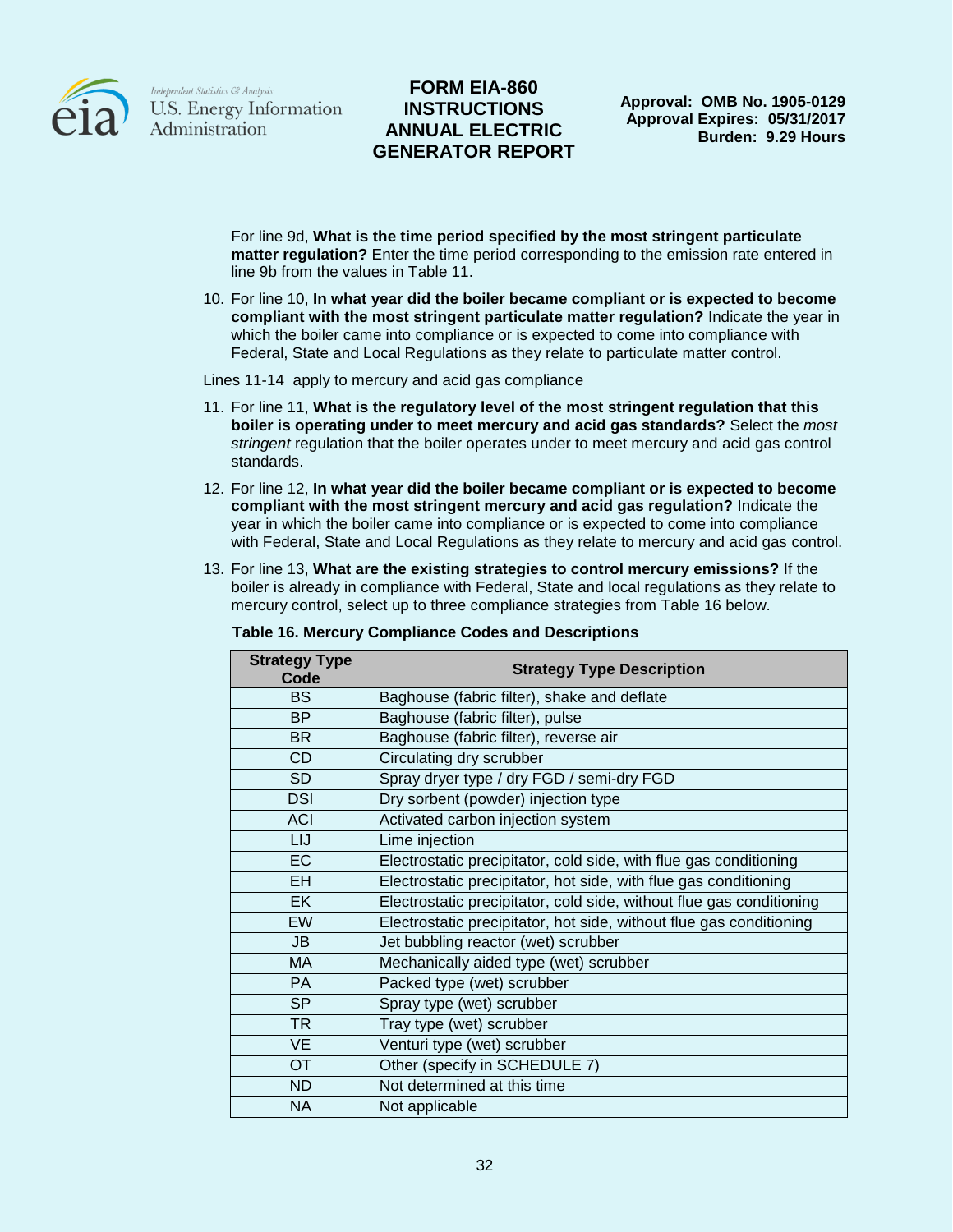

# **FORM EIA-860 INSTRUCTIONS ANNUAL ELECTRIC GENERATOR REPORT**

**Approval: OMB No. 1905-0129 Approval Expires: 05/31/2017 Burden: 9.29 Hours**

14. For line 14**, What are the proposed strategies to control mercury emissions?** If the boiler is not in compliance with Federal, State and local regulations as they relate to mercury control, select up to three proposed compliance strategies from Table 16 above.

### **SCHEDULE 6, PART C. BOILER INFORMATION – DESIGN PARAMETERS**

Complete SCHEDULE 6, Part C, ONLY Lines 1 through 3 if you are reporting for a plant where the sum of the nameplate capacity of the steam-electric generators, including duct fired steam components of combined cycle units, sum to at least 10 MW, but less than 100 MW.

Complete SCHEDULE 6, Part C in its entirety if you are reporting for a plant where the sum of the nameplate capacity of the steam-electric generators, including duct fired steam components of combined cycle units, sum to 100 MW or more.

Complete one SCHEDULE 6, Part C for each unique Boiler ID as reported on SCHEDULE 6 PART A, Line 1, Row 1

1. For line 1, **What was this boiler's status as of December 31 of the reporting year?**  Select the boiler status from Table 17:

| <b>Boiler</b><br><b>Status Code</b> | <b>Boiler Status Description</b>                                                      |
|-------------------------------------|---------------------------------------------------------------------------------------|
| <b>CN</b>                           | Cancelled (previously reported as "planned")                                          |
| CO                                  | New unit under construction                                                           |
| <b>OP</b>                           | Operating (in commercial service or out of service less than<br>365 days)             |
| <b>OS</b>                           | Out of service (365 days or longer)                                                   |
| <b>PL</b>                           | Planned (expected to go into commercial service within 10<br>years)                   |
| <b>RE</b>                           | Retired (no longer in service and not expected to be returned<br>to service)          |
| <b>SB</b>                           | Standby (or inactive reserve); i.e., not normally used, but<br>available for service  |
| <b>SC</b>                           | Cold Standby (Reserve); deactivated (usually requires 3 to 6<br>months to reactivate) |
| <b>TS</b>                           | Operating under test conditions (not in commercial service)                           |

#### **Table 17. Boiler Status Codes and Descriptions**

2. For line 2, **What is the actual or projected in-service date for this boiler?** Enter the month during which the boiler came into service or is expected to come into service. The month-year date should be entered as follows: August 1959 as 08-1959. If the month is unknown, use the month of June.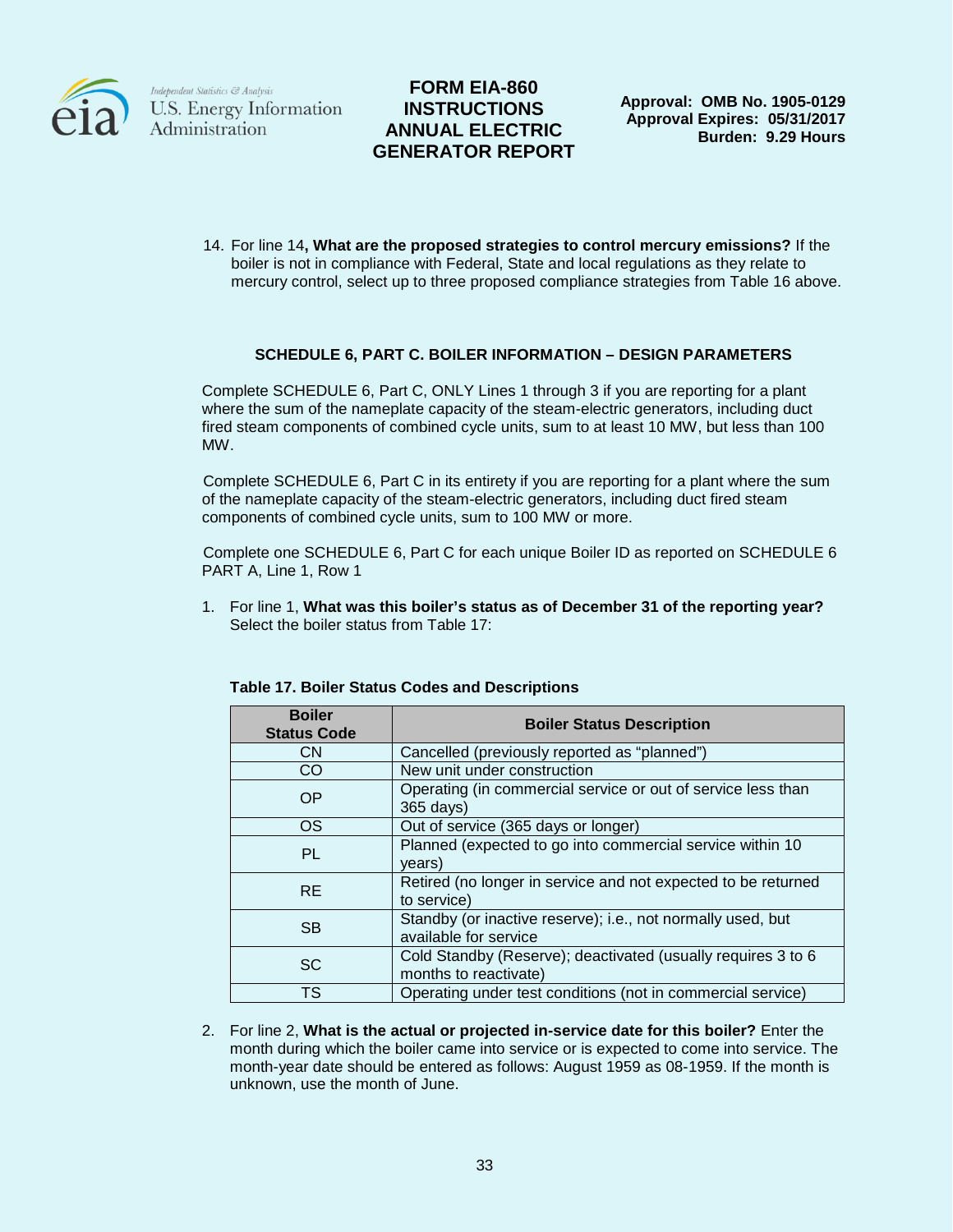

# **FORM EIA-860 INSTRUCTIONS ANNUAL ELECTRIC GENERATOR REPORT**

- 3. For line 3, **What is the actual or projected retirement date for this boiler?** Enter the month during whicht the boiler was retired or is expected to be retired. The month-year date should be entered as follows: August 1959 as 08-1959. If the month is unknown, use the month of June.
- 4. For line 4, **What type of boiler is this?** Enter up to three of the firing codes from Table 18.

| <b>Boiler Type Code</b> | <b>Boiler Type Description</b>                              |
|-------------------------|-------------------------------------------------------------|
| CВ                      | <b>Cell Burner</b>                                          |
| СY                      | <b>Cyclone Firing</b>                                       |
| DB                      | Duct Burner                                                 |
| <b>FB</b>               | Fluidized Bed Firing (Circulating Fluidized Bed, Bubbling   |
|                         | Fluidized Bed)                                              |
| SS                      | Stoker (Spreader, Vibrating Gate, Slinger)                  |
| TF                      | Tangential Firing / Concentric Firing / Corner Firing       |
| VF                      | Vertical Firing / Arch Firing                               |
| WF                      | Wall Fired (Opposed Wall, Rear Wall, Front Wall, Side Wall) |
| OТ                      | Other (specify in SCHEDULE 7)                               |

#### **Table 18. Boiler Firing Type Code and Description**

- 5. For lines 5, **What is the maximum continuous steam flow at 100 percent load for this boiler?** Enter the maxium, design steam flow for the boiler at 100 percent load in 1000 pounds per hour.
- 6. For line 6, **What is the design firing rate at the maximum continuous steam flow for coal and petroleum coke?** Enter the design firing rate data for burning coal and petroleum coke to the nearest 0.1 tons per hour. Do not enter firing rate data for startup or flame stabilization fuels. For waste-heat boilers with auxiliary firing, enter the firing rate for auxiliary firing.
- 7. For line 7, **What is the design firing rate at the maximum continuous steam flow for petroleum liquids?** Enter the design firing rate data for burning petroleum liquids to the nearest 0.1 barrels per hour. Do not enter firing rate data for startup or flame stabilization fuels. For waste-heat boilers with auxiliary firing, enter the firing rate for auxiliary firing.
- 8. For line 8, **What is the design firing rate at the maximum continuous steam flow for natural gas?** Enter the design firing rate data for burning natural gas to the nearest 0.1 thousand cubic feet per hour. Do not enter firing rate data for startup or flame stabilization fuels. For waste-heat boilers with auxiliary firing, enter the firing rate for auxiliary firing.
- 9. For line 9, **What is the design firing rate at the maximum continuous steam flow for energy sources other than coal, petroleum or natural gas?** Enter the design firing rate data for burning any other primary fuel other than coal, petroleum or natural gas. Do not enter firing rate data for startup or flame stabilization fuels. For waste-heat boilers with auxiliary firing, enter the firing rate for auxiliary firing. Specify the primary fuel (use codes from Table 28) for which value is provided along with related measurement unit in SCHEDULE 7.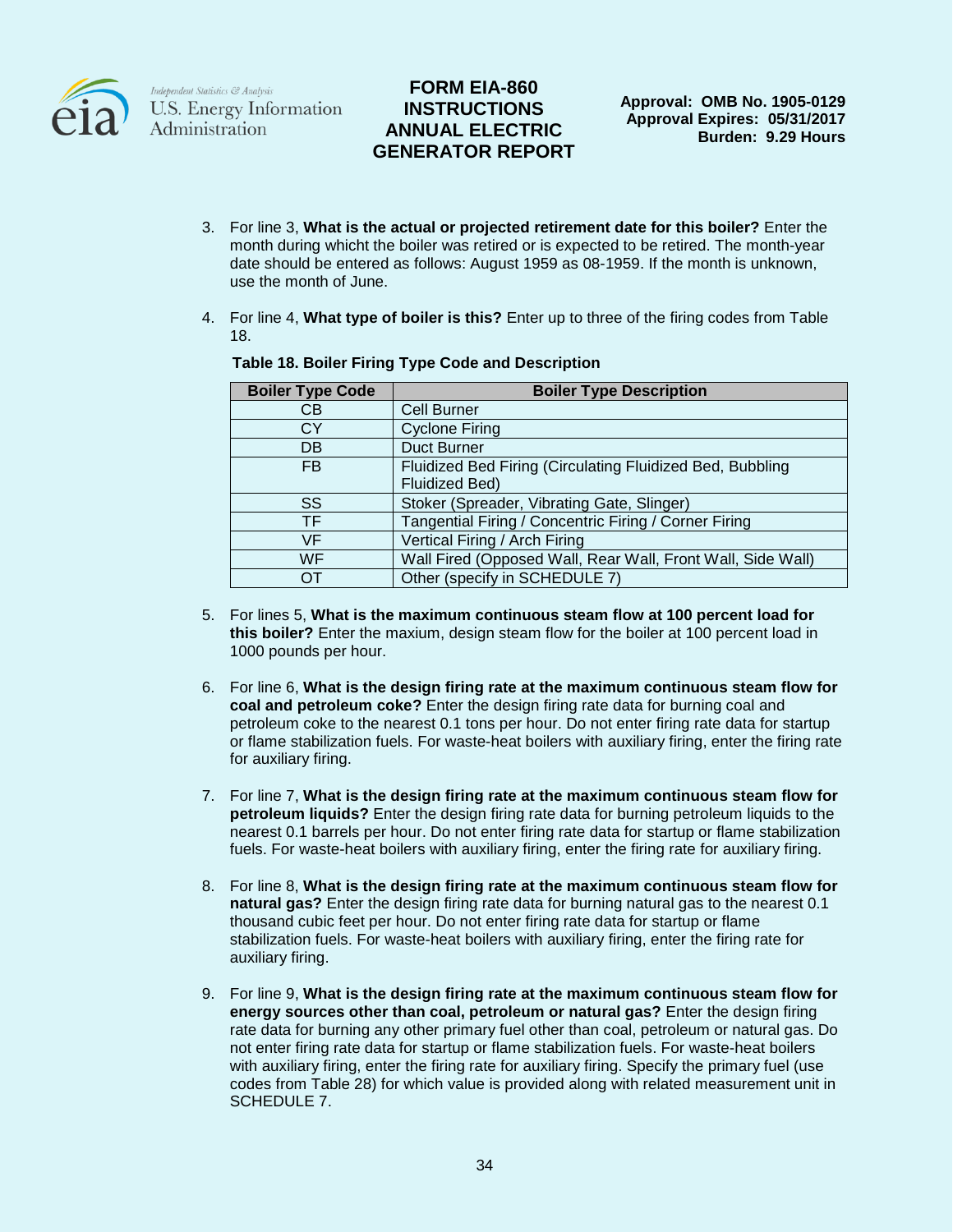

## **FORM EIA-860 INSTRUCTIONS ANNUAL ELECTRIC GENERATOR REPORT**

- 10. For line 10, **What is the design waste-heat input rate at maximum continuous steam flow for this boiler?** If the boiler receives all or a substantial portion of its energy input from the noncombustible exhaust gases of a separate fuel-burning process, enter the design waste-heat input rate as measured in million Btu per hour at maximum continuous steam flow.
- 11. For line 11, **What fuels are used by this boiler in order of predominance?** Enter the fuels used by this boiler in order of predominance. Select energy source codes from Table 28 in the instructions in order of predominance based on Btu.
- 12. For line 12, **What is the turndown ratio for this boiler?** Calculate (to nearest 0.1) the turndown ratio for the boiler as the ratio of the boiler's maximum output to its minimum output.
- 13. For line 13, **What is the efficiency of this boiler when it is burning the reported primary fuel at 100 percent load?** Enter the efficiency of the boiler when burning the reported primary fuel at 100 percent load.
- 14. For line 14, **What is the efficiency of this boiler when it is burning reported primary fuel at 50 percent load?** Enter the efficiency of the boiler when burning the reported primary fuel at 50 percent load.
- 15. For line 15, **What is the total air flow (including excess air) at 100 percent load?** Report the total air flow (including excess air) at 100 percent load. Report air flow at standard temperature and pressure (i.e., 68 degrees Fahrenheit and one atmosphere pressure).
- 16. For line 16, **Does the boiler have a wet bottom or a dry bottom?** Indicate whether the boiler has a wet bottom or dry bottom. Report only for coal-capable boilers. *Wet Bottom* is defined as having slag tanks installed at the furnace's throat to contain and remove molten ash from the furnace. *Dry Bottom* is defined as having no slag tanks installed at the furnace's throat so bottom ash drops through throat to bottom ash water hoppers.
- 17. For line 17, **Is the boiler capable of fly ash re-injection?** Indicate whether the boiler is capable of re-injecting fly ash.

#### **SCHEDULE 6, PART D. COOLING SYSTEM INFORMATION – DESIGN PARAMETERS**

Complete SCHEDULE 6, PART D for plants with a total steam-electric nameplate capacity of 100 MW or greater consisting of:

- Combustible fueled steam-electric generators, including combined cycle steam generators with duct firing;
- Combined cycle steam-electric generators without duct firing;
- Nuclear generators; or
- Solar thermal units using a steam cycle.

Complete one SCHEDULE 6 PART D for each unique Cooling system ID as reported on SCHEDULE 6 PART A, Line 1, Row 3.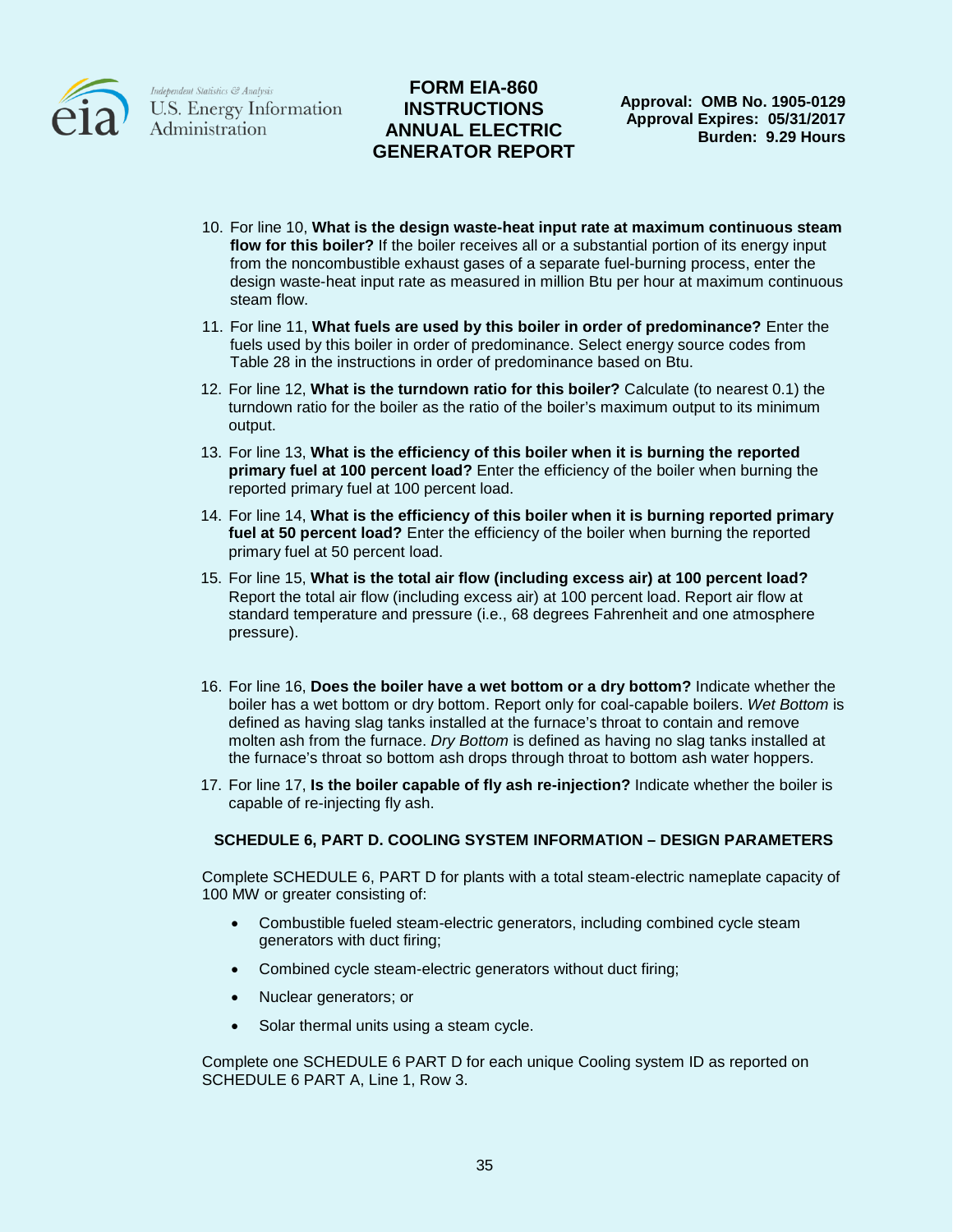

# **FORM EIA-860 INSTRUCTIONS ANNUAL ELECTRIC GENERATOR REPORT**

- 1. For line 1, **What is this identification code of the cooling system?** Enter the cooling system's identification code commonly used by plant management to refer to this cooling system. Cooling system identification should be the same identification as entered on SCHEDULE 6, PART A, Line 1, Row 3 and as reported on other EIA forms. This identification code is restricted to six characters and cannot be changed once provided to EIA.
- 2. For line 2, **What was the status of this cooling system as of December 31 of the reporting year?** Select from the cooling system's status codes in Table 19.

| <b>Cooling System</b><br><b>Status Code</b> | <b>Cooling System Status Description</b>                                              |
|---------------------------------------------|---------------------------------------------------------------------------------------|
| <b>CN</b>                                   | Cancelled (previously reported as "planned")                                          |
| CO.                                         | New unit under construction                                                           |
| <b>OP</b>                                   | Operating (in commercial service or out of service less than 365 days)                |
| <b>OS</b>                                   | Out of service (365 days or longer)                                                   |
| <b>PL</b>                                   | Planned (expected to go into commercial service within 10 years)                      |
| <b>RE</b>                                   | Retired (no longer in service and not expected to be returned to<br>service)          |
| <b>SB</b>                                   | Standby (or inactive reserve); i.e., not normally used, but available for<br>service) |
| <b>SC</b>                                   | Cold Standby (Reserve); deactivated (usually requires 3 to 6 months<br>to reactivate) |
| TS                                          | Operating under test conditions (not in commercial service)                           |

#### **Table 19. Cooling System Status Codes and Descriptions**

- 3. For line 3, **What is the actual or projected in-service date of commercial operation for this cooling system?** Enter either the date on which the cooling system began commercial operation or the date on which the system is expected to begin commercial operation.
- 4. For line 4a, **What type of cooling system is this?** Select up to four types from the cooling system type codes in Table 20 that reflect that components of the cooling system. If the plant has a downstream helper tower that is associated with all boilers at a plant instead of any particular boiler or combination of boilers, treat it as a distinct cooling system and select "HT" from the list of codes.

| <b>Cooling System</b><br><b>Type Code</b> | <b>Cooling System Type Description</b>                  |
|-------------------------------------------|---------------------------------------------------------|
| DC.                                       | Dry (air) cooling system                                |
| <b>HRC</b>                                | Hybrid: cooling pond(s) or canal(s) with dry cooling    |
| <b>HRF</b>                                | Hybrid: forced draft cooling tower(s) with dry cooling  |
| <b>HRI</b>                                | Hybrid: induced draft cooling tower(s) with dry cooling |
| OC.                                       | Once through with cooling pond(s)                       |
| ON                                        | Once through without cooling pond(s)                    |
| RC.                                       | Recirculating with cooling pond(s) or canal(s)          |
| <b>RF</b>                                 | Recirculating with forced draft cooling tower(s)        |
| RI                                        | Recirculating with induced draft cooling tower(s)       |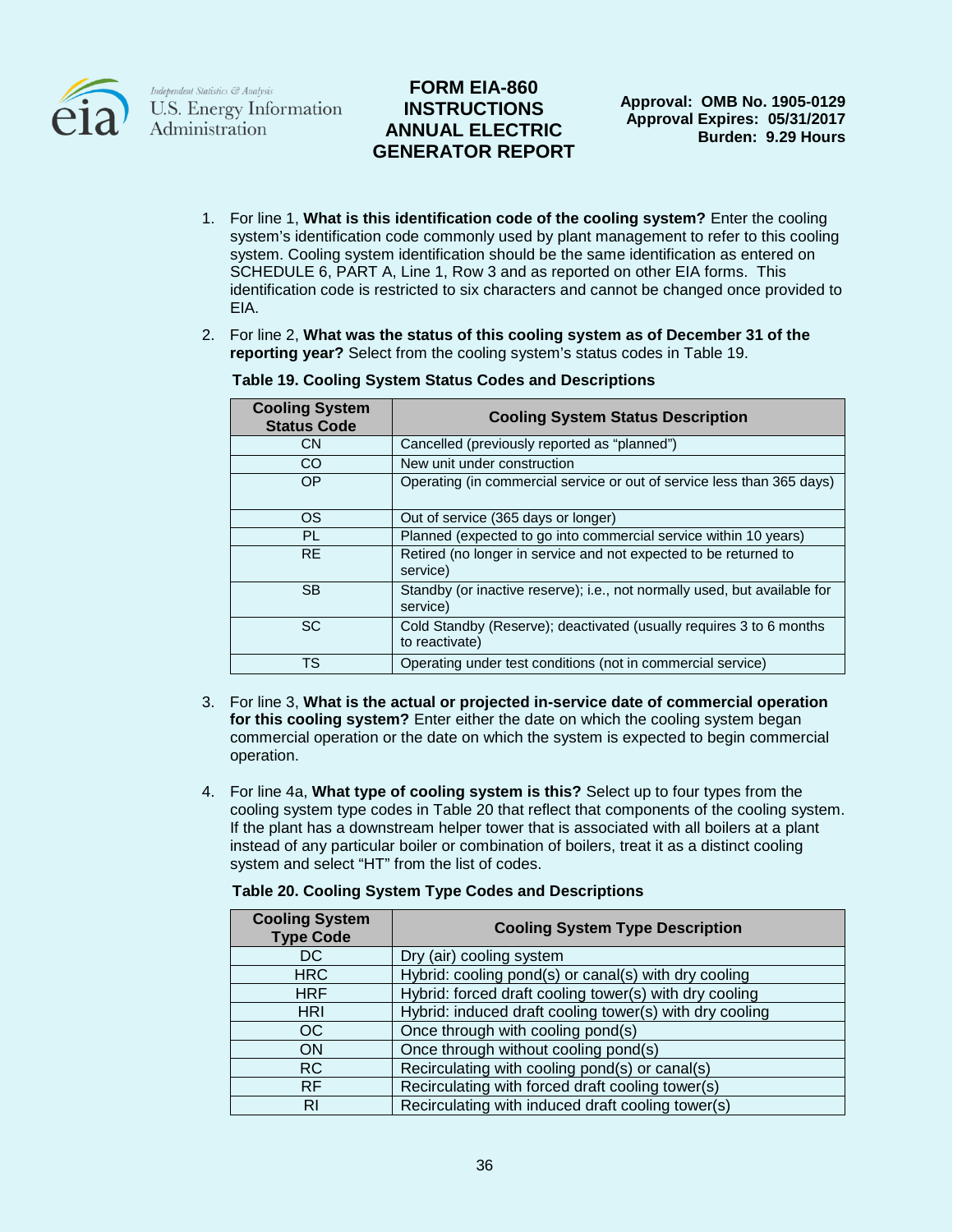

## **FORM EIA-860 INSTRUCTIONS ANNUAL ELECTRIC GENERATOR REPORT**

| <b>RN</b> | Recirculating with natural draft cooling tower(s) |
|-----------|---------------------------------------------------|
|           | <b>Helper Tower</b>                               |
|           | Other (specify in SCHEDULE 7)                     |

For line 4b, **If this is a hybrid cooling system, what percent of the cooling load is served by dry cooling components?** In the case of a hybrid cooling system, indicate the percent of total cooling load that is served by any dry cooling components.

- 5. For line 5, **What is the name of the water source for this cooling system?** Provide the name of the river, lake, or other water source for the cooling system if different than the water source listed on question 6 of SCHEDULE 2.
- 6. For line 6, **What is the name of the cooling system's discharge body of water?** If the discharge body of water is different than the source of the cooling water, enter the name of the water.
- 7. For line 7, **What is the cooling water source code for this system?** Select the appropriate cooling water source from Table 21:

|  |  |  | Table 21. Cooling Water Source Code and Description |
|--|--|--|-----------------------------------------------------|
|--|--|--|-----------------------------------------------------|

| <b>Cooling Water</b><br><b>Source Code</b> | <b>Cooling Water Source Description</b>                          |
|--------------------------------------------|------------------------------------------------------------------|
| <b>SW</b>                                  | Surface Water (ex: river, canal, bay)                            |
| GW                                         | Ground Water (ex: aquifer, well)                                 |
| PD.                                        | Plant Discharge Water (ex: wastewater treatment plant discharge) |
|                                            | Other (specify in SCHEDULE 7)                                    |

8. For line 8, **What type of cooling water is used for this system?** Select the type of cooling water used by the cooling system from Table 22.

#### **Table 22. Cooling Water Type Codes and Description**

| <b>Type of Cooling</b><br><b>Water Code</b> | <b>Type of Cooling Water Description</b>          |
|---------------------------------------------|---------------------------------------------------|
| <b>BR</b>                                   | <b>Brackish Water</b>                             |
| FR.                                         | <b>Fresh Water</b>                                |
| <b>BE</b>                                   | Reclaimed Water (ex: treated wastewater effluent) |
| SA                                          | Saline Water                                      |
|                                             | Other (specify in SCHEDULE 7)                     |

- 9. For line 9, **What is the design maximum cooling water flow rate at 100 percent load at intake?** Enter the design maximum flow rate (gallons per minute) for the cooling system when operating at 100 percent load.
- 10. For line 10, **What is the actual or projected in-service date for the chlorine discharge control structures and equipment**? Enter either the date on which the chlorine discharge control structures and equipment began commercial operation or the date on which the chlorine discharge control structures and equipment are expected to begin commercial operation, if applicable.
- 11. For lines 11, **What is the actual or projected in-service date for the cooling pond(s)?**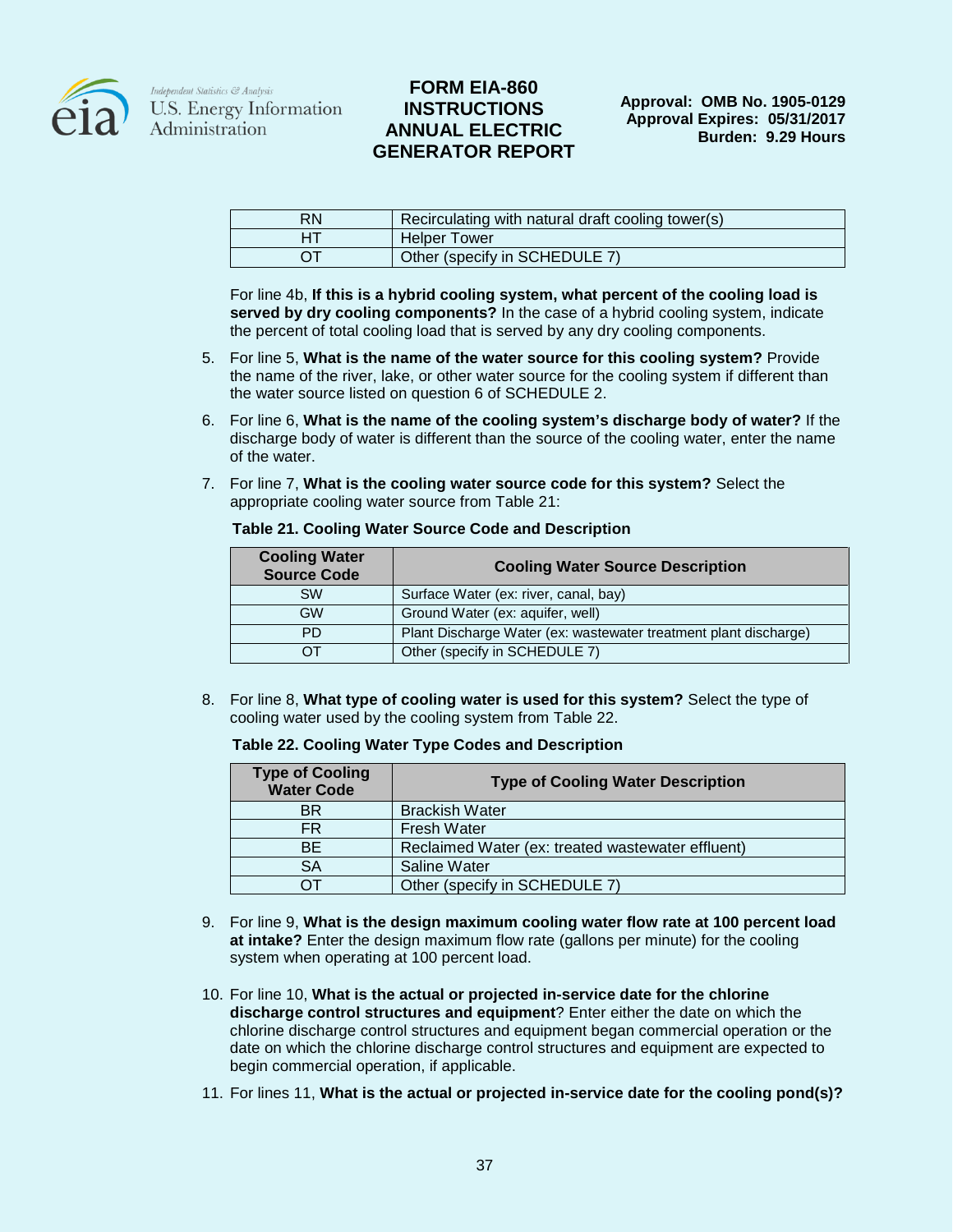

## **FORM EIA-860 INSTRUCTIONS ANNUAL ELECTRIC GENERATOR REPORT**

Enter either the date on which the cooling pond(s) began commercial operation or the date on which cooling pond(s) is expected to begin commercial operation, if applicable. A *cooling pond* is a natural or man-made body of water that is used for dissipating waste heat from power plants.

- 12. For line 12 **What is the total surface area for the cooling pond(s)?** Enter the total surface area for the cooling pond(s), if applicable. A *cooling pond* is a natural or manmade body of water that is used for dissipating waste heat from power plants.
- 13. For line 13, **What is the total volume of the cooling ponds?** Enter the total volume of the cooling pond(s), if applicable. A *cooling pond* is a natural or man-made body of water that is used for dissipating waste heat from power plants.
- 14. For line 14, **What is the actual or projected in-service date for cooling towers?** Enter either the date on which the cooling tower(s) began commercial operation or the date on which the cooling tower(s) is expected to begin commercial operation, if applicable.
- 15. For line 15, **What types of cooling towers are at this plant or are planned to be at this plant?** Enter all tower types that apply from the cooling tower codes in Table 23.

| <b>Tower Type Code</b> | <b>Tower Type Description</b>     |
|------------------------|-----------------------------------|
| MD                     | Mechanical draft, dry process     |
| <b>MW</b>              | Mechanical draft, wet process     |
| <b>ND</b>              | Natural draft, dry process        |
| <b>NW</b>              | Natural draft, wet process        |
| WD                     | Combination wet and dry processes |
| דר                     | Other (specify in SCHEDULE 7)     |

#### **Table 23. Types of Towers**

- 16. For line 16 **What is the design rate of water flow at 100 percent load for the cooling towers?** Enter the design flow rate (gallons per minute) for the cooling tower when operating at 100 percent generator load in gallons per minute.
- 17. For line 17, **What is the maximum power requirement for the cooling towers at 100 percent load?** Enter the maximum design power requirement for the cooling tower when operating at 100 percent generator load in megawatts.
- 18. For line 18, **What is the total installed cost for this cooling system?** Enter the total nominal installed cost for the existing system or the anticipated cost to bring a planned system into commercial operation in thousands of dollars. Installed cost should include the cost of all major modifications. The *Total System Cost* should include amounts for items such as pumps, piping, canals, ducts, intake and outlet structures, dams and dikes, reservoirs, cooling towers, and appurtenant equipment.
- 19. For line 19, **What is the installed cost for the cooling ponds?** Enter the nominal installed cost for the existing ponds or the anticipated cost to bring a planned pond into commercial operation in thousands of dollars. Installed cost should include the cost of all major modifications.
- 20. For line 20, **What is the installed cost for the cooling towers?** Enter the nominal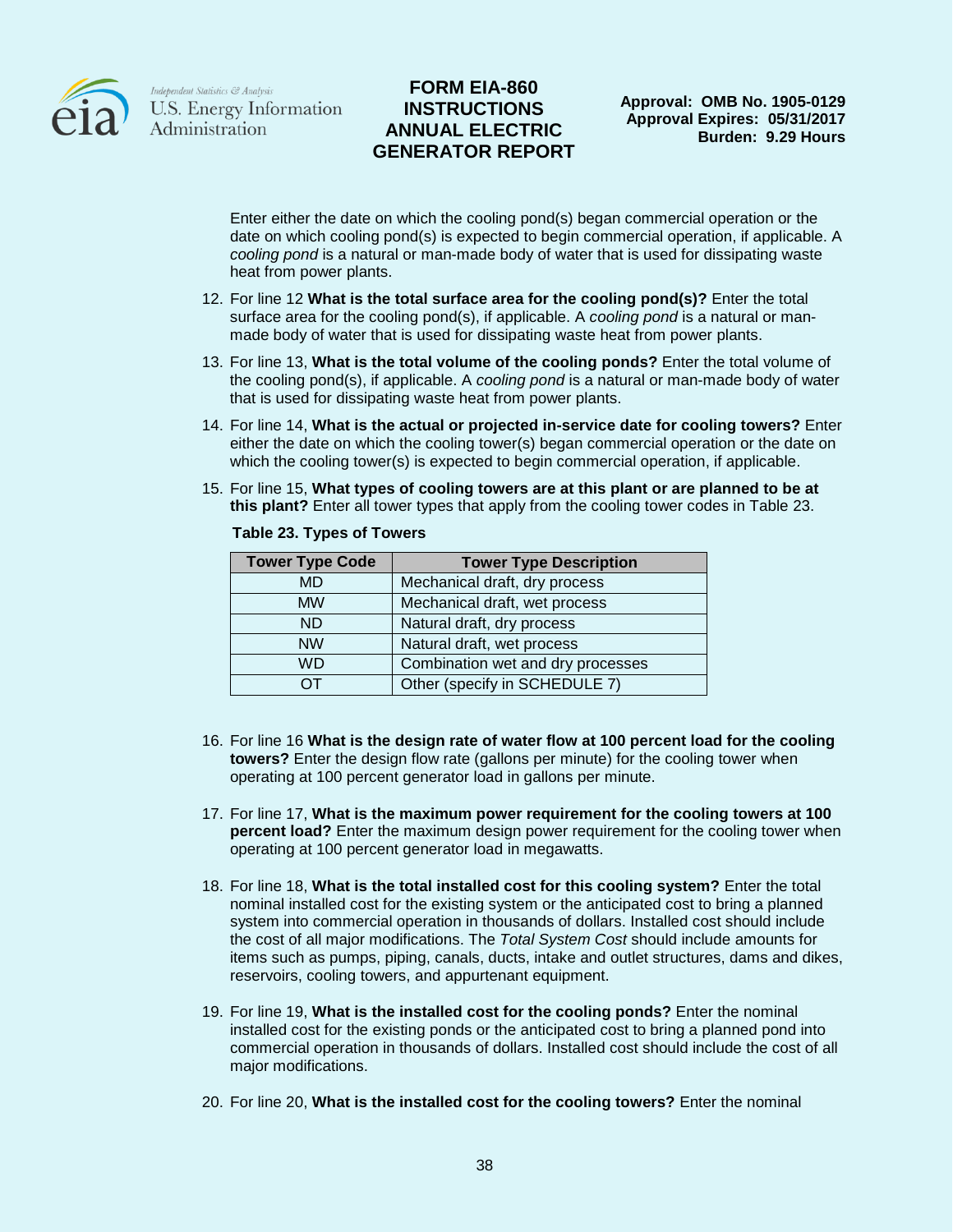

## **FORM EIA-860 INSTRUCTIONS ANNUAL ELECTRIC GENERATOR REPORT**

**Approval: OMB No. 1905-0129 Approval Expires: 05/31/2017 Burden: 9.29 Hours**

installed cost for the existing towers or the anticipated cost to bring a planned tower into commercial operation in thousands of dollars. Installed cost should include the cost of all major modifications. A major modification is any physical change which results in a change in the amount of air or water pollutants or which results in a different pollutant being emitted.

- 21. For line 21, **What is the installed cost for the chlorine discharge control structures and equipment?** Enter in thousands of dollars, the nominal installed cost for the existing chlorine discharge control structures and equipment or the anticipated cost to bring planned chlorine discharge control structures and equipment into commercial operation. Installed cost should include the cost of all major modifications. A major modification is any physical change which results in a change in the amount of air or water pollutants or which results in a different pollutant being emitted.
- 22. For line 22a, **What is the maximum distance of water intake from shore?** Enter the maximum distance of the water intake from the shore, in feet.

For line 22b, **What is the maximum distance of the water outlet from shore?** Enter the maximum distance of the water outlet from the shore, in feet (not required for recirculating systems).

23. For lines 23a, **What is the average distance of the water intake point below the surface of the water?** Enter the average distance of the water intake point below the surface of the water, in feet.

For line 23b, **What is the average distance of the water outlet point below the surface of the water?** Enter the average distance of the water outlet points below the surface of the water, in feet (not required for recirculating systems).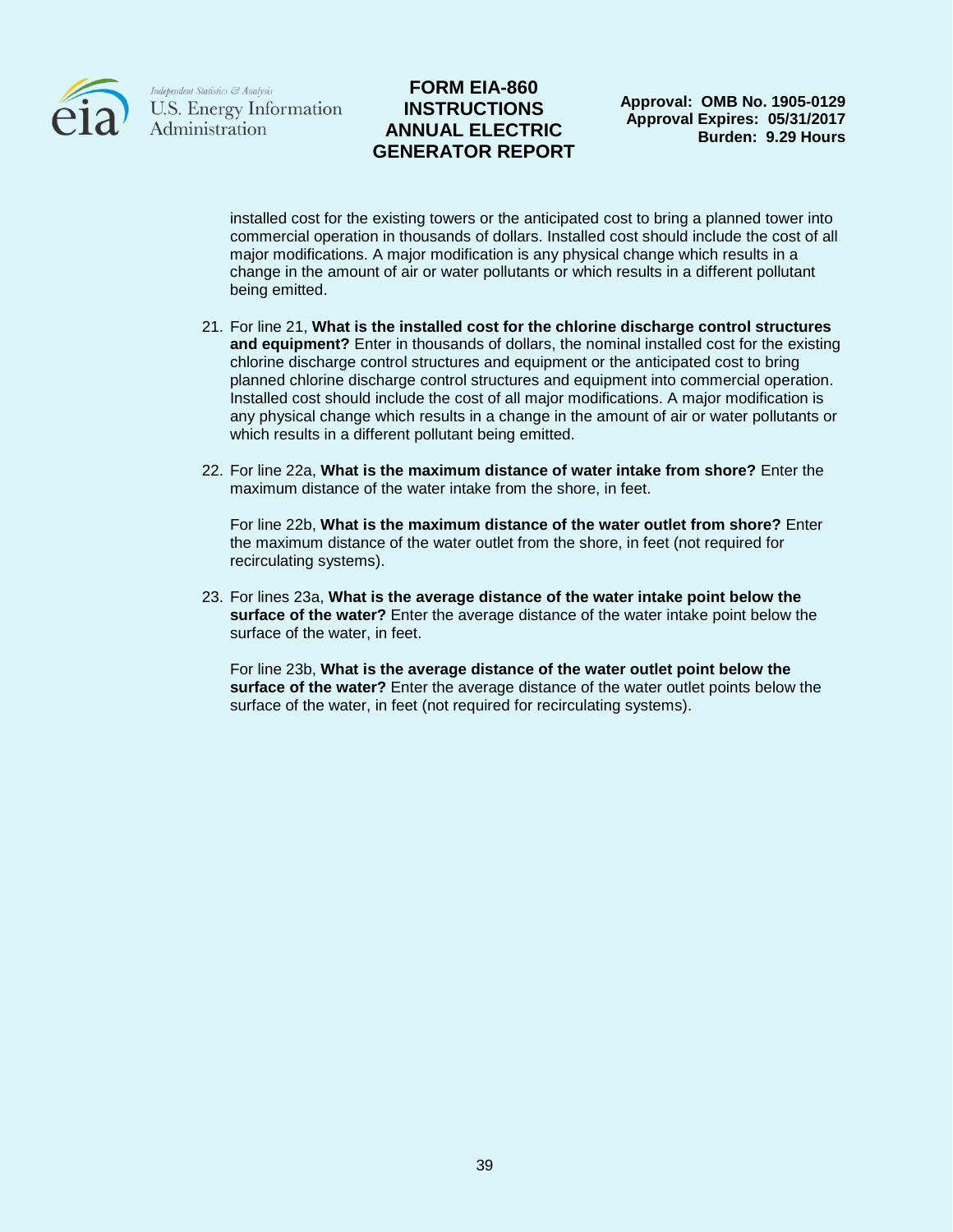

**FORM EIA-860 INSTRUCTIONS ANNUAL ELECTRIC GENERATOR REPORT**

**Approval: OMB No. 1905-0129 Approval Expires: 05/31/2017 Burden: 9.29 Hours**

### **SCHEDULE 6, PART E. FLUE GAS PARTICULATE COLLECTOR INFORMATION**

Complete SCHEDULE 6, Part E for plants where the sum of the nameplate capacity of the steam-electric generators, including duct fired steam components of combined cycle units, sum to 10 MW or more.

Complete one SCHEDULE 6 PART E for each unique Particulate Matter Control system ID as reported on SCHEDULE 6 PART A, Line 1, Row 4.

- 1. For line 1, **What is the identification code for the equipment controlling particulate matter?** Enter the particulate matter control identification code as it was reported on SCHEDULE 6, Part A, Line 1, Row 4 (Associated Particulate Matter Control Systems).
- 2. For line 2, **What type of flue gas particulate matter control is this?** Select the flue gas particulate matter control type from Table 24. These should be the same equipment type entered on SCHEDULE 6, PART A, Line 2, COLUMN A for Particulate Matter Control. Enter up to three codes. If more than three exist, enter others in SCHEDULE 7, COMMENTS.

| <b>Flue Gas</b><br><b>Particulate</b><br><b>Matter Control</b> | <b>Flue Gas Particulate Matter Control Description</b>               |
|----------------------------------------------------------------|----------------------------------------------------------------------|
| <b>BS</b>                                                      | Baghouse (fabric filter), shake and deflate                          |
| <b>BP</b>                                                      | Baghouse (fabric filter), pulse                                      |
| <b>BR</b>                                                      | Baghouse (fabric filter), reverse air                                |
| <b>EC</b>                                                      | Electrostatic precipitator, cold side, with flue gas conditioning    |
| EH.                                                            | Electrostatic precipitator, hot side, with flue gas conditioning     |
| EK.                                                            | Electrostatic precipitator, cold side, without flue gas conditioning |
| <b>EW</b>                                                      | Electrostatic precipitator, hot side, without flue gas conditioning  |
| MC.                                                            | Multiple cyclone                                                     |
| <b>SC</b>                                                      | Single cyclone                                                       |
| JB                                                             | Jet bubbling reactor (wet) scrubber                                  |
| MA                                                             | Mechanically aided type (wet) scrubber                               |
| <b>PA</b>                                                      | Packed type (wet) scrubber                                           |
| <b>SP</b>                                                      | Spray type (wet) scrubber                                            |
| <b>TR</b>                                                      | Tray type (wet) scrubber                                             |
| <b>VE</b>                                                      | Venturi type (wet) scrubber                                          |
| ОT                                                             | Other (specify in SCHEDULE 7)                                        |

**Table 24. Flue Gas Particulate Matter Control**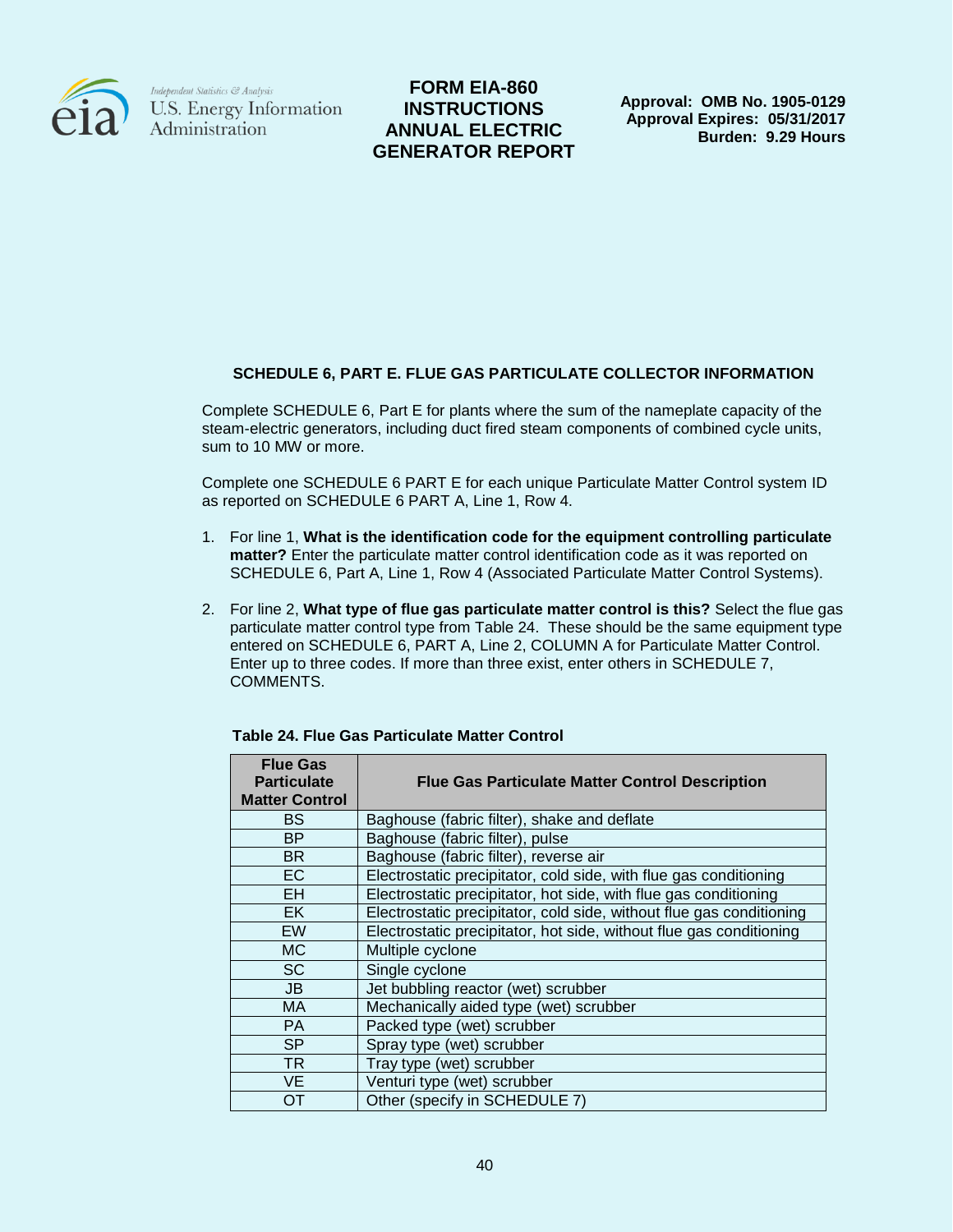

# **FORM EIA-860 INSTRUCTIONS ANNUAL ELECTRIC GENERATOR REPORT**

**Approval: OMB No. 1905-0129 Approval Expires: 05/31/2017 Burden: 9.29 Hours**

- 3. For line 3, **What is the design fuel specification for ash when burning coal or petroleum coke?** Enter the design fuel specification for ash (as burned) to the nearest 0.1 percent of weight, when burning coal or petroleum coke, if applicable.
- 4. For line 4, **What is the design fuel specification for ash when burning petroleum liquids?** Enter the design fuel specification for ash (as burned) to the nearest 0.1 percent of weight, when burning petroleum liquids, if applicable.
- 5. For line 5, **What is the design fuel specification for sulfur when burning coal or petroleum coke?** Enter the design fuel specification for sulfur (as burned) to the nearest 0.1 percent of weight, when burning coal or petroleum coke, if applicable.
- 6. For line 6, **What is the design fuel specification for sulfur when burning petroleum liquids?** Enter design fuel specification for sulfur (as burned) to the nearest 0.1 percent of weight, when burning petroleum liquids, if applicable.
- 7. For line 7, **What is the design collection efficiency for this flue gas particulate collector at 100 percent load?** Enter the design collection efficiency (to nearest 0.1 percent) of the equipment at 100 percent generator load.
- 8. For line 8, **What is the design particulate emission rate for this collector at 100 percent load?** Enter the design particulate emission rate in pounds per hour at 100 percent generator load.
- 9. For line 9, **What is the particulate collector gas exit rate at 100 percent load?** Enter equipment's gas exit rate in cubic feet per minute at 100 percent generator load.
- 10. For line 10, **What is the particulate collector gas exit temperature?** Enter the equipment's gas exit temperature in degrees Fahrenheit.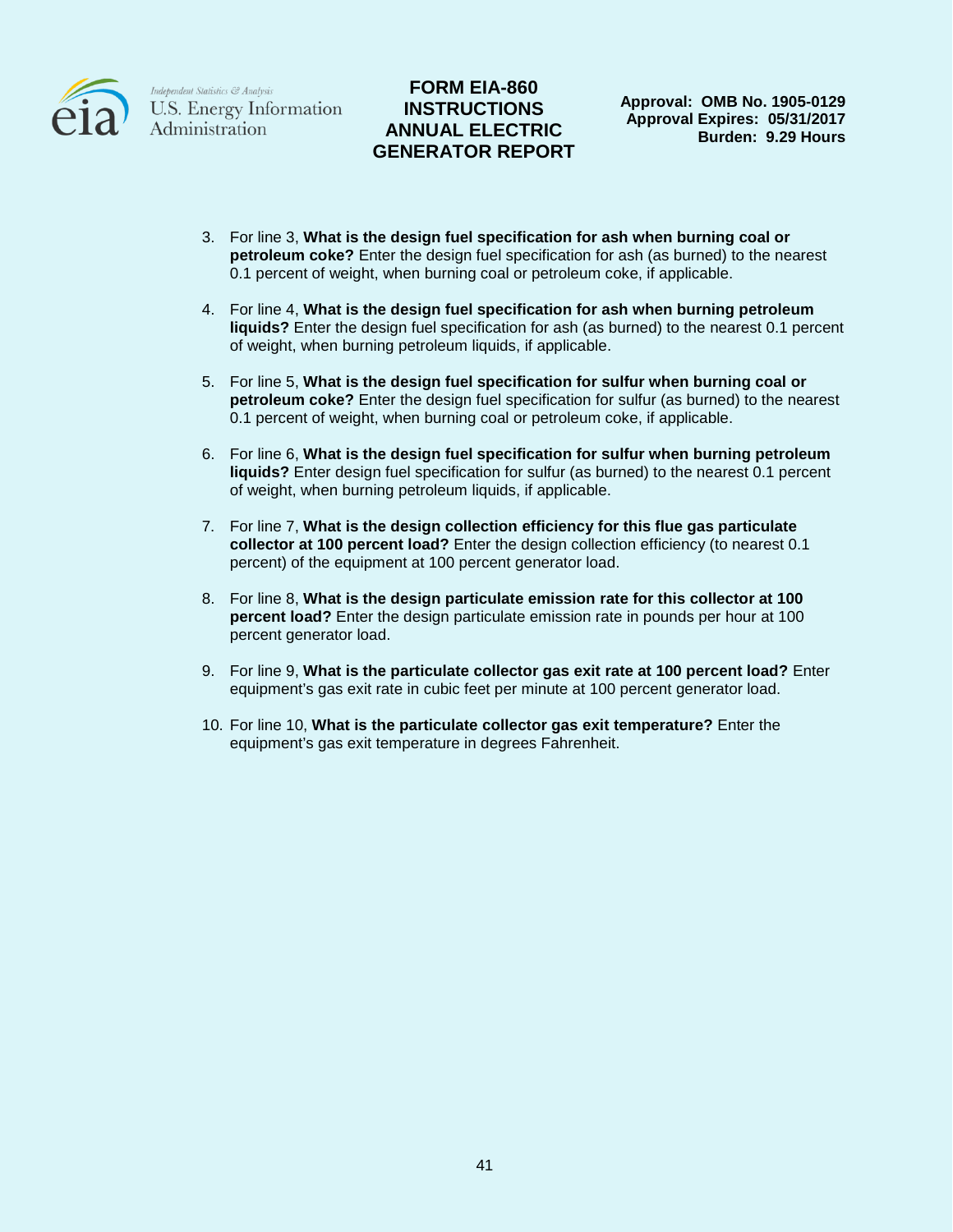

**FORM EIA-860 INSTRUCTIONS ANNUAL ELECTRIC GENERATOR REPORT**

**Approval: OMB No. 1905-0129 Approval Expires: 05/31/2017 Burden: 9.29 Hours**

#### **SCHEDULE 6, PART F. FLUE GAS DESULFURIZATION UNIT INFORMATION (INCLUDES COMBUSTION TECHNOLOGIES)**

Complete SCHEDULE 6, Part F for plants where the sum of the nameplate capacity of the steam-electric generators, including duct fired steam components of combined cycle units, sum to 10 MW or more.

Complete one SCHEDULE 6 PART F for each unique Sulfur Dioxide Control System ID as reported on SCHEDULE 6 PART A, Line 1, Row 5.

- **1.** For line 1, **What is the identification code for the equipment associated with this sulfur dioxide control?** Enter the sulfur dioxide control identification code as reported on SCHEDULE 6, PART A, Line 1, Row 5 (Associated Sulfur Dioxide Control Systems)
- **2.** For line 2, **What type of sulfur dioxide control is this?** Select the sulfur dioxide control code from Table 25. Enter up to three for each Sulfur Dioxide Control Identification Code.

| <b>Sulfur Dioxide</b><br><b>Control Codes</b> | <b>Sulfur Dioxide Control Description</b> |
|-----------------------------------------------|-------------------------------------------|
| JB                                            | Jet bubbling reactor (wet) scrubber       |
| <b>MA</b>                                     | Mechanically aided type (wet) scrubber    |
| <b>PA</b>                                     | Packed type (wet) scrubber                |
| <b>SP</b>                                     | Spray type (wet) scrubber                 |
| <b>TR</b>                                     | Tray type (wet) scrubber                  |
| VF                                            | Venturi type (wet) scrubber               |
| CD                                            | Circulating dry scrubber                  |
| SD.                                           | Spray dryer type / dry FGD / semi-dry FGD |
| DSI                                           | Dry sorbent (powder) injection type       |
| ∩⊤                                            | Other (specify in SCHEDULE 7)             |

**Table 25. Sulfur Dioxide Control Codes and Descriptions**

3. For line 3, **What type(s) of sorbent(s) is used by this unit?** Select up to four sorbent codes from Table 26.

| <b>Table 26. Sorbent Type Codes and Descriptions</b> |  |  |  |
|------------------------------------------------------|--|--|--|
|------------------------------------------------------|--|--|--|

| <b>Sorbent Type Code</b> | <b>Type of Sorbent</b>                              |
|--------------------------|-----------------------------------------------------|
| AF                       | Alkaline fly ash                                    |
| AM                       | Ammonia                                             |
| <b>CSH</b>               | Caustic Sodium hydroxide                            |
| DB                       | Dibasic acid assisted                               |
|                          | Lime / slacked lime / hydrated lime                 |
| LS                       | Limestone / dolomitic limestone / calcium carbonate |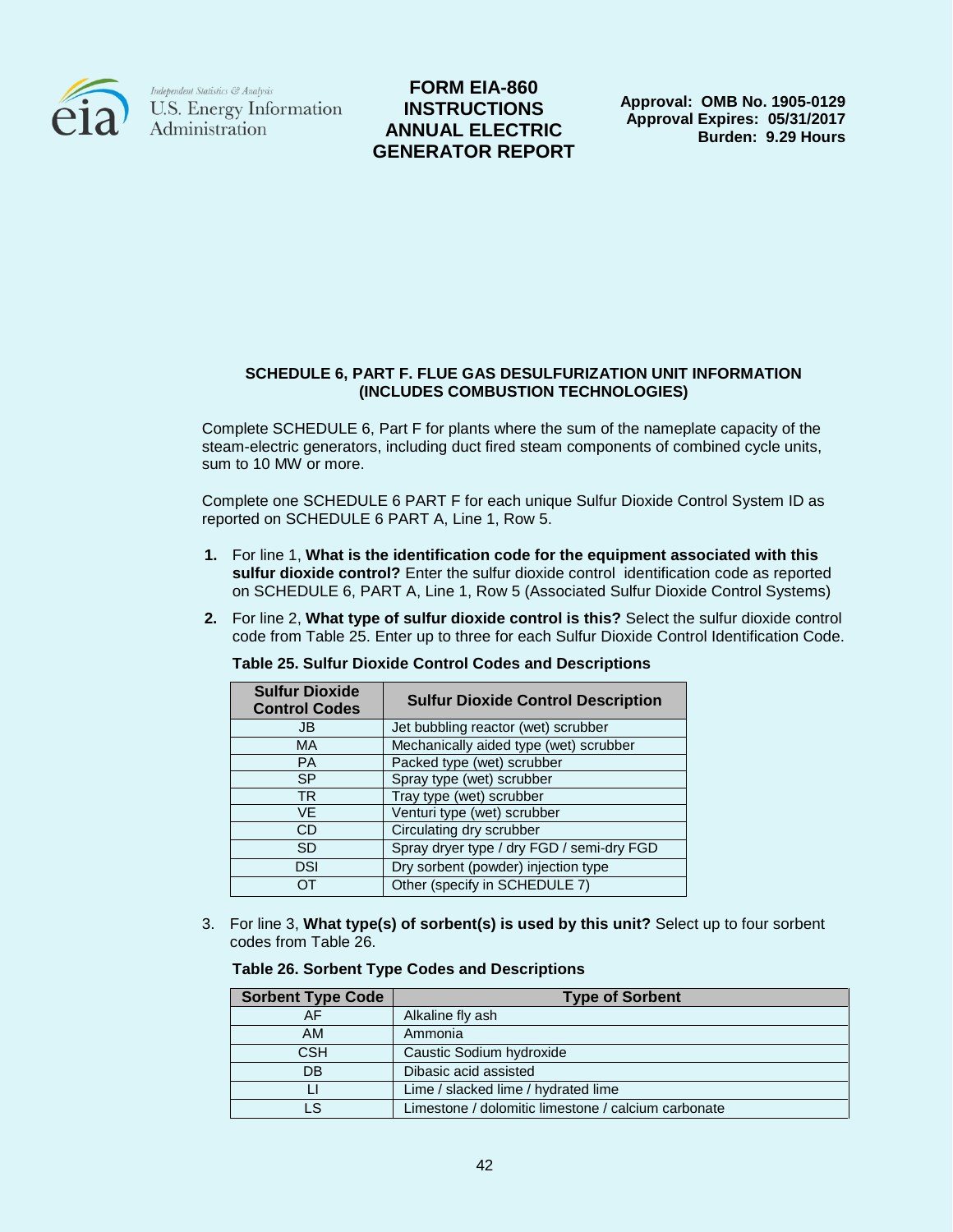

| <b>MO</b> | Magnesium oxide                                                                    |
|-----------|------------------------------------------------------------------------------------|
| SA        | Soda ash / Sodium bicarbonate / Sodium carbonate / Sodium formate<br>/ Soda liquid |
| TR        | Trona                                                                              |
| <b>WT</b> | Water / Treated wastewater (select only if no other sorbent is used)               |
| ∩⊤        | Other (specify in SCHEDULE 7)                                                      |

- 4. For line 4, **Is there any salable byproduct recovery?** Enter "Yes" if there is any salable byproduct recovery. Otherwise, enter "No."
- 5. For line 5, **What are the annual pond and land fill requirements?** Report the annual pond and land fill requirements in acre feet per year.
- 6. For line 6, **Is the sludge pond lined?** Indicate whether the sludge pond is lined.
- 7. For line 7, **Can flue gas bypass the flue gas desulfurization unit?** Indicate whether the flue gas can bypass the FGD unit.
- 8. For line 8, **What is the design specification for ash when burning coal or petroleum coke?** Enter the design fuel specifications for ash (as burned) to the nearest 0.1 percent of weight, when burning coal or petroleum coke, if applicable.
- 9. For line 9, **What is the design specification for sulfur when burning coal or petroleum coke?** Enter the design fuel specifications for sulfur (as burned) to the nearest 0.1 percent of weight, when burning coal or petroleum coke, if applicable.
- 10. For line 10, **What is the total number of flue gas desulfurization unit scrubber trains or modules?** Enter the total number of flue gas desulfurization unit scrubber trains or modules operated.
- 11. For line 11, **How many flue gas desulfurization unit scrubber trains or modules are operated at 100 percent load?** Enter how many flue gas desulfurization unit scrubber trains or modules are operated at 100 percent load.
- 12. For line 12, **What is this unit's design removal efficiency for sulfur dioxide when operating at 100 percent load?** Report the design removal efficiency to nearest 0.1 percent by weight of gases removed from the flue gas when operating at 100 percent generator load.
- 13. For line 13, **What is the design sulfur dioxide emission rate for this unit when operating at 100 percent load?** Report the design sulfur dioxide emission rate in pounds per hour when operating at 100 percent generator load.
- 14. For line 14, **What is the flue gas exit rate for this unit?** Report the flue gas exit rate in actual cubic feet per minute when operating at 100 percent generator load.
- 15. For line 15, **What is this unit's flue gas exit temperature?** Report the flue gas exit temperature in degrees Fahrenheit when operating at 100 percent generator load.
- 16. For line 16, **What percentage of flue gas enters the flue gas desulfurization unit**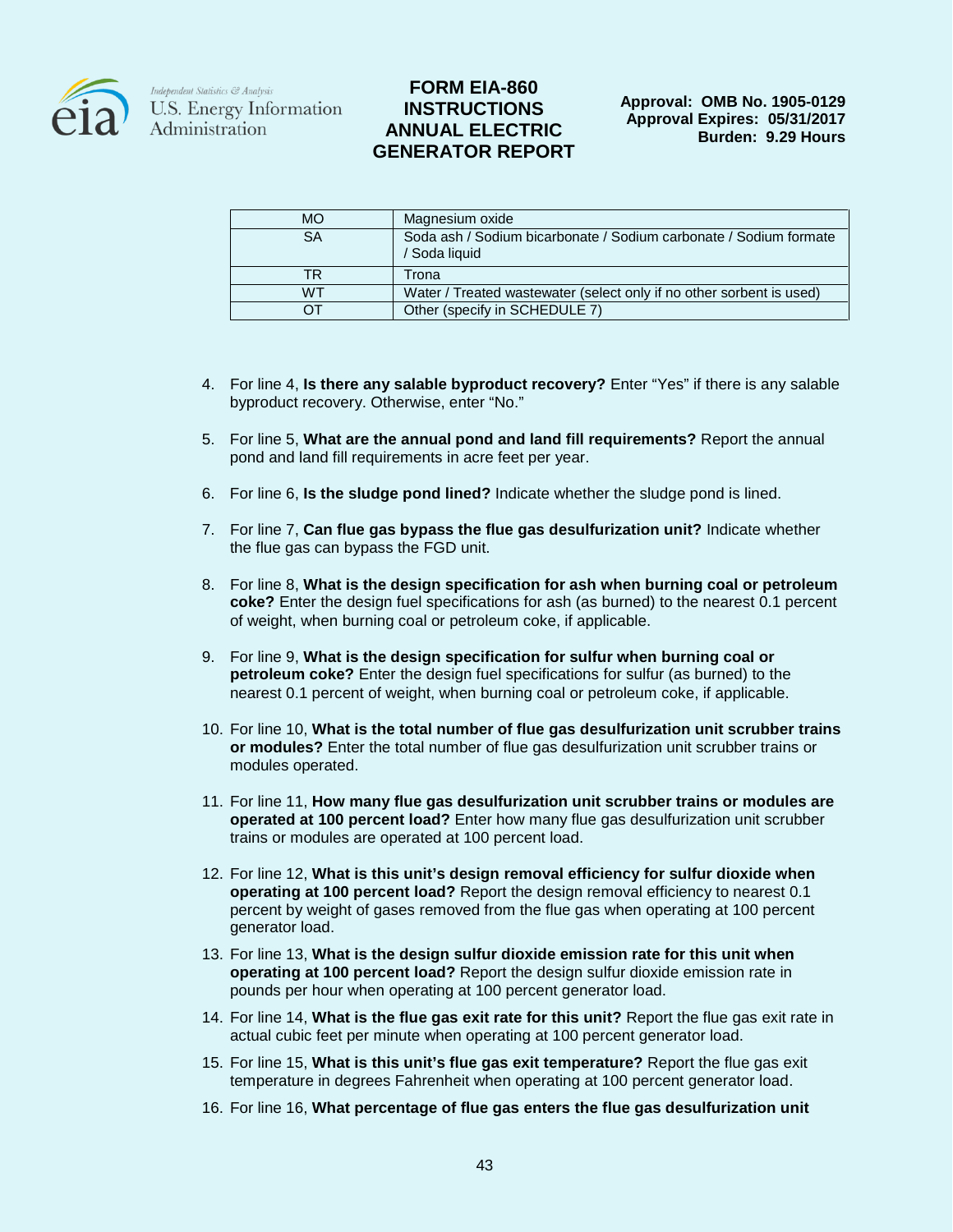

## **FORM EIA-860 INSTRUCTIONS ANNUAL ELECTRIC GENERATOR REPORT**

**when operating at 100 percent load?** Enter the percentage of flue gas entering this FGD unit at a percent of total gas when operating at 100 percent generator load.

- 17. For line 17, **What are the installed or anticipated costs of all FGD structures and equipment, excluding land?** Enter the nominal installed costs for the existing flue gas desulfurization unit or the anticipated costs, in thousand dollars, to bring a planned flue gas desulfurization unit into commercial operation. Installed cost should include the cost of all major modifications. A major modification is any physical change which results in a change in the amount of air or water pollutants or which results in a different pollutant being emitted.
- 18. For line 18, **What are the installed costs of the sludge transport and disposal system?** Enter the nominal installed costs for the sludge transport and disposal system, or the anticipated costs, in thousand dollars, to bring a planned sludge transport and disposal system into commercial operation. Installed cost should include the cost of all major modifications. A major modification is any physical change which results in a change in the amount of air or water pollutants or which results in a different pollutant being emitted.
- 19. For line 19, **What other installed costs are there pertaining to the installation of the FGD unit?** Enter any other nominal installed costs, in thousand dollars, pertaining to the installation of the flue gas desulfurization unit, or any other costs related to bringing a planned flue gas desulfurization unit into commercial operation. Installed cost should include the cost of all major modifications. A major modification is any physical change which results in a change in the amount of air or water pollutants or which results in a different pollutant being emitted.
- 20. For 20, **What are the total installed costs of the FGD unit?** Enter the total nominal installed cost, in thousand dollars, for the existing flue gas desulfurization unit or the total anticipated costs to bring a planned flue gas desulfurization unit into commercial operation. Installed cost should include the cost of all major modifications. A major modification is any physical change which results in a change in the amount of air or water pollutants or which results in a different pollutant being emitted. This total will be the sum of lines 17, 18, and 19.

#### **SCHEDULE 6, PART G. STACK AND FLUE INFORMATION – DESIGN PARAMETERS**

Complete SCHEDULE 6, Part G for plants where the sum of the nameplate capacity of the steam-electric generators, including duct fired steam components of combined cycle units, sum to 100 MW or more.

NOTE: A *stack* is defined as a vertical structure containing one or more flues used to discharge products of combustion into the atmosphere. A *flue* is defined as an enclosed passageway within a stack for directing products of combustion to the atmosphere. If the stack has a single flue, use the stack identification for the flue identification

Complete one SCHEDULE 6 PART G for each Stack ID or Flue ID reported on SCHEDULE 6 PART A, Line 1, Row 8.

1. For line 1, **What is this stack or flue equipment's identification code?** Enter the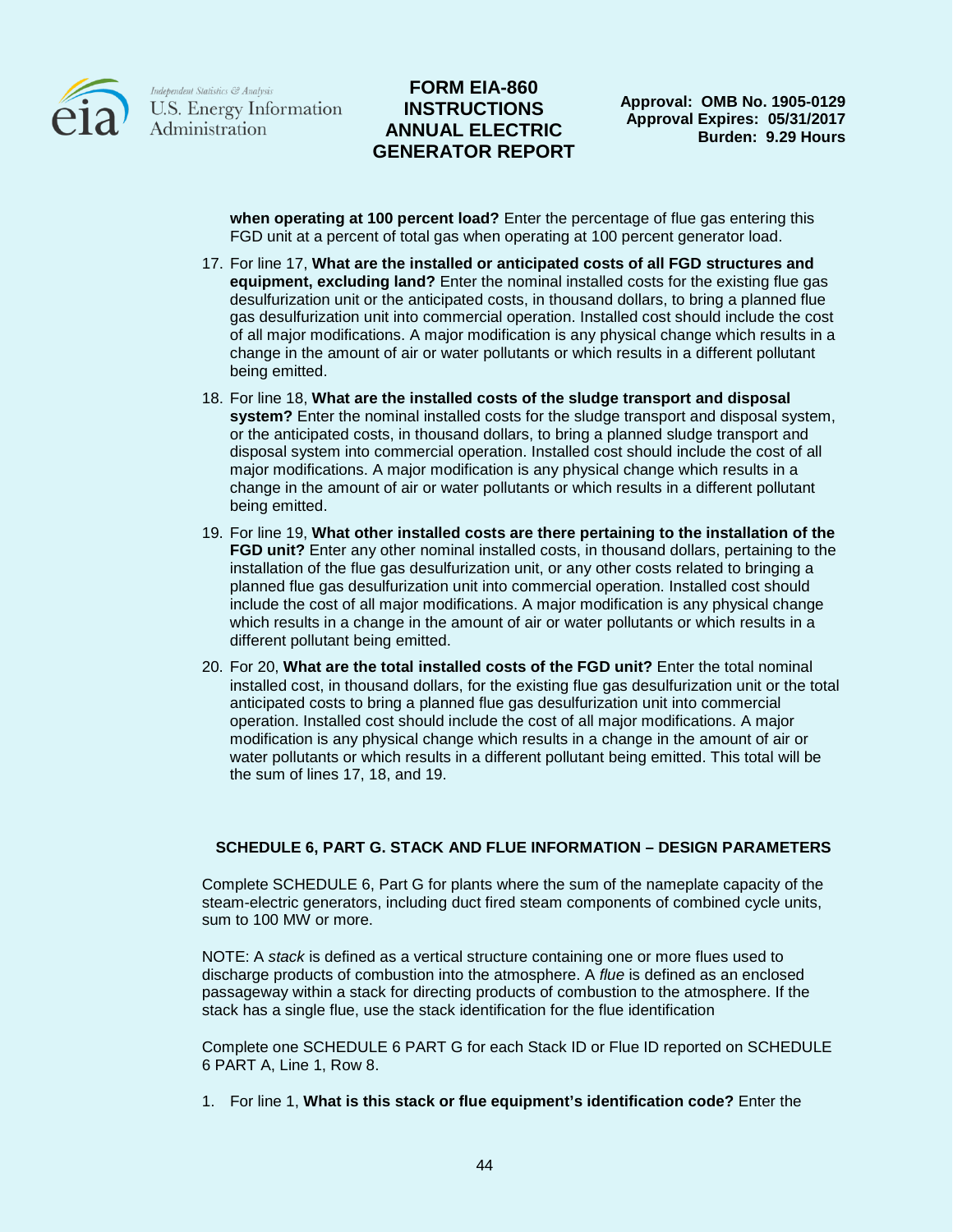

## **FORM EIA-860 INSTRUCTIONS ANNUAL ELECTRIC GENERATOR REPORT**

identification code for each stack or flue as entered on SCHEDULE 6 PART A, Line 1, Row 8.

- 2. For line 2, **What is the actual or projected in-service date for this stack or flue?** Enter either the date on which the stack or flue began commercial operation or the date (MM/YYYY) on which the stack or flue are expected to begin commercial operation.
- 3. For line 3, **What was the status of this stack or flue as of December 31 of the reporting year?** Select one from the following equipment status codes from Table 27.

| <b>Stack</b><br><b>Status Code</b> | <b>Stack Status Code Description</b>                                                 |
|------------------------------------|--------------------------------------------------------------------------------------|
| <b>CN</b>                          | Cancelled (previously reported as "planned")                                         |
| <b>CO</b>                          | New unit under construction                                                          |
| <b>OP</b>                          | Operating (in commercial service or out of service within 365<br>days)               |
| <b>OS</b>                          | Out of service (365 days or longer)                                                  |
| PL                                 | Planned (on order or expected to go into commercial service<br>within 10 years)      |
| <b>RE</b>                          | Retired (no longer in service and not expected to be returned to<br>service)         |
| <b>SB</b>                          | Standby (or inactive reserve, i.e., not normally used, but<br>available for service) |
| SC                                 | Cold Standby (Reserve); deactivated. Usually requires 3 to 6<br>months to reactivate |
| TS                                 | Operating under test conditions (not in commercial service).                         |

#### **Table 27. Stack Status Codes and Description**

- 4. For line 4, **What is this stack's height at the top, as measured from the ground?** Enter the height of the stack in feet as measured from the ground by the plant.
- 5. For line 5, **What is the cross-sectional area at the top of this stack?** Enter the crosssectional area at the top of the stack as measured in square feet.
- 6. For line 6, **What is the design flue gas exit rate at the top of the stack at 100 percent load?** Enter the design flue gas exit rate at the top of the stack when operating at 100 percent load as measured in actual cubic feet per minute. The rate should be approximately equal to the cross-sectional area of the flue multiplied by the velocity and then multiplied by 60.
- 7. For line 7, **What is the design flue gas exit rate at the top of the stack at 50 percent load?** Enter the design flue gas exit rate at the top of the stack when operating at 50 percent load as measured in actual cubic feet per minute. The rate should be approximately equal to the cross-sectional area of the flue multiplied by the velocity and then multiplied by 60.
- 8. For line 8, **What is the design flue gas exit temperature at the top of the stack at 100 percent load?** Enter the design flue gas exit temperature in degrees Fahrenheit at the top of the stack when operating at 100 percent load.
- 9. For line 9, **What is the design flue gas exit temperature at the top of the stack at 50**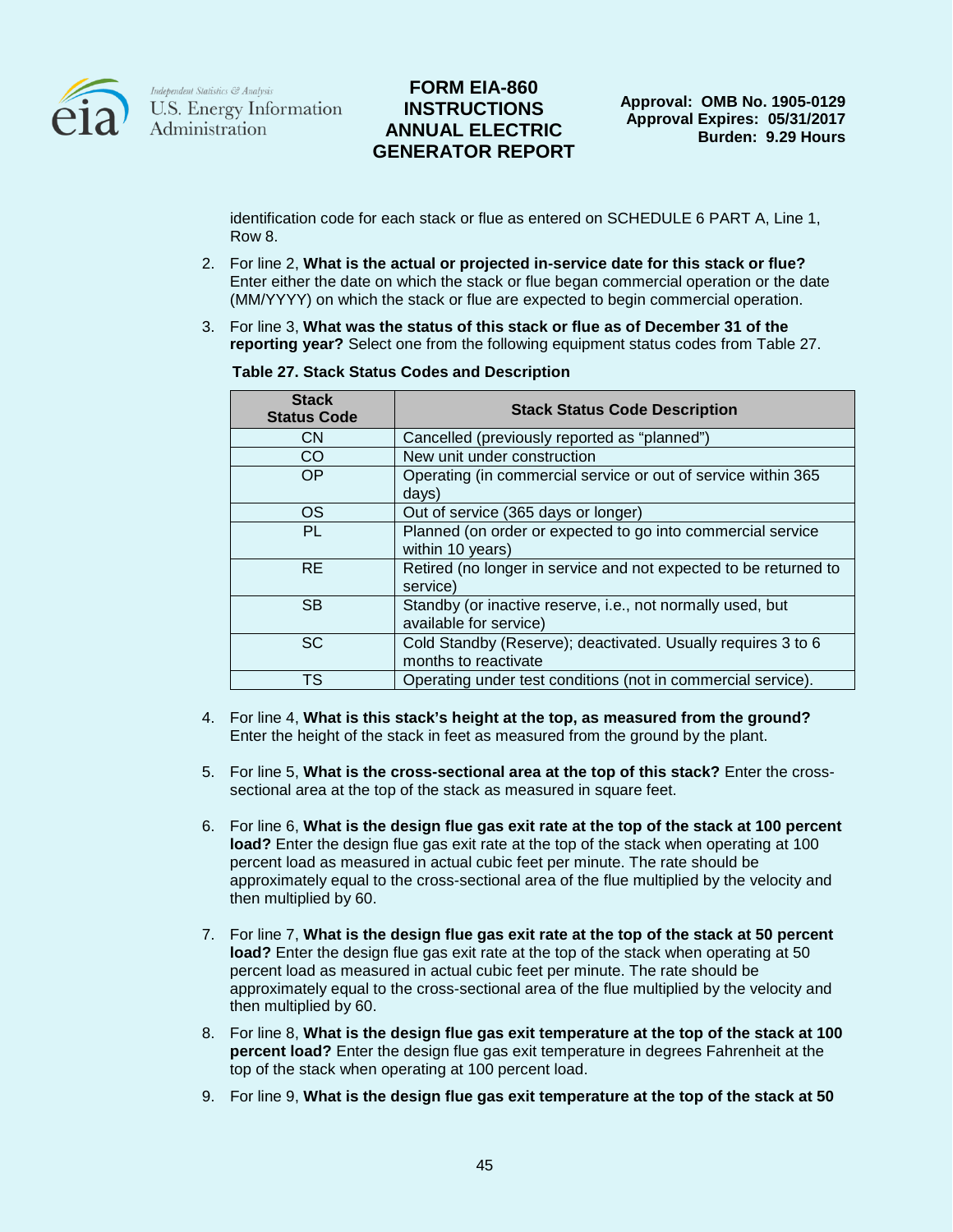

## **FORM EIA-860 INSTRUCTIONS ANNUAL ELECTRIC GENERATOR REPORT**

**percent load?** Enter the design flue gas exit temperature in degrees Fahrenheit at the top of the stack when operating at 50 percent load.

- 10. For line 10, **What is the design flue gas velocity at the top of the stack at 100 percent load?** Enter the design flue gas exit velocity in feet per second at the top of the stack when operating at 100 percent load.
- 11. For line 11, **What is the design flue gas velocity at the top of the stack at 50 percent load?** Enter the design flue gas exit velocity in feet per second at the top of the stack when operating at 50 percent load.
- 12. For line 12, **What is the average flue gas exit temperature for the summer season?** Enter the seasonal average flue gas exit temperature in degrees Fahrenheit, based on the arithmetic mean of measurements during operating hours. Summer season includes June, July, and August.
- 13. For line 13, **What is the average flue gas exit temperature for the winter season?**  Enter the seasonal average flue gas exit temperature in degrees Fahrenheit, based on the arithmetic mean of measurements during operating hours. Winter season includes December, January, and February (for example, when reporting for year 2013, use December 2012, January 2013 and February 2013).
- 14. For line 14, **Were the average flue gas exit temperatures measures or estimated**? Indicate whether the flue gas exit temperatures used to calculate the mean values reported on Lines 13 and 14 were measured or estimated.

#### **SCHEDULE 7. COMMENTS**

This schedule provides additional space for comments. Please identify schedule, part, and question and include identifying information (e.g., plant code, boiler id, generator id) for each comment. Use additional pages, if necessary.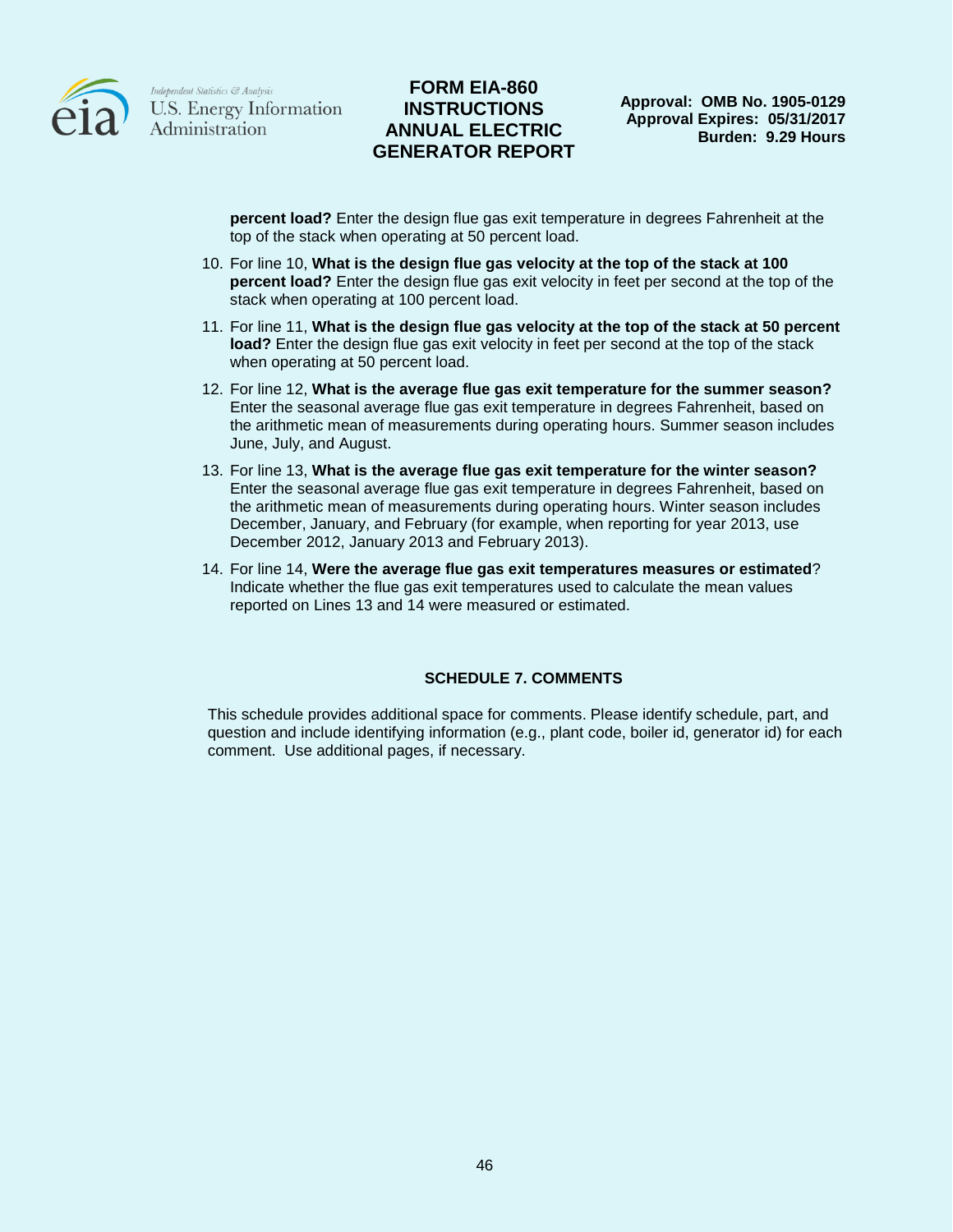

 $\begin{array}{l} \textit{Independent Statistics} \ \mathcal{C}\ \textit{Analysis} \\ \textbf{U.S. Energy Information} \\ \textbf{Administration} \end{array}$ 

# **FORM EIA-860 INSTRUCTIONS ANNUAL ELECTRIC GENERATOR REPORT**

**Approval: OMB No. 1905-0129 Approval Expires: 05/31/2017 Burden: 9.29 Hours**

|                                           | <b>Energy</b> | <b>Higher Heating</b> |                        |              | <b>Energy Source Description</b>                                                                                                                                                           |
|-------------------------------------------|---------------|-----------------------|------------------------|--------------|--------------------------------------------------------------------------------------------------------------------------------------------------------------------------------------------|
| <b>Fuel Type</b>                          | <b>Source</b> | <b>Unit</b>           | <b>Value Range</b>     |              |                                                                                                                                                                                            |
|                                           | Code          | Label                 | <b>MMBtu</b>           | <b>MMBtu</b> |                                                                                                                                                                                            |
|                                           |               |                       | Lower                  | <b>Upper</b> |                                                                                                                                                                                            |
|                                           |               |                       | <b>Fossil Fuels</b>    |              |                                                                                                                                                                                            |
|                                           | <b>ANT</b>    | Tons                  | 22                     | 28           | <b>Anthracite Coal</b>                                                                                                                                                                     |
|                                           | <b>BIT</b>    | <b>Tons</b>           | 20                     | 29           | <b>Bituminous Coal</b>                                                                                                                                                                     |
|                                           | <b>LIG</b>    | <b>Tons</b>           | 10                     | 14.5         | <b>Lignite Coal</b>                                                                                                                                                                        |
|                                           | <b>SGC</b>    | Mcf                   | 0.2                    | 0.3          | <b>Coal-Derived Synthesis Gas</b>                                                                                                                                                          |
| Coal                                      | <b>SUB</b>    | Tons                  | 15                     | 20           | Subbituminous Coal                                                                                                                                                                         |
|                                           | <b>WC</b>     | tons                  | 6.5                    | 16           | Waste/Other Coal (incl. anthracite<br>culm, bituminous gob, fine coal,<br>lignite waste, waste coal)                                                                                       |
|                                           | <b>RC</b>     | tons                  | 20                     | 29           | Refined Coal                                                                                                                                                                               |
|                                           | <b>DFO</b>    | barrels               | 5.5                    | 6.2          | Distillate Fuel Oil (including<br>diesel, No. 1, No. 2, and No. 4<br>fuel oils)                                                                                                            |
|                                           | <b>JF</b>     | barrels               | 5                      | 6            | Jet Fuel                                                                                                                                                                                   |
|                                           | <b>KER</b>    | barrels               | 5.6                    | 6.1          | Kerosene                                                                                                                                                                                   |
|                                           | PC            | tons                  | 24                     | 30           | Petroleum Coke                                                                                                                                                                             |
|                                           | PG            | Mcf                   | 2.5                    | 2.75         | Gaseous Propane                                                                                                                                                                            |
| <b>Petroleum</b><br><b>Products</b>       | <b>RFO</b>    | barrels               | 5.8                    | 6.8          | Residual Fuel Oil (incl. Nos. 5 & 6<br>fuel oils, and bunker C fuel oil)                                                                                                                   |
|                                           | <b>SGP</b>    | Mcf                   | 0.2                    | 1.1          | Synthesis Gas from Petroleum<br>Coke                                                                                                                                                       |
|                                           | <b>WO</b>     | barrels               | 3.0                    | 5.8          | Waste/Other Oil (including crude<br>oil, liquid butane, liquid propane,<br>naphtha, oil waste, re-refined<br>motor oil, sludge oil, tar oil, or<br>other petroleum-based liquid<br>wastes) |
| <b>Natural</b>                            | <b>BFG</b>    | Mcf                   | 0.07                   | 0.12         | <b>Blast Furnace Gas</b>                                                                                                                                                                   |
| <b>Gas and</b>                            | <b>NG</b>     | Mcf                   | 0.8                    | 1.1          | <b>Natural Gas</b>                                                                                                                                                                         |
| <b>Other</b><br><b>Gases</b>              | OG            | Mcf                   | 0.32                   | 3.3          | Other Gas (specify in<br><b>SCHEDULE 7)</b>                                                                                                                                                |
|                                           |               |                       | <b>Renewable Fuels</b> |              |                                                                                                                                                                                            |
|                                           | AB            | tons                  | 7                      | 18           | <b>Agricultural By-Products</b>                                                                                                                                                            |
|                                           | <b>MSW</b>    | tons                  | 9                      | 12           | <b>Municipal Solid Waste</b>                                                                                                                                                               |
| <b>Solid</b><br>Renewable<br><b>Fuels</b> | <b>OBS</b>    | tons                  | $\bf 8$                | 25           | Other Biomass Solids (specify in<br>SCHEDULE 7)                                                                                                                                            |
|                                           | <b>WDS</b>    | tons                  | $\overline{7}$         | 18           | Wood/Wood Waste Solids (incl.<br>paper pellets, railroad ties, utility<br>poles, wood chips, bark, and<br>wood waste solids)                                                               |

## **Table 28. Energy Source Codes and Heat Content**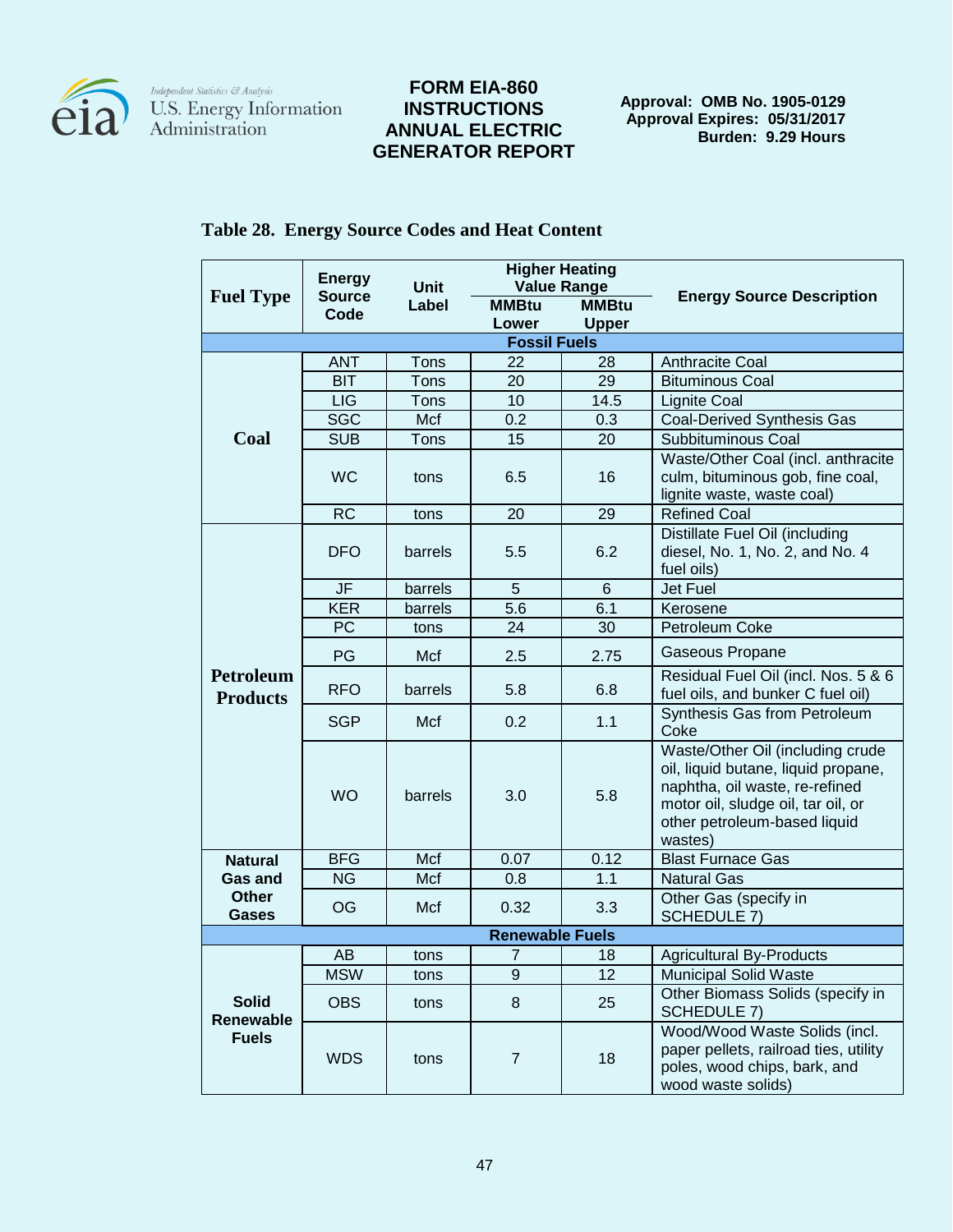

## **FORM EIA-860 INSTRUCTIONS ANNUAL ELECTRIC GENERATOR REPORT**

**Approval: OMB No. 1905-0129 Approval Expires: 05/31/2017 Burden: 9.29 Hours**

| <b>Higher Heating</b><br><b>Energy</b>               |               |                      |                        |                                    |                                                                                                                                                                                                                      |
|------------------------------------------------------|---------------|----------------------|------------------------|------------------------------------|----------------------------------------------------------------------------------------------------------------------------------------------------------------------------------------------------------------------|
| <b>Fuel Type</b>                                     | <b>Source</b> | <b>Unit</b><br>Label | <b>MMBtu</b>           | <b>Value Range</b><br><b>MMBtu</b> | <b>Energy Source Description</b>                                                                                                                                                                                     |
|                                                      | Code          |                      | Lower                  | <b>Upper</b>                       |                                                                                                                                                                                                                      |
|                                                      |               |                      | <b>Renewable Fuels</b> |                                    |                                                                                                                                                                                                                      |
|                                                      | <b>OBL</b>    | barrels              | 3.5                    | 4                                  | Other Biomass Liquids (specify<br>in SCHEDULE 7)                                                                                                                                                                     |
|                                                      | <b>SLW</b>    | tons                 | 10                     | 16                                 | Sludge Waste                                                                                                                                                                                                         |
| Liquid<br><b>Renewable</b>                           | <b>BLQ</b>    | tons                 | 10                     | 14                                 | <b>Black Liquor</b>                                                                                                                                                                                                  |
| (Biomass)<br><b>Fuels</b>                            | <b>WDL</b>    | barrels              | 8                      | 14                                 | Wood Waste Liquids excluding<br><b>Black Liquor (including red</b><br>liquor, sludge wood, spent<br>sulfite liquor, and other wood-<br>based liquids)                                                                |
| <b>Gaseous</b>                                       | <b>LFG</b>    | Mcf                  | 0.3                    | 0.6                                | <b>Landfill Gas</b>                                                                                                                                                                                                  |
| Renewable<br>(Biomass)<br><b>Fuels</b>               | <b>OBG</b>    | Mcf                  | 0.36                   | 1.6                                | Other Biomass Gas (including<br>digester gas, methane, and<br>other biomass gases; specify in<br><b>SCHEDULE 7)</b>                                                                                                  |
|                                                      | <b>SUN</b>    | N/A                  | N/A                    | N/A                                | Solar                                                                                                                                                                                                                |
|                                                      | <b>WND</b>    | N/A                  | N/A                    | N/A                                | Wind                                                                                                                                                                                                                 |
|                                                      | <b>GEO</b>    | N/A                  | N/A                    | N/A                                | Geothermal                                                                                                                                                                                                           |
| <b>All Other</b><br><b>Renewable</b><br><b>Fuels</b> | <b>WAT</b>    | N/A                  | N/A                    | N/A                                | Water at a Conventional<br>Hydroelectric Turbine, and water<br>used in Wave Buoy Hydrokinetic<br>Technology, Current<br>Hydrokinetic Technology, and<br><b>Tidal Hydrokinetic Technology</b>                         |
|                                                      |               |                      | <b>All Other Fuels</b> |                                    |                                                                                                                                                                                                                      |
|                                                      | <b>WAT</b>    | <b>MWh</b>           | N/A                    | N/A                                | <b>Pumping Energy for Reversible</b><br>(Pumped Storage) Hydroelectric<br>Turbine                                                                                                                                    |
|                                                      | <b>NUC</b>    | N/A                  | N/A                    | N/A                                | Nuclear (including Uranium,<br>Plutonium, and Thorium)                                                                                                                                                               |
|                                                      | <b>PUR</b>    | N/A                  | N/A                    | N/A                                | <b>Purchased Steam</b>                                                                                                                                                                                               |
| <b>All Other</b><br><b>Energy</b><br><b>Sources</b>  | WH            | N/A                  | N/A                    | N/A                                | Waste heat not directly<br>attributed to a fuel source (WH<br>should only be reported when<br>the fuel source is undetermined,<br>and for combined cycle steam<br>turbines that do not have<br>supplemental firing.) |
|                                                      | <b>TDF</b>    | Tons                 | 16                     | 32                                 | <b>Tire-derived Fuels</b>                                                                                                                                                                                            |
|                                                      | <b>MWH</b>    | <b>MWh</b>           | N/A                    | N/A                                | Electricity used for energy<br>storage                                                                                                                                                                               |
|                                                      | <b>OTH</b>    | N/A                  | N/A                    | N/A                                | Specify in SCHEDULE 7                                                                                                                                                                                                |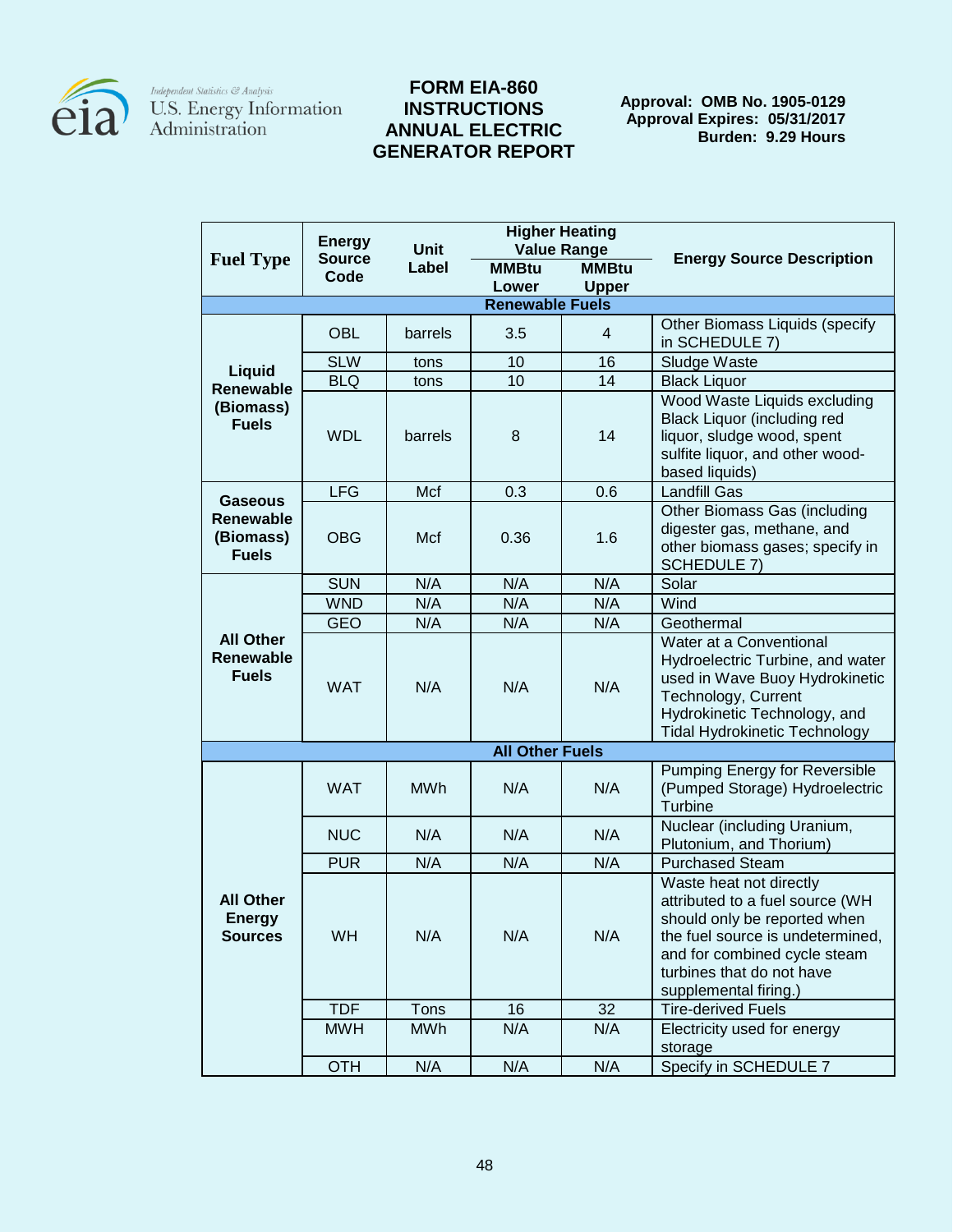

 $\begin{array}{l} \textit{Independent Statistics } \mathcal{C}\textit{Analysis} \\ \textbf{U.S. Energy Information} \\ \textbf{Administration} \end{array}$ 

|              | Table 29. Commonly Used North American Industry Classification System (NAICS) |
|--------------|-------------------------------------------------------------------------------|
| <b>Codes</b> |                                                                               |
|              | Agriculture, Forestry, Fishing and Hunting                                    |
| 111          | <b>Crop Production</b>                                                        |
| 112          | Animal Production and Aquaculture                                             |
| 113          | Forestry and Logging                                                          |
| 114          | Fishing, Hunting and Trapping                                                 |
| 115          | Support Activities for Agriculture and Forestry                               |
|              |                                                                               |
|              | Mining, Quarrying, and Oil and Gas Extraction                                 |
| 211          | Oil and Gas Extraction                                                        |
| 2121         | <b>Coal Mining</b>                                                            |
| 2122         | <b>Metal Ore Mining</b>                                                       |
| 2123         | Nonmetallic Mineral Mining and Quarrying                                      |
|              |                                                                               |
|              | <b>Utilities</b>                                                              |
|              | Electric Power Generation, Transmission and Distribution (other than 2212,    |
| 22           | 2213, 22131, 22132 or 22133)                                                  |
| 2212         | <b>Natural Gas Distribution</b>                                               |
| 22131        | Water Supply and Irrigation Systems                                           |
| 22132        | <b>Sewage Treatment Facilities</b>                                            |
| 22133        | Steam and Air-Conditioning Supply                                             |
|              |                                                                               |
|              | <b>Manufacturing</b>                                                          |
| 311          | <b>Food Manufacturing</b>                                                     |
| 312          | Beverage and Tobacco Product Manufacturing                                    |
| 313          | Textile Mills (Fiber, Yarn, Thread, Fabric, and Textiles)                     |
| 314          | <b>Textile Product Mills</b>                                                  |
| 315          | <b>Apparel Manufacturing</b>                                                  |
| 316          | Leather and Allied Product Manufacturing                                      |
| 321          | <b>Wood Product Manufacturing</b>                                             |
| 322          | Paper Manufacturing (other than 322122 or 32213)                              |
| 322122       | <b>Newsprint Mills</b>                                                        |
| 32213        | <b>Paperboard Mills</b>                                                       |

|       | Table 29. Commonly Used North American Industry Classification System (NAICS) |  |  |
|-------|-------------------------------------------------------------------------------|--|--|
| Codes |                                                                               |  |  |

| <b>Printing and Related Support Activities</b>                                                              |
|-------------------------------------------------------------------------------------------------------------|
| Petroleum and Coal Products Manufacturing (other than 32411)                                                |
| Petroleum Refineries                                                                                        |
| Chemical Manufacturing (other than 32511, 32512, 325193, 3252 325211, 3253<br>or 325311)                    |
| Petrochemical Manufacturing                                                                                 |
| Industrial Gas Manufacturing                                                                                |
| Ethyl Alcohol Manufacturing (including Ethanol)                                                             |
| Resin, Synthetic Rubber, and Artificial Synthetic Fibers and Filaments<br>Manufacturing (other than 325211) |
|                                                                                                             |
|                                                                                                             |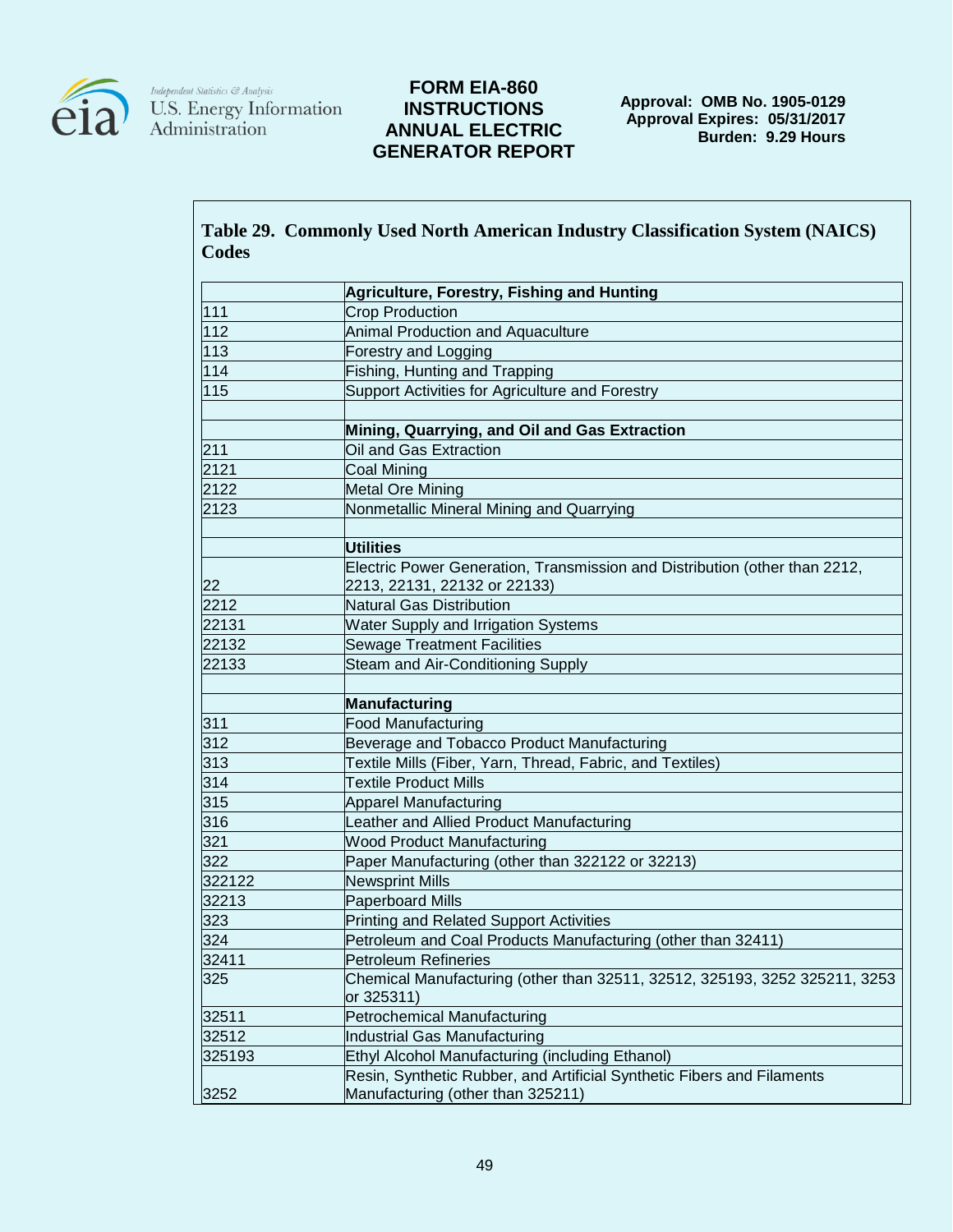

| 325211 | Plastics Material and Resin Manufacturing                                        |
|--------|----------------------------------------------------------------------------------|
|        | Pesticide, Fertilizer, and Other Agricultural Chemical Manufacturing (other than |
| 3253   | 325311)                                                                          |
| 325311 | Nitrogenous Fertilizer Manufacturing                                             |
| 326    | <b>Plastics and Rubber Products Manufacturing</b>                                |
| 327    | Nonmetallic Mineral Product Manufacturing (other than 32731)                     |
| 32731  | <b>Cement Manufacturing</b>                                                      |
| 331    | Primary Metal Manufacturing (other than 3311 or 3313)                            |
| 3311   | Iron and Steel Mills and Ferroalloy Manufacturing                                |
| 3313   | Alumina and Aluminum Production and Processing                                   |
| 332    | <b>Fabricated Metal Product Manufacturing</b>                                    |
| 333    | <b>Machinery Manufacturing</b>                                                   |
| 334    | Computer and Electronic Product Manufacturing                                    |
| 335    | Electrical Equipment, Appliance, and Component Manufacturing                     |
| 336    | <b>Transportation Equipment Manufacturing</b>                                    |
| 337    | Furniture and Related Product Manufacturing                                      |
| 339    | Miscellaneous Manufacturing                                                      |
|        |                                                                                  |
| 421    | <b>Wholesale Trade</b>                                                           |
|        |                                                                                  |
| 441    | <b>Retail Trade</b>                                                              |
|        |                                                                                  |
|        | <b>Transportation and Warehousing</b>                                            |
| 481    | Air Transportation                                                               |
| 482    | Rail Transportation                                                              |
| 483    | <b>Water Transportation</b>                                                      |
| 484    | <b>Truck Transportation</b>                                                      |
| 485    | <b>Transit and Ground Passenger Transportation</b>                               |
| 486    | <b>Pipeline Transportation</b>                                                   |
| 487    | Scenic and Sightseeing Transportation                                            |
| 488    | Support Activities for Transportation (other than 4881, 4882, 4883 or 4884)      |
| 4881   | Support Activities for Air Transportation (including Airports)                   |
| 4882   | Support Activities for Rail Transportation (including Rail Stations)             |
| 4883   | Support Activities for Water Transportation (including Marinas)                  |
| 4884   | Support Activities for Road Transportation                                       |
| 491    | Postal Service                                                                   |
| 492    | <b>Couriers and Messengers</b>                                                   |
| 493    | <b>Warehousing and Storage</b>                                                   |
|        |                                                                                  |
|        | Information                                                                      |
| 511    | Publishing Industries (except Internet)                                          |
| 512    | Motion Picture and Sound Recording Industries                                    |
| 515    | Broadcasting (except Internet)                                                   |
| 517    | Telecommunications                                                               |
| 518    | Data Processing, Hosting, and Related Services                                   |
| 519    | <b>Other Information Services</b>                                                |
|        |                                                                                  |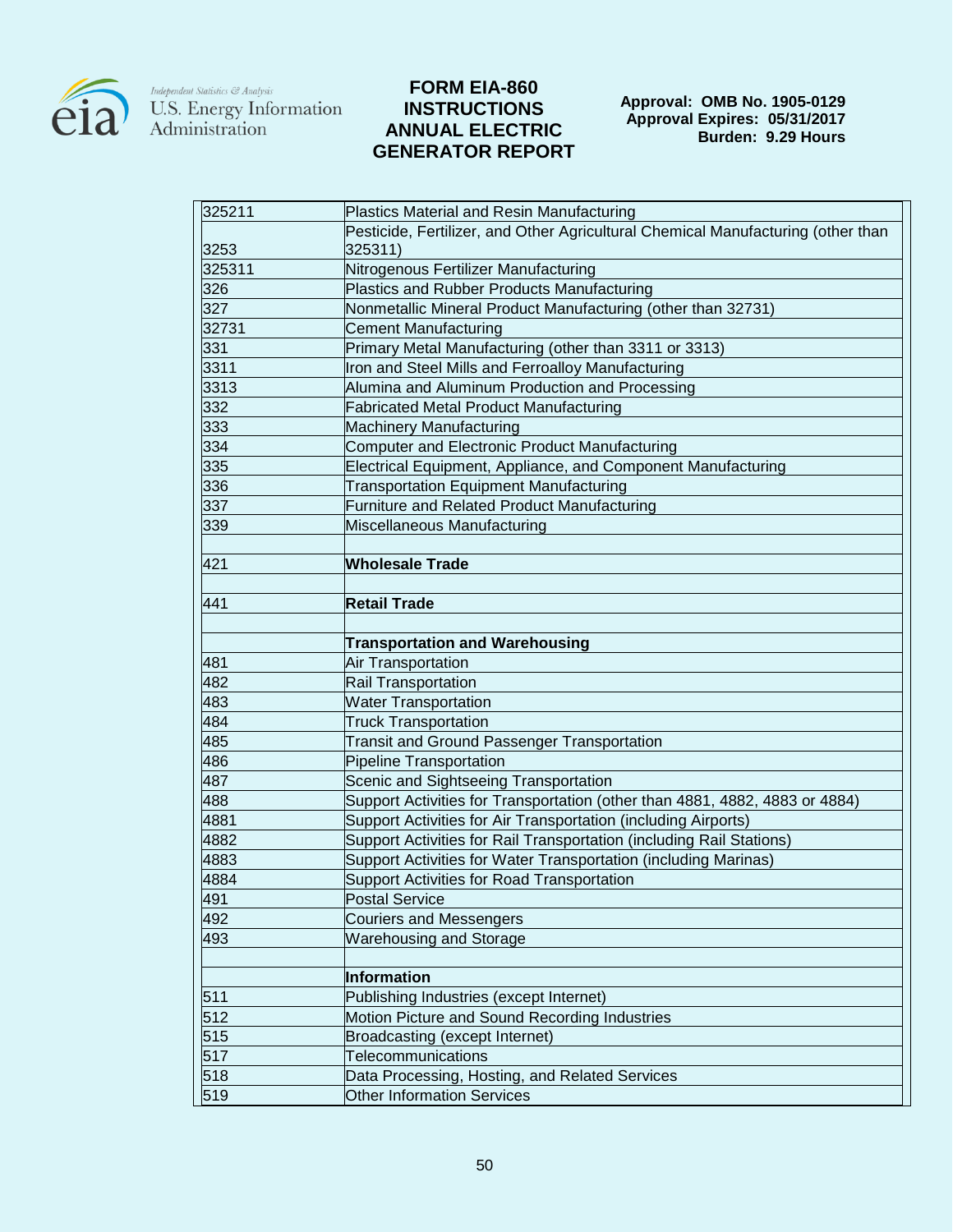

| 521    | <b>Finance and Insurance</b>                                                                     |
|--------|--------------------------------------------------------------------------------------------------|
|        |                                                                                                  |
| 53     | Real Estate and Rental and Leasing (including Convention Centers and<br><b>Office Buildings)</b> |
|        |                                                                                                  |
| 541    | <b>Professional, Scientific, and Technical Services</b>                                          |
| 55     | <b>Management of Companies and Enterprises</b>                                                   |
|        | Administrative and Support and Waste Management and Remediation<br><b>Services</b>               |
| 561    | Administrative and Support Services                                                              |
| 562    | Waste Management and Remediation Services (other than 562212 or 562213)                          |
| 562212 | Solid Waste Landfill                                                                             |
| 562213 | Solid Waste Combustors and Incinerators                                                          |
| 611    | <b>Educational Services</b>                                                                      |
|        |                                                                                                  |
|        | <b>Health Care and Social Assistance</b>                                                         |
| 621    | <b>Ambulatory Health Care Services</b>                                                           |
| 622    | <b>Hospitals</b>                                                                                 |
| 623    | Nursing and Residential Care Facilities                                                          |
| 624    | Social Assistance                                                                                |
|        | <b>Arts, Entertainment, and Recreation</b>                                                       |
| 711    | Performing Arts, Spectator Sports, and Related Industries                                        |
| 712    | Museums, Historical Sites, and Similar Institutions                                              |
| 713    | Amusement, Gambling, and Recreation Industries                                                   |
|        | <b>Accommodation and Food Services</b>                                                           |
| 721    | Accommodation                                                                                    |
| 722    | <b>Food Services and Drinking Places</b>                                                         |
|        | <b>Other Services (except Public Administration)</b>                                             |
| 811    | Repair and Maintenance                                                                           |
| 812    | <b>Personal and Laundry Services</b>                                                             |
| 813    | Religious, Grantmaking, Civic, Professional, and Similar Organizations                           |
| 814    | <b>Private Households</b>                                                                        |
| 92     | Public Administration (other than 921, 922, 92214 or 928)                                        |
| 921    | Executive, Legislative, and Other General Government Services                                    |
| 922    | Justice, Public Order and Safety Activities (other than 92214)                                   |
| 92214  | <b>Correctional Facilities</b>                                                                   |
| 928    | National Security and International Affairs (including Military Bases)                           |
|        |                                                                                                  |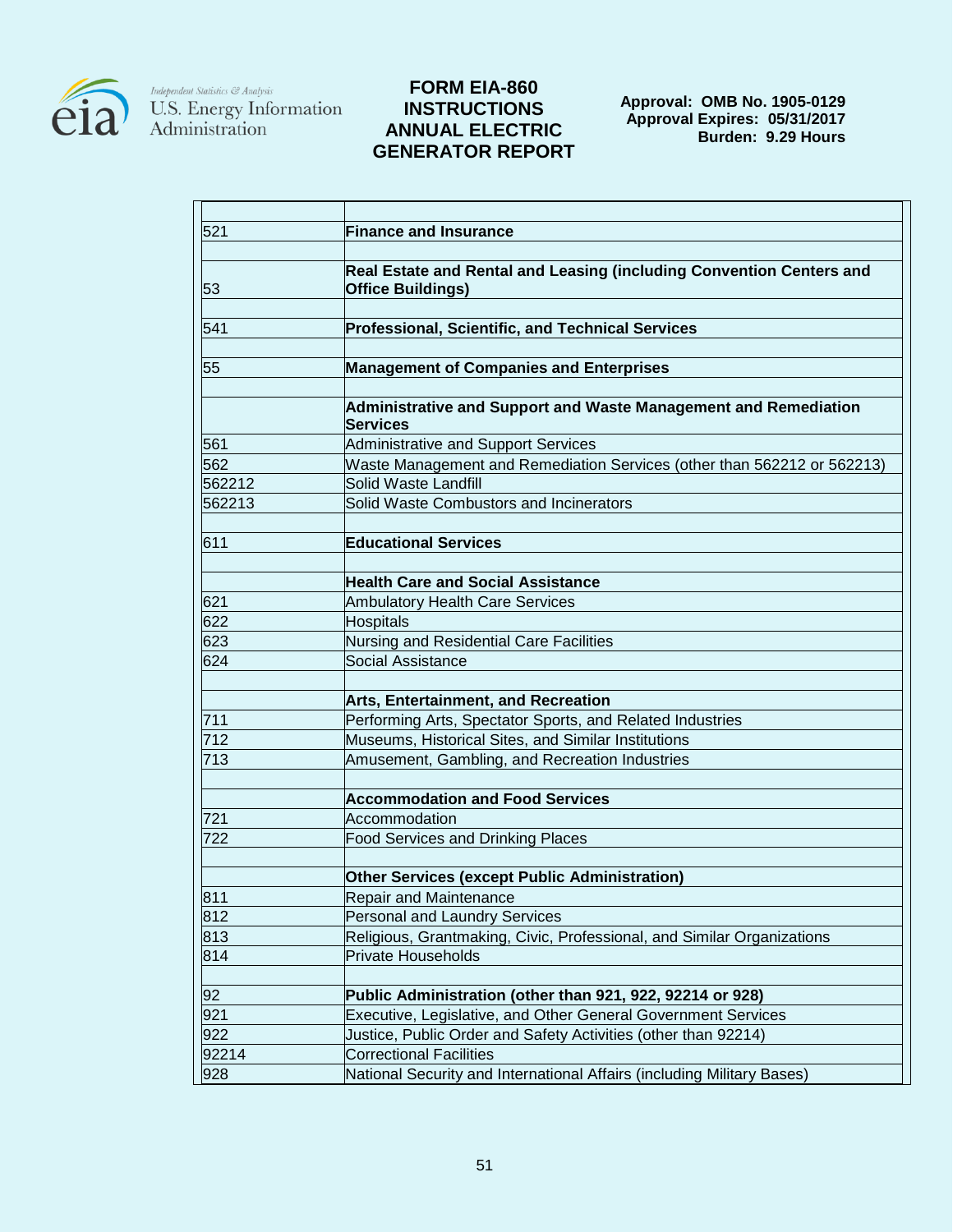

# **FORM EIA-860 INSTRUCTIONS ANNUAL ELECTRIC GENERATOR REPORT**

**Approval: OMB No. 1905-0129 Approval Expires: 05/31/2017 Burden: 9.29 Hours**

# **GLOSSARY**

The glossary for this form is available online at the following URL: http://www.eia.gov/glossary/index.html

# **SANCTIONS**

The timely submission of Form EIA 860 by those required to report is mandatory under Section 13(b) of the Federal Energy Administration Act of 1974 (FEAA) (Public Law 93 275), as amended. Failure to respond may result in a penalty of not more than \$2,750 per day for each civil violation, or a fine of not more than \$5,000 per day for each criminal violation. The government may bring a civil action to prohibit reporting violations, which may result in a temporary restraining order or a preliminary or permanent injunction without bond. In such civil action, the court may also issue mandatory injunctions commanding any person to comply with these reporting requirements. Title 18 U.S.C. 1001 makes it a criminal offense for any person knowingly and willingly to make to any Agency or Department of the United States any false, fictitious, or fraudulent statements as to any matter within its jurisdiction.

# **REPORTING BURDEN**

Public reporting burden for this collection of information is estimated to average 6.75 hours per response for respondents without environmental information and 12.5 hours per response for respondents with environmental information, including the time for reviewing instructions, searching existing data sources, gathering and maintaining the data needed, and completing and reviewing the collection of information. The weighted average burden per form is 9.29 hours. Send comments regarding this burden estimate or any other aspect of this collection of information, including suggestions for reducing this burden, to the U.S. Energy Information Administration, Office of Survey Development and Statistical Integration, EI-21 Forrestal Building, 1000 Independence Avenue SW, Washington, DC 20585-0670; and to the Office of Information and Regulatory Affairs, Office of Management and Budget, Washington, D.C. 20503. A person is not required to respond to the collection of information unless the form displays a valid OMB number.

# **DISCLOSURE OF INFORMATION**

The following information reported on this survey will be protected and not disclosed to the extent that it satisfies the criteria for exemption under the Freedom of Information Act (FOIA), 5 U.S.C. §552, the Department of Energy (DOE) regulations, 10 C.F.R. §1004.11, implementing the FOIA, and the Trade Secrets Act, 18 U.S.C. §1905: